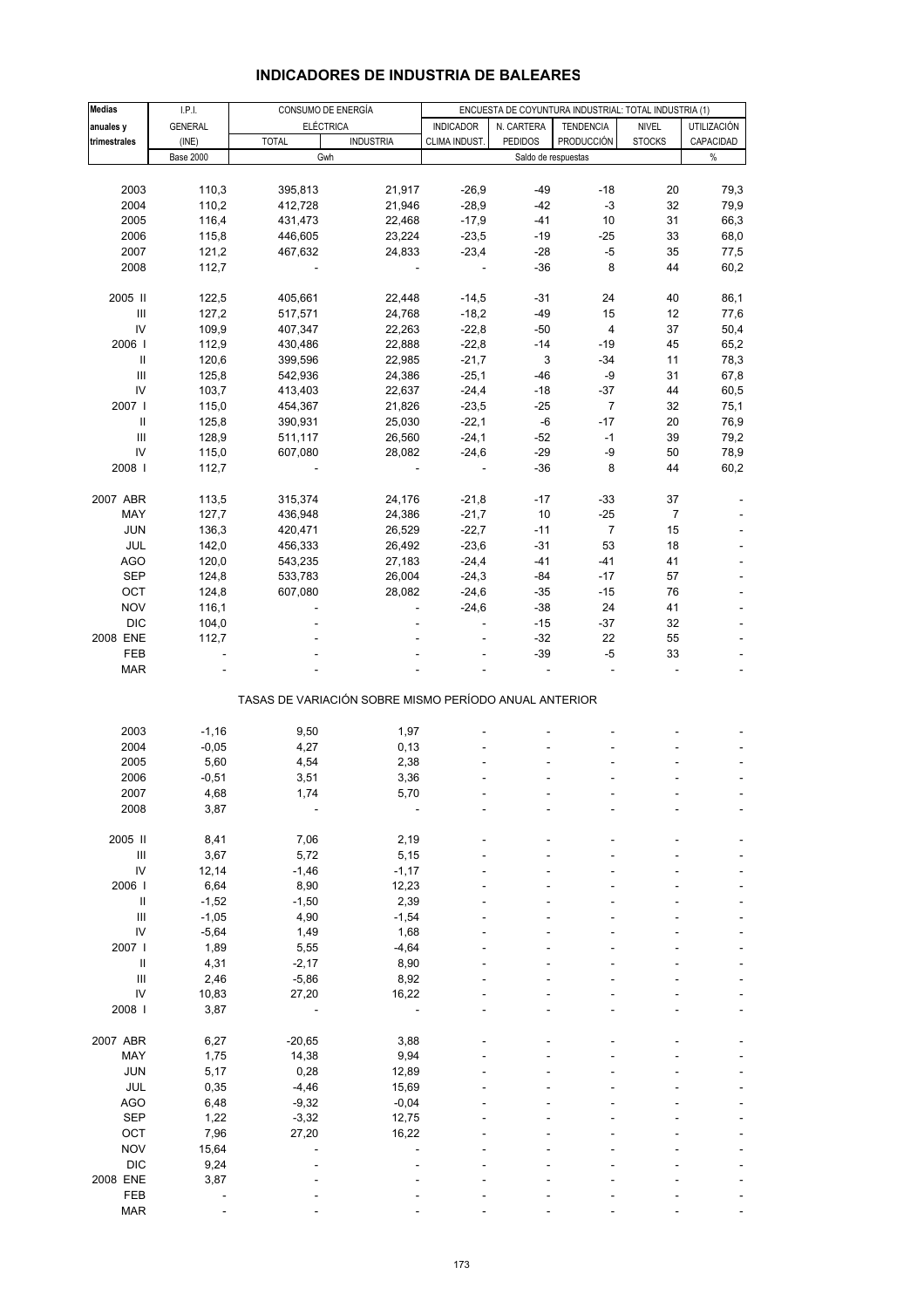| <b>Medias</b>                      |              | VISADOS: SUPERFICIE A CONSTRUIR |                                                       |                 |              |              | LICENCIAS: SUPERFICIE A CONSTRUIR |                              |                          |
|------------------------------------|--------------|---------------------------------|-------------------------------------------------------|-----------------|--------------|--------------|-----------------------------------|------------------------------|--------------------------|
|                                    | <b>TOTAL</b> | <b>EDIFICIOS</b>                |                                                       | <b>OTROS</b>    | <b>TOTAL</b> |              | <b>RESIDENCIAL</b>                |                              | NO RESID.                |
| anuales y                          |              |                                 | <b>SERVICIOS</b>                                      |                 |              |              |                                   |                              |                          |
| trimestrales                       |              | <b>VIVIENDAS</b>                | <b>COMERCIALES</b>                                    | <b>DESTINOS</b> |              | <b>TOTAL</b> | <b>VIVIENDAS</b>                  | COLECTIVOS                   |                          |
|                                    |              | Metros cuadrados                |                                                       |                 |              |              | Miles de metros cuadrados         |                              |                          |
|                                    |              |                                 |                                                       |                 |              |              |                                   |                              |                          |
| 2002                               | 174.051      | 152.074                         | 12.471                                                | 9.506           | 100          | 83           | 80                                | 4                            | 17                       |
| 2003                               | 183.507      | 143.847                         | 13.297                                                | 26.363          | 114          | 92           | 88                                | 5                            | 22                       |
| 2004                               | 211.075      | 189.112                         | 7.377                                                 | 14.585          | 153          | 130          | 125                               | 5                            | 24                       |
| 2005                               | 243.840      | 189.332                         | 9.268                                                 | 45.240          | 150          | 126          | 122                               | 3                            | 24                       |
| 2006                               | 266.263      | 224.249                         | 15.754                                                | 26.260          | 161          | 139          | 138                               | $\mathbf{1}$                 | 22                       |
| 2007                               | 244.038      | 203.201                         | 11.679                                                | 29.158          | 202          | 171          | 170                               | 1                            | 31                       |
|                                    |              |                                 |                                                       |                 |              |              |                                   |                              |                          |
| 2005                               | 268.452      | 215.226                         | 7.861                                                 | 45.365          | 157          | 128          | 128                               | $\pmb{0}$                    | 29                       |
|                                    |              |                                 |                                                       |                 |              |              |                                   | $\sqrt{2}$                   |                          |
| Ш                                  | 244.629      | 175.137                         | 13.833                                                | 55.660          | 157          | 136          | 134                               |                              | 20                       |
| $\ensuremath{\mathsf{III}}\xspace$ | 199.881      | 150.370                         | 6.937                                                 | 42.575          | 149          | 121          | 121                               | 0                            | 28                       |
| IV                                 | 262.398      | 216.594                         | 8.443                                                 | 37.361          | 137          | 118          | 107                               | 11                           | 19                       |
| 2006                               | 258.703      | 222.501                         | 16.541                                                | 19.661          | 161          | 143          | 141                               | $\sqrt{2}$                   | 18                       |
| $\ensuremath{\mathsf{II}}$         | 236.247      | 202.380                         | 18.874                                                | 14.993          | 146          | 136          | 136                               | 0                            | 10                       |
| Ш                                  | 268.112      | 231.679                         | 5.297                                                 | 31.136          | 145          | 115          | 114                               | 0                            | 31                       |
| IV                                 | 301.989      | 240.435                         | 22.305                                                | 39.249          | 193          | 161          | 158                               | 3                            | 31                       |
| 2007                               | 275.748      | 220.038                         | 4.865                                                 | 50.846          | 183          | 155          | 154                               | 0                            | 28                       |
| $\ensuremath{\mathsf{II}}$         | 281.767      | 248.109                         | 4.665                                                 | 28.992          | 222          | 204          | 200                               | 4                            | 18                       |
| $\mathsf{III}\,$                   | 207.528      | 187.201                         | 12.713                                                | 7.614           | 202          | 154          | 154                               | 0                            | 47                       |
| IV                                 | 211.110      | 157.455                         | 24.473                                                | 29.182          |              |              |                                   |                              |                          |
|                                    |              |                                 |                                                       |                 |              |              |                                   |                              |                          |
|                                    |              |                                 |                                                       |                 |              |              |                                   |                              |                          |
| 2007 ENE                           | 297.796      | 188.879                         | 4.879                                                 | 104.038         | 165          | 130          | 129                               | $\mathbf{1}$                 | 35                       |
| FEB                                | 261.492      | 227.126                         | 95                                                    | 34.271          | 232          | 198          | 198                               | $\pmb{0}$                    | 34                       |
| <b>MAR</b>                         | 267.956      | 244.108                         | 9.620                                                 | 14.228          | 152          | 136          | 136                               | $\pmb{0}$                    | 16                       |
| ABR                                | 265.222      | 244.155                         | 1.286                                                 | 19.781          | 209          | 199          | 188                               | 11                           | 10                       |
| MAY                                | 254.539      | 211.258                         | 12.224                                                | 31.057          | 278          | 246          | 246                               | 0                            | 32                       |
| <b>JUN</b>                         | 325.539      | 288.915                         | 486                                                   | 36.138          | 178          | 167          | 167                               | 0                            | 11                       |
| JUL                                | 241.550      | 200.048                         | 31.449                                                | 10.053          | 266          | 218          | 218                               | 0                            | 48                       |
| <b>AGO</b>                         | 179.339      | 168.693                         | 6.588                                                 | 4.058           | 173          | 95           | 95                                | $\mathbf 0$                  | 78                       |
| <b>SEP</b>                         | 201.694      | 192.861                         | 101                                                   | 8.732           | 166          | 150          | 149                               | $\mathbf{1}$                 | 16                       |
| OCT                                | 222.053      | 173.817                         | 1.811                                                 | 46.425          |              |              |                                   |                              |                          |
|                                    |              |                                 |                                                       |                 |              |              |                                   |                              |                          |
| <b>NOV</b>                         | 272.087      | 180.612                         | 70.452                                                | 21.023          |              |              |                                   |                              |                          |
| <b>DIC</b>                         | 139.190      | 117.937                         | 1.156                                                 | 20.097          |              |              |                                   |                              | $\overline{\phantom{a}}$ |
|                                    |              |                                 |                                                       |                 |              |              |                                   |                              |                          |
|                                    |              |                                 | TASAS DE VARIACIÓN SOBRE MISMO PERÍODO ANUAL ANTERIOR |                 |              |              |                                   |                              |                          |
|                                    |              |                                 |                                                       |                 |              |              |                                   |                              |                          |
| 2002                               | $-31,13$     | $-25,99$                        | $-30,34$                                              | $-67,58$        | $-49,79$     | $-52,75$     | $-53,30$                          | $-35,82$                     | $-27,50$                 |
| 2003                               | 5,43         | $-5,41$                         | 6,62                                                  | 177,34          | 13,91        | 10,72        | 9,95                              | 27,91                        | 29,56                    |
| 2004                               | 15,02        | 31,47                           | $-44,52$                                              | $-44,68$        | 34,36        | 40,72        | 42,38                             | 9,09                         | 7,60                     |
| 2005                               | 15,52        | 0,12                            | 25,63                                                 | 210,18          | $-2,23$      | $-2,96$      | $-1,81$                           | $-31,67$                     | 1,77                     |
| 2006                               | 9,20         | 18,44                           | 69,98                                                 | $-41,95$        | 7,62         | 10,34        | 12,40                             | $-63,41$                     | $-6,60$                  |
| 2007                               | $-8,35$      | $-9,39$                         | $-25,87$                                              | 11,04           | 34,14        | 30,31        | 29,87                             | 116,67                       | 60,00                    |
|                                    |              |                                 |                                                       |                 |              |              |                                   |                              |                          |
| 2005                               | 28,51        | 21,27                           | $-41,23$                                              | 151,42          | 4,21         | $-4,71$      | 0,52                              | $-95,45$                     | 79,17                    |
| Ш                                  | 5,27         | $-21,02$                        | 576,76                                                | 548,89          | 2,40         | 2,51         | 7,77                              | $-73,08$                     | 1,67                     |
| Ш                                  | $-6,61$      | $-21,97$                        | $-17,62$                                              | 230,15          | 13,78        | 16,77        | 21,48                             |                              | 2,44                     |
| IV                                 | 38,83        | 31,66                           | 48,89                                                 | 98,49           | $-23,32$     | $-20,09$     | $-27,54$                          | $\sim$ $-$                   | $-38,71$                 |
|                                    |              |                                 |                                                       |                 |              |              |                                   |                              |                          |
| 2006                               | $-3,63$      | 3,38                            | 110,42                                                | $-56,66$        | 2,55         | 11,46        | 10,44                             | 400,00                       | $-37,21$                 |
| Ш                                  | $-3,43$      | 15,56                           | 36,44                                                 | $-73,06$        | $-6,81$      | 0,00         | 1,74                              | $\overline{\phantom{a}}$     | $-52,46$                 |
| $\ensuremath{\mathsf{III}}\xspace$ | 34,14        | 54,07                           | $-23,64$                                              | $-26,87$        | $-2,24$      | $-4,97$      | $-5,25$                           | $\sim$                       | 9,52                     |
| IV                                 | 15,09        | 11,01                           | 164,19                                                | 5,06            | 40,63        | 36,72        | 47,98                             | $-72,73$                     | 64,91                    |
| 2007                               | 6,59         | $-1,11$                         | $-70,59$                                              | 158,61          | 13,90        | 8,41         | 9,46                              | $-80,00$                     | 57,41                    |
| Ш                                  | 19,27        | 22,60                           | $-75,28$                                              | 93,37           | 51,83        | 49,63        | 46,94                             | $\sim$ $-$                   | 82,76                    |
| Ш                                  | $-22,60$     | $-19,20$                        | 140,00                                                | $-75,54$        | 38,76        | 34,59        | 34,69                             | 0,00                         | 54,35                    |
| IV                                 | $-30,09$     | $-34,51$                        | 9,72                                                  | $-25,65$        |              |              |                                   |                              |                          |
|                                    |              |                                 |                                                       |                 |              |              |                                   |                              |                          |
| 2007 ENE                           | 25,09        | $-4,86$                         | $-80,62$                                              | 623,74          | 29,92        | 17,12        | 16,22                             | $\overline{\phantom{a}}$     | 118,75                   |
| FEB                                | 14,20        | 10,58                           | $-98,76$                                              | 115,38          | 28,89        | 24,53        | 28,57                             | $\overline{\phantom{a}}$     | 61,90                    |
|                                    |              |                                 |                                                       |                 |              |              |                                   |                              |                          |
| <b>MAR</b>                         | $-13,30$     | $-7,39$                         | $-42,69$                                              | $-50,42$        | $-13,14$     | $-13,92$     | $-13,92$                          | $\Box$                       | $-5,88$                  |
| ABR                                | 50,59        | 63,83                           | $-93,32$                                              | 152,57          | 36,60        | 37,24        | 29,66                             | $\qquad \qquad \blacksquare$ | 25,00                    |
| MAY                                | $-1,52$      | $-12,49$                        | 90,91                                                 | 191,04          | 155,05       | 143,56       | 143,56                            |                              | 300,00                   |
| JUN                                | 18,75        | 33,32                           | $-98,43$                                              | 36,49           | 1,14         | 2,45         | 2,45                              | $\Box$                       | $-15,38$                 |
| JUL                                | $-15,32$     | $-21,12$                        | 277,09                                                | $-56,82$        | 24,30        | 40,65        | 40,65                             |                              | $-18,64$                 |
| AGO                                | $-14,44$     | $-14,11$                        | 116,07                                                | $-59,98$        | 193,22       | 75,93        | 75,93                             |                              | $\sim$                   |
| <b>SEP</b>                         | $-34,83$     | $-21,29$                        | $-97,76$                                              | $-85,44$        | 1,84         | 11, 11       | 11,19                             | 0,00                         | $-42,86$                 |
| OCT                                | $-22,59$     | $-31,21$                        | $-85,30$                                              | 112,54          |              |              |                                   |                              |                          |
| <b>NOV</b>                         | $-28,64$     | $-34,29$                        | 163,42                                                | $-73,62$        |              |              |                                   |                              |                          |
|                                    |              |                                 |                                                       |                 |              |              |                                   |                              |                          |

#### **INDICADORES DE CONSTRUCCIÓN DE BALEARES. I**

DIC -41,48 -39,13 -95,85 23,87 - - - - - - - -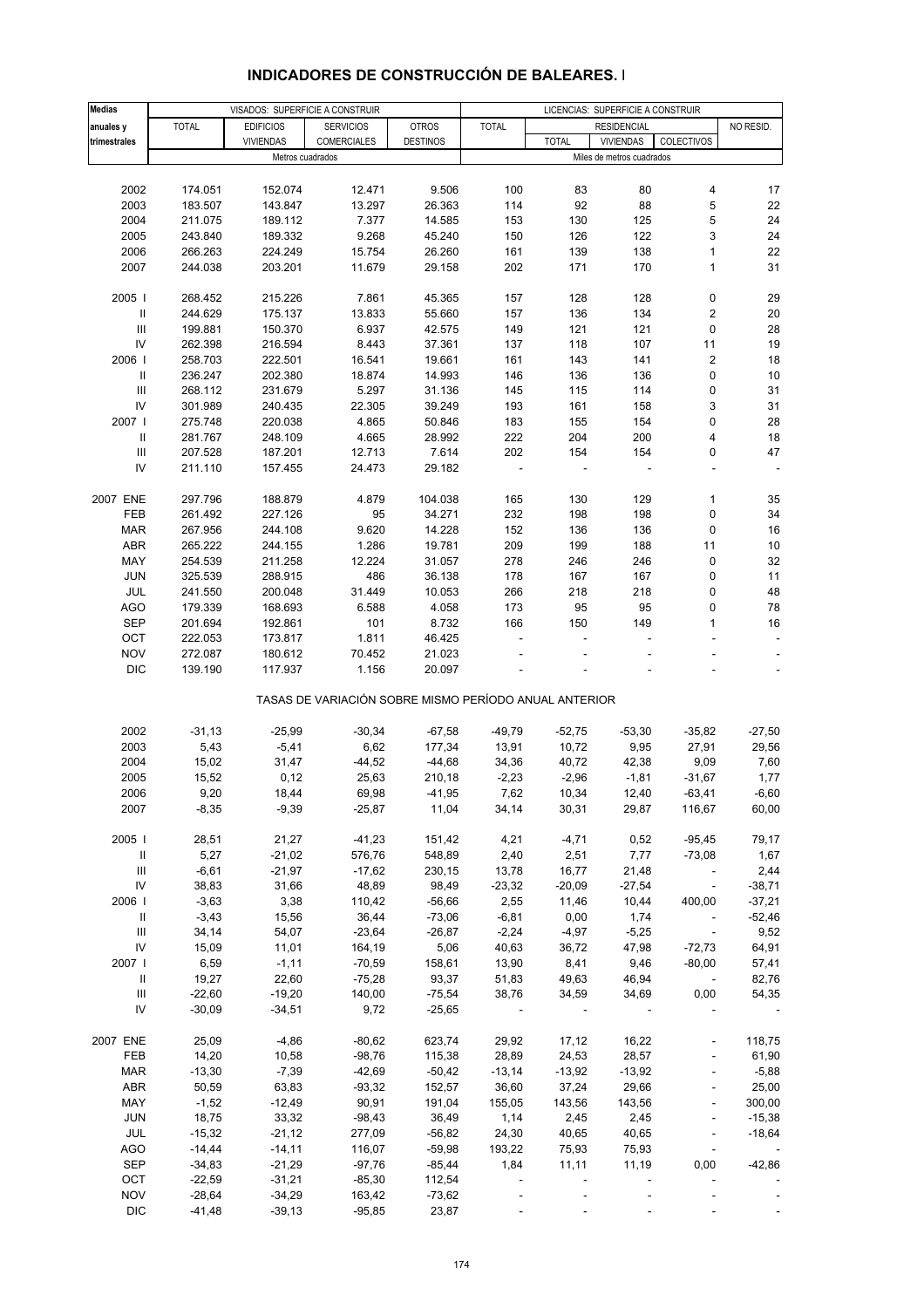| <b>Medias</b>                      | VIVIENDAS VISADAS COLEGIO ARQUITECTOS TÉCNICOS |              |            |                                                       |          |                 | LICENCIAS MUNIC.: Nº DE VIVIENDAS |                          |               |
|------------------------------------|------------------------------------------------|--------------|------------|-------------------------------------------------------|----------|-----------------|-----------------------------------|--------------------------|---------------|
| anuales y                          | <b>TOTAL</b>                                   |              | OBRA NUEVA |                                                       | Α        | A               | <b>OBRA</b>                       | REHABI-                  | DEMO-         |
| trimestrales                       |                                                | <b>TOTAL</b> | EDIF.VIV.  | OTROS EDIF.                                           | AMPLIAR  | <b>REFORMAR</b> | <b>NUEVA</b>                      | LITACIÓN                 | <b>LICIÓN</b> |
|                                    |                                                |              |            |                                                       | Unidades |                 |                                   |                          |               |
|                                    |                                                |              |            |                                                       |          |                 |                                   |                          |               |
| 2002                               | 1.103                                          | 910          | 891        | 19                                                    | 76       | 117             | 425                               | 46                       | 26            |
| 2003                               | 1.031                                          | 826          | 815        | 11                                                    | 75       | 130             | 476                               | 65                       | 30            |
| 2004                               | 1.341                                          | 1.122        | 1.144      | $\mathbf{1}$                                          | 91       | 128             | 770                               | 109                      | 41            |
| 2005                               | 1.350                                          | 1.153        | 1.151      | 2                                                     | 74       | 123             | 803                               | 91                       | 47            |
| 2006                               | 1.501                                          | 1.323        | 1.321      | $\mathbf 2$                                           | 63       | 115             | 859                               | 105                      | 79            |
| 2007                               | 1.298                                          | 1.159        | 1.159      | 0                                                     | 51       | 88              | 1.090                             | 92                       | 63            |
|                                    |                                                |              |            |                                                       |          |                 |                                   |                          |               |
| 2005                               | 1.470                                          | 1.272        | 1.270      | 2                                                     | 72       | 126             | 784                               | 97                       | 61            |
| Ш                                  | 1.307                                          | 1.110        | 1.110      | 0                                                     | 68       | 129             | 986                               | 106                      | 33            |
| $\ensuremath{\mathsf{III}}\xspace$ | 1.075                                          | 894          | 890        | 4                                                     | 67       | 115             | 775                               | 73                       | 53            |
| IV                                 | 1.548                                          | 1.336        | 1.333      | 3                                                     | 88       | 123             | 668                               | 88                       | 42            |
| 2006                               | 1.471                                          | 1.292        | 1.292      | 0                                                     | 72       | 108             | 898                               | 127                      | 65            |
| Ш                                  | 1.389                                          | 1.188        | 1.183      | 5                                                     | 64       | 137             | 842                               | 81                       | 51            |
| $\ensuremath{\mathsf{III}}\xspace$ | 1.491                                          | 1.358        | 1.358      | 0                                                     | 62       | 71              | 698                               | 116                      | 104           |
| IV                                 | 1.654                                          | 1.453        | 1.452      | $\mathbf{1}$                                          | 55       | 146             | 997                               | 97                       | 95            |
| 2007 l                             | 1.362                                          | 1.204        | 1.204      | 0                                                     | 61       | 97              | 996                               | 108                      | 73            |
| $\, \parallel$                     | 1.553                                          | 1.424        | 1.424      | 0                                                     | 49       | 81              | 1.351                             | 78                       | 65            |
| III                                | 1.248                                          | 1.132        | 1.132      | 0                                                     | 44       | 72              | 923                               | 90                       | 50            |
| IV                                 | 1.030                                          | 879          | 879        | 0                                                     | 51       | 100             |                                   |                          |               |
| 2007 ENE                           | 1.260                                          | 1.108        | 1.108      | 0                                                     | 62       | 90              | 794                               | 104                      | 79            |
| FEB                                | 1.410                                          | 1.274        | 1.274      | 0                                                     | 51       | 85              | 1.320                             | 113                      | 75            |
| <b>MAR</b>                         | 1.417                                          | 1.229        | 1.229      | 0                                                     | 71       | 117             | 875                               | 106                      | 66            |
| ABR                                | 1.614                                          | 1.505        | 1.505      | 0                                                     | 32       | 77              | 1.356                             | 86                       | 50            |
| MAY                                | 1.324                                          | 1.193        | 1.193      | 0                                                     | 53       | 78              | 1.593                             | 70                       | 84            |
| <b>JUN</b>                         | 1.722                                          | 1.573        | 1.573      | 0                                                     | 62       | 87              | 1.103                             | 79                       | 60            |
| JUL                                | 1.330                                          | 1.209        | 1.209      | 0                                                     | 36       | 85              | 1.357                             | 122                      | 63            |
| <b>AGO</b>                         | 1.122                                          | 1.033        | 1.033      | 0                                                     | 26       | 63              | 498                               | 74                       | 17            |
| <b>SEP</b>                         | 1.291                                          | 1.153        | 1.153      | 0                                                     | 69       | 69              | 915                               | 75                       | 71            |
| OCT                                | 1.121                                          | 963          | 963        | 0                                                     | 58       | 100             |                                   | ÷,                       |               |
| <b>NOV</b>                         | 1.271                                          | 1.100        | 1.100      | 0                                                     | 46       | 125             |                                   |                          |               |
| <b>DIC</b>                         | 699                                            | 573          | 573        | 0                                                     | 50       | 76              |                                   |                          |               |
|                                    |                                                |              |            | TASAS DE VARIACIÓN SOBRE MISMO PERÍODO ANUAL ANTERIOR |          |                 |                                   |                          |               |
|                                    |                                                |              |            |                                                       |          |                 |                                   |                          |               |
| 2002                               | $-22,72$                                       | $-23,79$     | $-24,56$   | 44,38                                                 | $-17,18$ | $-17,28$        | $-60,66$                          | $-24,25$                 | $-57,08$      |
| 2003                               | $-6,56$                                        | $-9,24$      | $-8,54$    | $-41,56$                                              | $-1,86$  | 11,19           | 11,91                             | 40,69                    | 17,80         |
| 2004                               | 30,09                                          | 35,86        | 40,44      | $-91,85$                                              | 21,91    | $-1,86$         | 61,86                             | 67,61                    | 34,62         |
| 2005                               | 0,68                                           | 2,78         | 0,60       | 136,36                                                | $-19,34$ | $-3,40$         | 4,27                              | $-16,41$                 | 15,92         |
| 2006                               | 11,22                                          | 14,72        | 14,79      | $-19,23$                                              | $-14,25$ | $-6,36$         | 6,93                              | 15,69                    | 66,55         |
| 2007                               | $-13,52$                                       | -12,35       | $-12,23$   |                                                       | $-18,73$ | -24,04          | 34,10                             | $-14,62$                 | $-14,39$      |
| 2005                               | 10,23                                          | 12,40        | 12,43      | 0,00                                                  | $-23,05$ | 16,36           | $-2,77$                           | 0,00                     | 21,85         |
| Ш                                  | $-13,96$                                       | $-13,03$     | $-12,94$   | $\blacksquare$                                        | $-10,18$ | $-22,75$        | 36,38                             | $-26,96$                 | $-30,07$      |
| Ш                                  | $-19,05$                                       | $-21,36$     | $-21,65$   | $\overline{\phantom{a}}$                              | $-15,61$ | 1,77            | 22,89                             | 2,80                     | 159,02        |
| IV                                 | 30,90                                          | 41,71        | 28,82      | $\blacksquare$                                        | $-24,79$ | 0,82            | $-27,50$                          | $-28,14$                 | $-6,67$       |
| 2006                               | 0,11                                           | 1,60         | 1,73       | $-83,33$                                              | $-0.92$  | $-14,32$        | 14,54                             | 31,03                    | 5,43          |
| $\, \parallel$                     | 6,27                                           | 6,99         | 6,51       | $\overline{\phantom{a}}$                              | $-5,91$  | 6,46            | $-14,57$                          | $-23,34$                 | 53,00         |
| Ш                                  | 38,65                                          | 51,92        | 52,55      | $\overline{\phantom{a}}$                              | $-6,50$  | $-38,26$        | $-9,89$                           | 58,18                    | 98,10         |
| IV                                 | 6,87                                           | 8,76         | 8,90       | $-55,56$                                              | $-37,50$ | 18,11           | 49,25                             | 10,27                    | 126,98        |
| 2007                               | $-7,41$                                        | $-6,84$      | $-6,81$    | $\blacksquare$                                        | $-14,42$ | $-9,60$         | 10,95                             | $-15,00$                 | 13,40         |
| Ш                                  | 11,83                                          | 19,84        | 20,38      | ÷,                                                    | $-23,04$ | $-41,26$        | 60,35                             | $-3,29$                  | 26,80         |
| Ш                                  | $-16,32$                                       | $-16,65$     | $-16,65$   | $\overline{\phantom{a}}$                              | $-29,95$ | 1,88            | 32,22                             | $-22,13$                 | $-51,76$      |
| IV                                 | $-37,71$                                       | $-39,54$     | $-39,49$   | $\blacksquare$                                        | $-6,67$  | $-31,12$        | $\sim$                            | $\overline{\phantom{a}}$ |               |
|                                    |                                                |              |            |                                                       |          |                 |                                   |                          |               |
| 2007 ENE                           | $-3,08$                                        | $-2,03$      | $-2,03$    | $\blacksquare$                                        | -18,42   | $-3,23$         | 16,94                             | 46,48                    | 41,07         |
| FEB                                | $-2,42$                                        | 3,24         | 3,33       |                                                       | $-29,17$ | $-38,85$        | 52,60                             | $-18,71$                 | $-29,25$      |
| <b>MAR</b>                         | $-15,10$                                       | $-18,66$     | $-18,66$   |                                                       | 5,97     | 28,57           | $-23,91$                          | $-37,65$                 | 106,25        |
| ABR                                | 62,37                                          | 75,82        | 75,82      |                                                       | $-20,00$ | $-21,43$        | 44,41                             | $-19,63$                 | 2,04          |
| MAY                                | $-27,21$                                       | $-21,67$     | $-21,67$   |                                                       | $-36,90$ | $-63,21$        | 158,18                            | 6,06                     | 6,33          |
| <b>JUN</b>                         | 27,18                                          | 32,74        | 34,56      | ÷,                                                    | $-7,46$  | $-14,71$        | 13,59                             | 12,86                    | 140,00        |
| JUL                                | $-18,70$                                       | $-17,64$     | $-17,64$   | $\blacksquare$                                        | $-58,62$ | 4,94            | 34,62                             | $-36,79$                 | $-40,57$      |
| AGO                                | $-9,66$                                        | $-10,33$     | $-10,33$   |                                                       | $-33,33$ | 23,53           | 67,68                             | 45,10                    | $-66,67$      |
| <b>SEP</b>                         | $-19,06$                                       | $-20,65$     | $-20,65$   |                                                       | 13,11    | $-14,81$        | 15,82                             | $-27,88$                 | $-54,49$      |
| OCT                                | $-38,10$                                       | $-38,19$     | $-38,03$   |                                                       | 45,00    | $-53,05$        | $\overline{\phantom{a}}$          |                          |               |
| <b>NOV</b>                         | $-34,15$                                       | $-35,37$     | $-35,37$   |                                                       | $-32,35$ | $-21,88$        |                                   |                          |               |
| <b>DIC</b>                         | $-42,75$                                       | $-47,91$     | $-47,91$   | ÷,                                                    | $-12,28$ | 18,75           |                                   |                          |               |

### **INDICADORES DE CONSTRUCCIÓN DE BALEARES. II**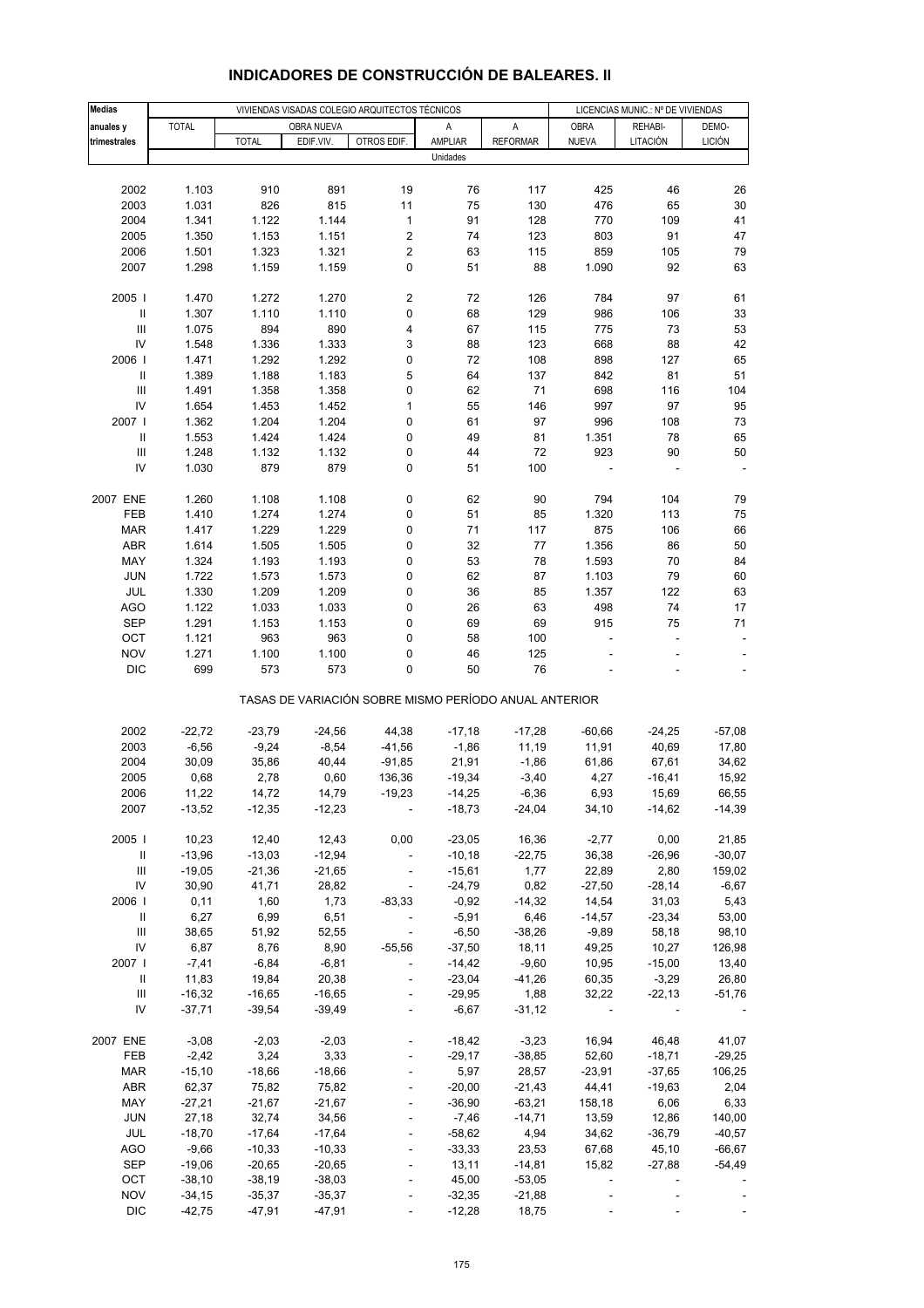| <b>Medias</b>                      |                | VIVIENDAS (2)            |                          |                |                          | CERTIFICAC.<br>PROYECTOS VISADOS |              |                                                       |               | LIQUIDACIÓN  |                  |
|------------------------------------|----------------|--------------------------|--------------------------|----------------|--------------------------|----------------------------------|--------------|-------------------------------------------------------|---------------|--------------|------------------|
| anuales y                          |                | <b>INICIADAS</b>         |                          |                | <b>TERMINADAS</b>        |                                  |              | POR EL COLEGIO DE ARQUITECTOS                         |               | FIN DE OBRA  | <b>EJECUCIÓN</b> |
| trimestrales                       | <b>TOTAL</b>   | <b>PROTEGIDAS</b>        | <b>LIBRES</b>            | <b>TOTAL</b>   | PROTEGIDAS               | <b>LIBRES</b>                    | <b>TOTAL</b> | <b>PROTEGIDOS</b>                                     | <b>LIBRES</b> | Nº VIVIENDAS | MAT. OBRA        |
|                                    |                |                          |                          |                | Unidades                 |                                  |              |                                                       |               | Unidades     | Miles $\epsilon$ |
|                                    |                |                          |                          |                |                          |                                  |              |                                                       |               |              |                  |
| 2002                               | 820            | 68                       | 752                      | 1.039          | 32                       | 1.008                            | 740          | 45                                                    | 696           | 1.057        | 74.793           |
| 2003                               | 506            | 41                       | 464                      | 987            | 25                       | 961                              | 576          | 41                                                    | 535           | 991          | 73.138           |
| 2004                               | 818            | 29                       | 789                      | 786            | 45                       | 741                              | 1.013        | 24                                                    | 989           | 919          | 69.438           |
| 2005                               | 940            | 54                       | 886                      | 643            | 63                       | 580                              | 1.100        | 56                                                    | 1.044         | 877          | 69.665           |
| 2006                               | 1.114          | 48                       | 1.066                    | 881            | 34                       | 848                              | 1.320        | 53                                                    | 1.267         | 1.103        | 91.760           |
| 2007                               | 1.205          | 46                       | 1.158                    | 997            | 30                       | 967                              | 1.308        | 24                                                    | 1.284         | 1.111        | 103.007          |
|                                    |                |                          |                          |                |                          |                                  |              |                                                       |               |              |                  |
| 2005 l                             | 1.070          | 30                       | 1.040                    | 660            | 70                       | 590                              | 1.058        | 19                                                    | 1.039         | 660          | 52.871           |
| Ш                                  | 885            | 23                       | 863                      | 504            | 17                       | 487                              | 1.002        | 28                                                    | 974           | 1.116        | 84.867           |
| $\ensuremath{\mathsf{III}}\xspace$ | 847            | $\mathbf{1}$             | 845                      | 561            | 11                       | 550                              | 944          | 18                                                    | 926           | 817          | 68.648           |
| ${\sf IV}$                         | 957            | 160                      | 796                      | 849            | 155                      | 694                              | 1.397        | 160                                                   | 1.237         | 916          | 72.272           |
| 2006                               |                |                          |                          | 688            |                          | 675                              |              | 93                                                    | 1.183         | 1.077        | 81.385           |
|                                    | 1.131          | 63                       | 1.068                    |                | 13                       |                                  | 1.276        |                                                       |               |              |                  |
| $\ensuremath{\mathsf{II}}$         | 1.059          | 58                       | 1.001                    | 864            | 46                       | 817                              | 1.299        | 65                                                    | 1.234         | 1.362        | 110.867          |
| $\ensuremath{\mathsf{III}}\xspace$ | 1.052          | 37                       | 1.015                    | 956            | 28                       | 928                              | 1.477        | 51                                                    | 1.426         | 1.020        | 86.334           |
| ${\sf IV}$                         | 1.215          | 35                       | 1.181                    | 1.018          | 48                       | 970                              | 1.228        | $\overline{\mathbf{c}}$                               | 1.225         | 952          | 88.455           |
| 2007 l                             | 1.387          | 110                      | 1.277                    | 1.166          | 49                       | 1.118                            | 1.405        | 30                                                    | 1.375         | 1.109        | 110.561          |
| Ш                                  | 967            | 27                       | 940                      | 1.014          | 35                       | 979                              | 1.569        | 0                                                     | 1.569         | 1.154        | 108.617          |
| $\ensuremath{\mathsf{III}}\xspace$ | 1.260          | $\mathbf 2$              | 1.258                    | 811            | $\overline{7}$           | 804                              | 1.324        | 66                                                    | 1.258         | 1.063        | 90.077           |
| IV                                 |                | ÷,                       |                          |                | ÷,                       |                                  | 934          | 0                                                     | 934           | 1.119        | 102.774          |
|                                    |                |                          |                          |                |                          |                                  |              |                                                       |               |              |                  |
| 2007 ENE                           | 1.529          | 156                      | 1.373                    | 1.115          | 3                        | 1.112                            | 1.065        | 21                                                    | 1.044         | 1.193        | 95.041           |
| FEB                                | 1.603          | 120                      | 1.483                    | 1.154          | 84                       | 1.070                            | 1.551        | 27                                                    | 1.524         | 903          | 114.731          |
| <b>MAR</b>                         | 1.030          | 55                       | 975                      | 1.230          | 59                       | 1.171                            | 1.599        | 42                                                    | 1.557         | 1.230        | 121.913          |
| ABR                                | 819            | $\pmb{0}$                | 819                      | 1.160          | 48                       | 1.112                            | 1.427        | 0                                                     | 1.427         | 1.077        | 106.138          |
| MAY                                | 1.013          | 21                       | 992                      | 904            | $\pmb{0}$                | 904                              | 1.596        | 0                                                     | 1.596         | 1.358        | 115.971          |
| <b>JUN</b>                         | 1.069          | 59                       | 1.010                    | 979            | 58                       | 921                              | 1.683        | 0                                                     | 1.683         | 1.028        | 103.743          |
| JUL                                | 1.355          | 0                        | 1.355                    | 994            | 8                        | 986                              | 1.639        | $\pmb{0}$                                             | 1.639         | 1.715        | 148.196          |
| <b>AGO</b>                         | 1.061          | 6                        | 1.055                    | 575            | 12                       | 563                              | 1.334        | 30                                                    | 1.304         | 646          | 53.068           |
| <b>SEP</b>                         | 1.363          | 0                        | 1.363                    | 863            | 0                        | 863                              | 998          | 167                                                   | 831           | 828          | 68.966           |
| OCT                                | ÷,             | ÷,                       | ÷,                       | ä,             |                          | $\overline{\phantom{a}}$         | 1.212        | 0                                                     | 1.212         | 1.291        | 130.629          |
| <b>NOV</b>                         |                |                          |                          |                |                          |                                  | 780          | 0                                                     | 780           | 1.115        | 100.801          |
| $\mathsf{DIC}$                     |                |                          |                          |                |                          | ä,                               | 810          | 0                                                     | 810           | 950          | 76.891           |
|                                    |                |                          |                          |                |                          |                                  |              |                                                       |               |              |                  |
|                                    |                |                          |                          |                |                          |                                  |              | TASAS DE VARIACIÓN SOBRE MISMO PERÍODO ANUAL ANTERIOR |               |              |                  |
|                                    |                |                          |                          |                |                          |                                  |              |                                                       |               |              |                  |
| 2002                               | $-20,20$       | 76,08                    | $-23,96$                 | $-1,37$        | $-36,12$                 | 0,36                             | $-32,21$     | 86,46                                                 | $-34,88$      | 1,84         | 3,92             |
| 2003                               | $-38,34$       | $-39,29$                 | $-38,26$                 | $-5,06$        | $-20,42$                 | $-4,57$                          | $-22,25$     | $-8,38$                                               | $-23,15$      | $-6,22$      | $-2,21$          |
| 2004                               | 61,71          | $-31,05$                 | 69,96                    | $-20,36$       | 78,29                    | $-22,96$                         | 76,04        | $-41,46$                                              | 85,05         | $-7,26$      | $-5,06$          |
| 2005                               | 14,91          | 87,72                    | 12,28                    | $-18,13$       | 39,67                    | $-21,66$                         | 8,58         | 135,07                                                | 5,51          | $-4,53$      | 0,33             |
| 2006                               | 18,61          | -9,97                    | 20,33                    | 37,01          | $-46,50$                 | 46,09                            | 19,97        | -6,35                                                 | 21,39         | 25,71        | 31,72            |
| 2007                               | 11,46          | $-12,03$                 | 12,67                    | 19,29          | 3,82                     | 19,85                            | $-0,91$      | $-54,73$                                              | 1,34          | 0,76         | 12,26            |
|                                    |                |                          |                          |                |                          |                                  |              |                                                       |               |              |                  |
| 2005                               | 61,01          | 2,30                     | 63,69                    | $-48,76$       | $-1,87$                  | $-51,51$                         | 33,32        | 54,05                                                 | 32,99         | $-39,23$     | $-28,54$         |
| $\, \parallel$                     | 22,92          | 30,77                    | 22,72                    | $-19,67$       | $-56,52$                 | $-17,27$                         | $-0,27$      | $-49,09$                                              | 2,56          | 16,37        | 14,61            |
| $\ensuremath{\mathsf{III}}\xspace$ | $-2,72$        | $-91,49$                 | $-1,09$                  | $-5,18$        | $-73,60$                 | 0,00                             | $-13,29$     | 3,77                                                  | $-13,57$      | 16,94        | 34,25            |
| ${\sf IV}$                         | $-5,82$        | 208,33                   | $-17,38$                 | 33,30          | 427,27                   | 14,27                            | 19,77        | $\sim$                                                | 7,04          | $-1,72$      | $-8,03$          |
| 2006                               | 5,77           | 112,36                   | 2,72                     | 4,24           | $-81,43$                 | 14,41                            | 20,64        | 391,23                                                | 13,86         | 63,23        | 53,93            |
| Ш                                  | 19,65          | 155,88                   | 16,07                    | 71,48          | 178,00                   | 67,83                            | 29,65        | 130,95                                                | 26,74         | 22,04        | 30,64            |
| Ш                                  | 24,21          | $\sim$ $-$               | 20,03                    | 70,41          | 154,55                   | 68,73                            | 56,46        | 178,18                                                | 54,05         | 24,81        | 25,76            |
| IV                                 | 27,04          | $-78,38$                 | 48,26                    | 19,95          | $-69,18$                 | 39,82                            | $-12,14$     | $-98,54$                                              | $-0,94$       | 3,93         | 22,39            |
| 2007                               | 22,63          | 75,13                    | 19,53                    | 69,53          | 274,36                   | 65,58                            | 10,11        | $-67,86$                                              | 16,26         | 2,91         | 35,85            |
| Ш                                  | $-8,72$        | $-54,02$                 | $-6,09$                  | 17,45          | $-23,74$                 | 19,78                            | 20,79        | $\sim 100$ km s $^{-1}$                               | 27,12         | $-15,27$     | $-2,03$          |
| $\ensuremath{\mathsf{III}}\xspace$ | 19,78          | $-94,59$                 | 23,95                    | $-15,20$       | $-76,19$                 | $-13,36$                         | $-10,38$     | 28,76                                                 | $-11,78$      | 4,25         | 4,34             |
| IV                                 |                |                          |                          |                |                          |                                  |              |                                                       |               |              |                  |
|                                    | $\blacksquare$ | $\overline{\phantom{a}}$ | $\overline{\phantom{a}}$ | $\blacksquare$ | $\blacksquare$           | $\overline{\phantom{a}}$         | $-23,92$     | $\sim 100$ km s $^{-1}$                               | $-23,78$      | 17,55        | 16,19            |
|                                    |                |                          |                          |                |                          |                                  |              |                                                       |               |              |                  |
| 2007 ENE                           | 29,36          | 358,82                   | 19,60                    | 51,91          | $-92,31$                 | 60,00                            | $-5,33$      | $-50,00$                                              | $-3,60$       | 46,92        | 52,08            |
| FEB                                | 25,23          | 21,21                    | 25,57                    | 79,19          | $\Box$                   | 66,15                            | 39,10        | 35,00                                                 | 39,18         | $-27,12$     | 24,20            |
| <b>MAR</b>                         | 10,52          | $-1,79$                  | 11,30                    | 79,30          | $\overline{\phantom{a}}$ | 70,70                            | 0,69         | $-80,73$                                              | 13,65         | 4,15         | 36,55            |
| ABR                                | $-24,03$       | $\sim 100$               | $-23,31$                 | 54,87          | $\blacksquare$           | 48,46                            | 14,62        | $\overline{\phantom{a}}$                              | 18,62         | 8,13         | 47,58            |
| MAY                                | $-11,91$       | $-87,20$                 | 0,61                     | $-4,34$        | $\overline{\phantom{a}}$ | 12,16                            | 21,55        | $\overline{\phantom{a}}$                              | 32,12         | $-15,34$     | $-15,02$         |
| JUN                                | 12,53          | $\blacksquare$           | 6,32                     | 9,14           | $\overline{\phantom{a}}$ | 2,68                             | 25,78        | $\overline{\phantom{a}}$                              | 30,36         | $-30,87$     | $-16,48$         |
| JUL                                | 76,43          | $\sim$                   | 78,06                    | $-27,71$       | $-78,95$                 | $-26,25$                         | $-2,56$      | $\overline{\phantom{a}}$                              | 0,37          | 5,67         | 22,60            |
| AGO                                | $-13,88$       | $-33,33$                 | $-13,74$                 | $-12,48$       | $\frac{1}{2}$            | $-14,31$                         | 12,67        | $-69,39$                                              | 20,07         | 32,38        | $-5,38$          |
| <b>SEP</b>                         | 18,01          | $\overline{\phantom{a}}$ | 28,58                    | 3,23           |                          | 9,24                             | $-36,23$     | $\blacksquare$                                        | $-46,70$      | $-12,66$     | $-15,93$         |
| OCT                                | $\blacksquare$ |                          | $\overline{\phantom{a}}$ |                |                          | $\overline{\phantom{a}}$         | 13,38        | $\overline{\phantom{a}}$                              | 14, 12        | 30,93        | 27,02            |
| <b>NOV</b>                         |                |                          |                          |                |                          | $\overline{\phantom{a}}$         | $-48,21$     | -                                                     | $-48,21$      | 6,29         | 13,75            |
| $\mathsf{DIC}$                     |                |                          |                          |                |                          |                                  | $-26,90$     |                                                       | $-26,90$      | 15,85        | 4,04             |

# **INDICADORES DE CONSTRUCCIÓN DE BALEARES. III**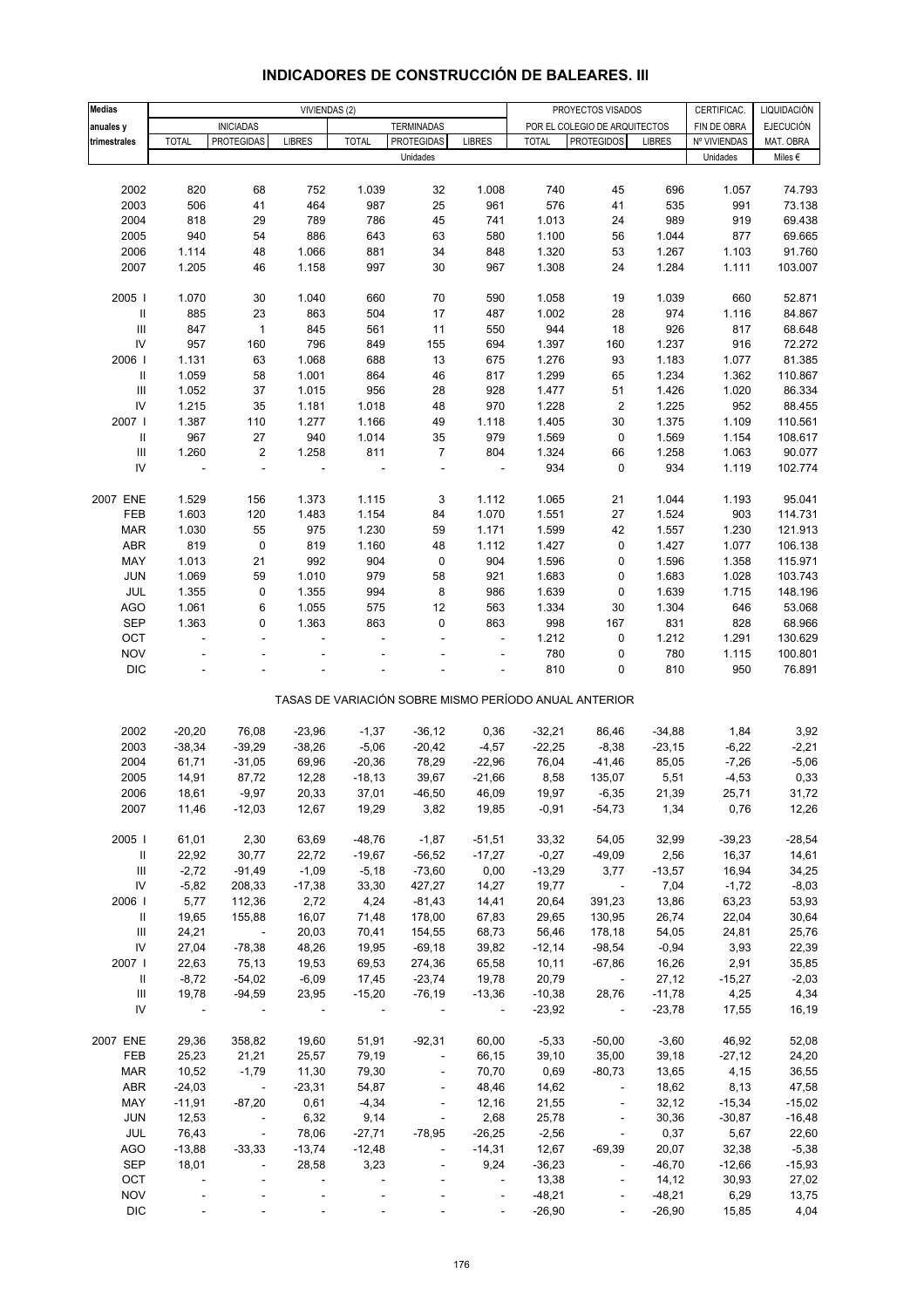| <b>Medias</b>                      |              | LICITACIÓN OFICIAL (SEOPAN) |                   |                                                       | LICITACIÓN OFICIAL (FOMENTO) |                   |
|------------------------------------|--------------|-----------------------------|-------------------|-------------------------------------------------------|------------------------------|-------------------|
| anuales y                          | <b>TOTAL</b> | <b>EDIFICACIÓN</b>          | <b>OBRA CIVIL</b> | <b>TOTAL</b>                                          | <b>EDIFICACIÓN</b>           | <b>INGENIERÍA</b> |
| trimestrales                       |              |                             |                   |                                                       |                              | <b>CIVIL</b>      |
|                                    |              |                             |                   | Miles €                                               |                              |                   |
|                                    |              |                             |                   |                                                       |                              |                   |
| 2003                               | 50.589,0     | 17.860,5                    | 32.728,5          | 56.351                                                | 15.592                       | 40.760            |
| 2004                               | 77.638,0     | 27.874,6                    | 49.763,4          | 67.139                                                | 14.377                       | 52.762            |
| 2005                               | 49.951,9     | 24.072,3                    | 25.879,6          | 53.405                                                | 17.797                       | 35.608            |
| 2006                               | 52.129,6     | 21.839,9                    | 30.289,7          | 47.377                                                | 22.223                       | 25.153            |
| 2007                               | 52.689,2     | 30.475,0                    | 22.214,2          | 45.764                                                | 24.992                       | 20.772            |
| 2008                               | 10.287,0     | 981,0                       | 9.306,0           |                                                       |                              |                   |
| 2005 II                            | 71.748,3     | 21.782,0                    | 49.966,3          | 72.392                                                | 17.871                       | 54.522            |
| Ш                                  | 44.538,7     | 22.958,3                    | 21.580,3          | 39.833                                                | 16.056                       | 23.777            |
| IV                                 | 58.100,7     | 35.471,7                    | 22.629,0          | 56.672                                                | 21.748                       | 34.925            |
| 2006                               | 34.360,3     | 17.508,3                    | 16.852,0          | 32.811                                                | 18.102                       | 14.709            |
| Ш                                  | 68.702,0     | 35.048,3                    | 33.653,7          | 75.293                                                | 34.674                       | 40.618            |
| Ш                                  | 49.922,3     | 17.618,0                    | 32.304,3          | 41.761                                                | 13.785                       | 27.976            |
| IV                                 | 55.533,7     | 17.185,0                    | 38.348,7          | 39.642                                                | 22.332                       | 17.310            |
| 2007 l                             | 96.213,0     | 50.538,0                    | 45.675,0          | 79.915                                                | 41.992                       | 37.922            |
| Ш                                  | 55.766,7     | 42.195,0                    | 13.571,7          | 43.678                                                | 33.272                       | 10.406            |
| Ш                                  | 19.315,0     | 14.712,3                    | 4.602,7           | 23.810                                                | 7.012                        | 16.799            |
| IV                                 | 39.462,0     | 14.454,7                    | 25.007,3          | 30.600                                                | 14.042                       | 16.558            |
| 2008                               | 10.287,0     | 981,0                       | 9.306,0           |                                                       |                              |                   |
| 2007 FEB                           | 96.715,0     | 69.889,0                    | 26.826,0          | 125.608                                               | 33.954                       | 91.654            |
| <b>MAR</b>                         | 113.634,0    | 32.313,0                    | 81.321,0          | 37.618                                                | 25.771                       | 11.847            |
| <b>ABR</b>                         | 42.448,0     | 26.056,0                    | 16.392,0          | 36.096                                                | 13.938                       | 22.158            |
| MAY                                | 43.630,0     | 24.863,0                    | 18.767,0          | 79.273                                                | 75.346                       | 3.928             |
| <b>JUN</b>                         | 81.222,0     | 75.666,0                    | 5.556,0           | 15.665                                                | 10.533                       | 5.131             |
| JUL                                | 16.041,0     | 11.611,0                    | 4.430,0           | 35.311                                                | 12.820                       | 22.492            |
| AGO                                | 35.990,0     | 30.242,0                    | 5.748,0           | 5.588                                                 | 1.937                        | 3.652             |
| <b>SEP</b>                         | 5.914,0      | 2.284,0                     | 3.630,0           | 30.531                                                | 6.278                        | 24.253            |
| OCT                                | 26.336,0     | 5.252,0                     | 21.084,0          | 47.189                                                | 24.576                       | 22.613            |
| <b>NOV</b>                         | 48.914,0     | 20.150,0                    | 28.764,0          | 14.010                                                | 3.507                        | 10.503            |
| <b>DIC</b>                         | 43.136,0     | 17.962,0                    | 25.174,0          |                                                       |                              |                   |
| 2008 ENE                           | 10.287,0     | 981,0                       | 9.306,0           |                                                       |                              |                   |
|                                    |              |                             |                   | TASAS DE VARIACIÓN SOBRE MISMO PERÍODO ANUAL ANTERIOR |                              |                   |
| 2003                               | 48,19        | 13,31                       | 78,10             | 60,13                                                 | 5,72                         | 99,39             |
| 2004                               | 53,47        | 56,07                       | 52,05             | 19,14                                                 | $-7,79$                      | 29,45             |
| 2005                               | $-35,66$     | $-13,64$                    | $-47,99$          | $-20,46$                                              | 23,79                        | $-32,51$          |
| 2006                               | 4,36         | $-9,27$                     | 17,04             | $-11,29$                                              | 24,87                        | $-29,36$          |
| 2007                               | 1,07         | 39,54                       | $-26,66$          | $-5,57$                                               | 15,53                        | $-22,58$          |
| 2008                               | $-86,86$     | $-98,01$                    | $-67,77$          |                                                       |                              |                   |
| 2005 II                            | 26,48        | 18,35                       | 30,39             | 23,58                                                 | 43,65                        | 18,16             |
| Ш                                  | $-51,87$     | $-52,94$                    | -50,68            | -51,95                                                | $-8,05$                      | $-63,66$          |
| IV                                 | 11,93        | 18,97                       | 2,43              | $-5,19$                                               | 6,73                         | $-11,36$          |
| 2006                               | 35,17        | 8,90                        | 80,38             | $-26,63$                                              | 16,69                        | $-49,64$          |
| Ш                                  | $-4,25$      | 60,91                       | $-32,65$          | 4,01                                                  | 94,03                        | $-25,50$          |
| $\ensuremath{\mathsf{III}}\xspace$ | 12,09        | $-23,26$                    | 49,69             | 4,84                                                  | $-14,15$                     | 17,66             |
| IV                                 | $-4,42$      | $-51,55$                    | 69,47             | $-30,05$                                              | 2,68                         | -50,44            |
| 2007 l                             | 180,01       | 188,65                      | 171,04            | 143,56                                                | 131,98                       | 157,81            |
| Ш                                  | $-18,83$     | 20,39                       | -59,67            | $-41,99$                                              | $-4,04$                      | $-74,38$          |
| Ш                                  | $-61,31$     | $-16,49$                    | $-85,75$          | -42,99                                                | $-49,14$                     | $-39,95$          |
| IV                                 | $-28,94$     | $-15,89$                    | -34,79            | $-26,72$                                              | $-26,64$                     | $-26,78$          |
| 2008                               | $-86,86$     | $-98,01$                    | $-67,77$          |                                                       |                              |                   |
|                                    |              |                             |                   |                                                       |                              |                   |
| 2007 FEB                           | 118,39       | 249,51                      | 10,45             | 237,96                                                | 88,95                        | 377,41            |
| $\ensuremath{\mathsf{MAR}}$        | 135,79       | 15,89                       | 300,42            | $-19,16$                                              | $-8,60$                      | $-35,39$          |
| ABR                                | 27,96        | 58,55                       | $-2,07$           | 55,00                                                 | 7,25                         | 115,29            |
| MAY                                | $-58,65$     | $-32,73$                    | $-72,63$          | $-25,05$                                              | 56,83                        | $-93,20$          |
| <b>JUN</b>                         | 20,49        | 46,21                       | $-64,52$          | $-83,82$                                              | $-75,50$                     | -90,47            |
| JUL                                | $-46,60$     | 58,86                       | $-80,51$          | 26,73                                                 | 31,06                        | 24,40             |
| AGO                                | -44,96       | 88,93                       | -88,36            | $-89,79$                                              | -87,37                       | $-90,73$          |
| <b>SEP</b>                         | -89,12       | $-92,27$                    | $-85,36$          | $-28,50$                                              | -61,34                       | $-8,34$           |
| ОСТ                                | $-49,20$     | $-79,67$                    | -18,94            | $-7,16$                                               | $-3,34$                      | $-10,97$          |
| <b>NOV</b>                         | $-40,74$     | 29,70                       | -57,07            | $-57,14$                                              | $-72,72$                     | -47,03            |
| DIC                                | 33,87        | 76,32                       | 14,24             |                                                       |                              |                   |
| 2008 ENE                           | $-86,86$     | $-98,01$                    | $-67,77$          |                                                       |                              |                   |

### **INDICADORES DE CONSTRUCCIÓN DE BALEARES. IV**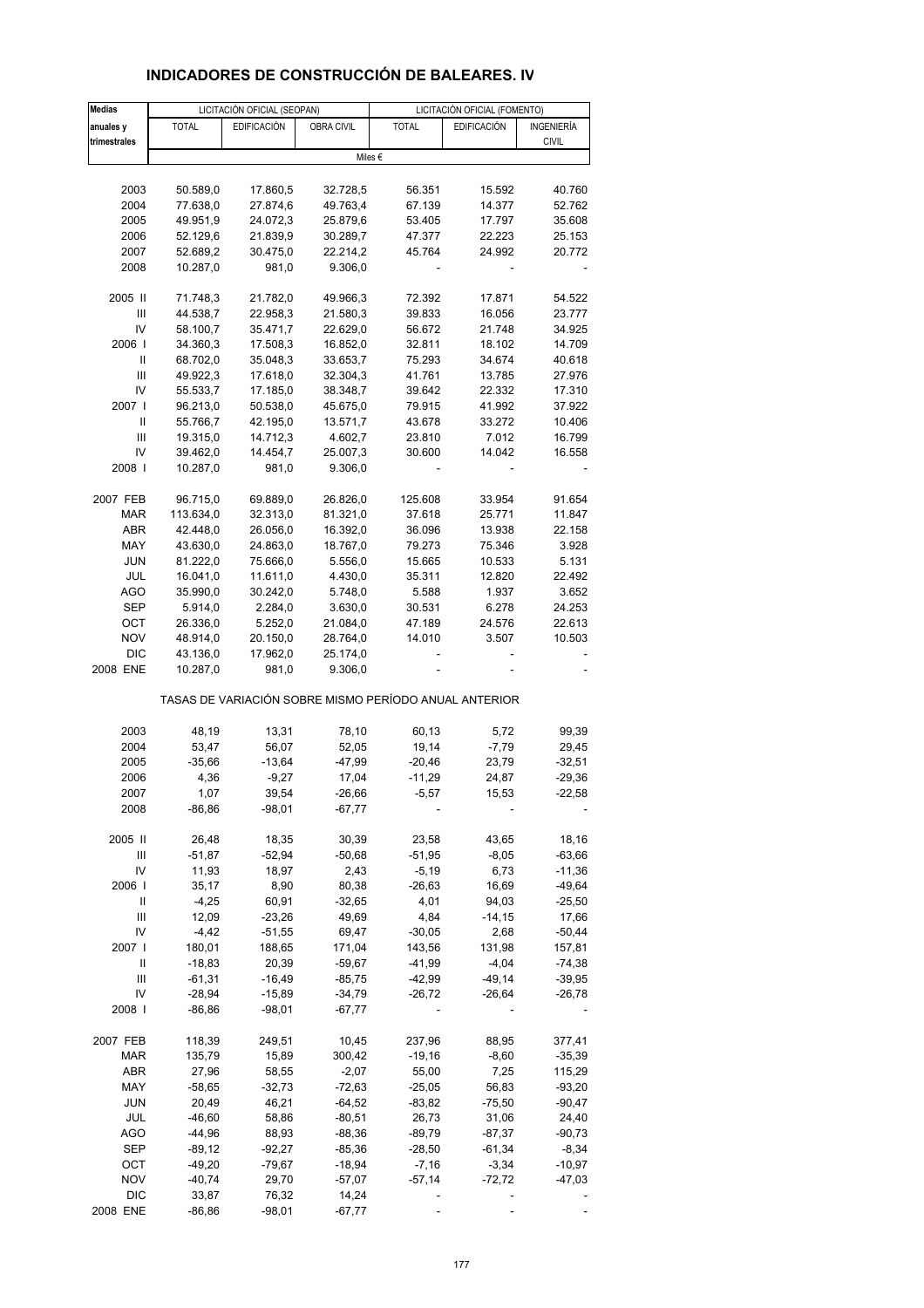| <b>Medias</b> |                      |                      |                    | ESTABLECIMIENTOS HOTELEROS |                                                       |                     |                    |
|---------------|----------------------|----------------------|--------------------|----------------------------|-------------------------------------------------------|---------------------|--------------------|
| anuales y     |                      | NÚMERO DE VIAJEROS   |                    |                            | NÚMERO DE PERNOCTACIONES                              |                     | <b>GRADO DE</b>    |
| trimestrales  | <b>TOTAL</b>         | <b>ESPAÑOLES</b>     | <b>EXTRANJEROS</b> | <b>TOTAL</b>               | <b>ESPAÑOLES</b>                                      | <b>EXTRANJEROS</b>  | <b>OCUPACIÓN</b>   |
|               |                      |                      | Unidades           |                            |                                                       |                     | $\%$               |
|               |                      |                      |                    |                            |                                                       |                     |                    |
| 2003          | 610.093              | 98.366               | 511.756            | 4.003.436                  | 460.644                                               | 3.542.760           | 61,76              |
| 2004          | 626.607              | 111.551              | 515.060            | 3.942.744                  | 472.472                                               | 3.469.903           | 61,48              |
| 2005          | 656.614              | 125.510              | 531.104            | 4.074.634                  | 552.482                                               | 3.522.152           | 62,31              |
| 2006          | 696.656              | 141.006              | 555.650            | 4.338.066                  | 617.631                                               | 3.720.434           | 65,42              |
| 2007          | 678.832              | 129.047              | 549.785            | 4.250.002                  | 542.044                                               | 3.707.957           | 64,20              |
| 2008          | 103.467              | 42.521               | 60.946             | 521.350                    | 155.077                                               | 366.273             | 41,65              |
| 2005 II       | 774.939              | 136.137              | 638.802            | 4.781.731                  | 596.056                                               | 4.185.675           | 61,94              |
| Ш             | 1.320.965            | 217.150              | 1.103.815          | 8.503.528                  | 1.021.253                                             | 7.482.275           | 84,71              |
| IV            | 314.153              | 74.894               | 239.258            | 1.930.463                  | 273.592                                               | 1.656.871           | 51,09              |
| 2006          | 208.554              | 77.841               | 130.713            | 1.009.749                  | 337.083                                               | 672.666             | 50,59              |
| Ш             | 904.897              | 162.132              | 742.765            | 5.381.084                  | 705.958                                               | 4.675.126           | 68,29              |
| III           | 1.340.509            | 238.900              | 1.101.609          | 8.939.183                  | 1.110.821                                             | 7.828.362           | 86,91              |
| IV            | 332.663              | 85.151               | 247.512            | 2.022.247                  | 316.663                                               | 1.705.584           | 55,90              |
| 2007 l        | 195.545              | 72.355               | 123.190            | 1.011.280                  | 286.728                                               | 724.552             | 51,88              |
| Ш             | 893.613              | 161.582              | 732.031            | 5.237.968                  | 634.993                                               | 4.602.975           | 67,07              |
| III           | 1.328.986            | 215.043              | 1.113.944          | 8.889.029                  | 1.009.989                                             | 7.879.040           | 86,52              |
| IV            | 297.184              | 67.210               | 229.974            | 1.861.730                  | 236.468                                               | 1.625.261           | 51,34              |
| 2008          | 103.467              | 42.521               | 60.946             | 521.350                    | 155.077                                               | 366.273             | 41,65              |
| 2007 FEB      | 176.894              | 66.522               | 110.372            | 882.669                    | 232.347                                               | 650.322             | 49,82              |
| <b>MAR</b>    | 292.465              | 98.414               | 194.051            | 1.540.744                  | 441.775                                               | 1.098.969           | 61,32              |
| <b>ABR</b>    | 494.422              | 140.646              | 353.776            | 2.682.580                  | 633.685                                               | 2.048.895           | 64,92              |
| MAY           | 926.512              | 132.215              | 794.297            | 5.269.733                  | 473.129                                               | 4.796.604           | 57,14              |
| <b>JUN</b>    | 1.259.905            | 211.884              | 1.048.021          | 7.761.590                  | 798.165                                               | 6.963.425           | 79,16              |
| JUL           | 1.399.442            | 241.616              | 1.157.826          | 9.356.577                  | 1.086.146                                             | 8.270.431           | 89,39              |
| AGO           | 1.459.743            | 264.171              | 1.195.572          | 9.502.302                  | 1.285.460                                             | 8.216.842           | 89,44              |
| <b>SEP</b>    | 1.127.774            | 139.341              | 988.433            | 7.808.208                  | 658.360                                               | 7.149.848           | 80,73              |
| OCT           | 635.371              | 97.995               | 537.376            | 4.367.494                  | 326.274                                               | 4.041.220           | 55,35              |
| <b>NOV</b>    | 149.318              | 58.638               | 90.680             | 697.188                    | 222.443                                               | 474.745             | 53,93              |
| <b>DIC</b>    | 106.863              | 44.996               | 61.867             | 520.507                    | 160.688                                               | 359.819             | 44,74              |
| 2008 ENE      | 103.467              | 42.521               | 60.946             | 521.350                    | 155.077                                               | 366.273             | 41,65              |
|               |                      |                      |                    |                            | TASAS DE VARIACIÓN SOBRE MISMO PERÍODO ANUAL ANTERIOR |                     |                    |
| 2003          | 5,98                 | $-2,16$              | 7,68               | 2,61                       | 8,89                                                  | 1,89                | $-2,67$            |
| 2004          | 2,71                 | 13,40                | 0,65               | $-1,52$                    | 2,57                                                  | $-2,06$             | $-0,45$            |
| 2005          | 4,79                 | 12,51                | 3,11               | 3,35                       | 16,93                                                 | 1,51                | 1,34               |
| 2006          | 6, 10                | 12,35                | 4,62               | 6,47                       | 11,79                                                 | 5,63                | 5,00               |
| 2007          | $-2,56$              | $-8,48$              | $-1,06$            | $-2,03$                    | -12,24                                                | $-0,34$             | $-1,86$            |
| 2008          | $-11,78$             | $-18,43$             | $-6,45$            | $-14,59$                   | $-16,65$                                              | $-13,69$            | $-6,43$            |
|               |                      |                      |                    |                            |                                                       |                     |                    |
| 2005 II       | 4,12                 | 15,02                | 2,11               | 2,70                       | 21,71                                                 | 0,47                | 1,45               |
| Ш             | 5,58                 | 14,20                | 3,99               | 2,76                       | 18,12                                                 | 0,98                | 1,90               |
| IV            | 0, 10                | 3,27                 | $-0,85$            | 6,49                       | 15,31                                                 | 5,18                | 3,61               |
| 2006          | $-3,63$              | 5,39                 | $-8,30$            | $-6,75$                    | 5,66                                                  | $-11,93$            | $-1,73$            |
| Ш             | 16,77                | 19,09                | 16,27              | 12,53                      | 18,44                                                 | 11,69               | 10,25              |
| Ш             | 1,48                 | 10,02                | $-0,20$            | 5,12                       | 8,77                                                  | 4,63                | 2,60               |
| IV            | 5,89                 | 13,69                | 3,45               | 4,75                       | 15,74                                                 | 2,94                | 9,42               |
| 2007          | $-6,24$              | $-7,05$              | $-5,76$            | 0,15                       | $-14,94$                                              | 7,71                | 2,55               |
| Ш             | $-1,25$              | $-0,34$              | $-1,45$            | $-2,66$                    | $-10,05$                                              | $-1,54$             | $-1,78$            |
| Ш             | $-0,86$              | $-9,99$              | 1,12               | $-0.56$                    | $-9,08$                                               | 0,65                | $-0,45$            |
| IV<br>2008    | $-10,67$<br>$-11,78$ | $-21,07$<br>$-18,43$ | $-7,09$<br>$-6,45$ | $-7,94$<br>$-14,59$        | $-25,33$<br>$-16,65$                                  | $-4,71$<br>$-13,69$ | $-8,16$<br>$-6,43$ |
|               |                      |                      |                    |                            |                                                       |                     |                    |
| 2007 FEB      | $-6,80$              | $-11,08$             | $-4,01$            | $-5,67$                    | $-25,62$                                              | 4,32                | $-1,77$            |
| MAR           | $-6,89$              | $-8,19$              | $-6,22$            | 1,69                       | $-12,74$                                              | 8,94                | 6,72               |
| ABR           | $-3,85$              | $-16,14$             | 2,10               | $-0,21$                    | $-16,78$                                              | 6,33                | 2,37               |
| MAY           | $-3,31$              | $-1,02$              | $-3,68$            | $-4,25$                    | $-15,33$                                              | $-2,99$             | $-4,77$            |
| <b>JUN</b>    | 1,42                 | 14,46                | $-0,86$            | $-2,39$                    | 0,07                                                  | $-2,66$             | $-2,81$            |
| JUL           | $-0,84$              | 1,99                 | $-1,41$            | 1,07                       | 0,88                                                  | 1,09                | 1,07               |
| AGO           | $-1,17$              | $-14,35$             | 2,31               | $-2,09$                    | $-14,84$                                              | 0,25                | $-2,44$            |
| SEP           | $-0,49$              | $-18,68$             | 2,75               | $-0,59$                    | $-11,79$                                              | 0,59                | 0,15               |
| OCT           | $-13,17$             | $-26,66$             | $-10,16$           | $-6,41$                    | $-24,78$                                              | $-4,53$             | $-6,88$            |
| <b>NOV</b>    | 4,64                 | $-5,95$              | 12,85              | $-8,18$                    | $-22,05$                                              | 0,17                | $-7,89$            |
| <b>DIC</b>    | $-13,49$             | $-24,37$             | $-3,38$            | $-18,76$                   | $-30,39$                                              | $-12,20$            | $-10,02$           |

#### **INDICADORES DE SERVICIOS DE BALEARES. I**

2008 ENE -11,78 -18,43 -6,45 -14,59 -16,65 -13,69 -6,43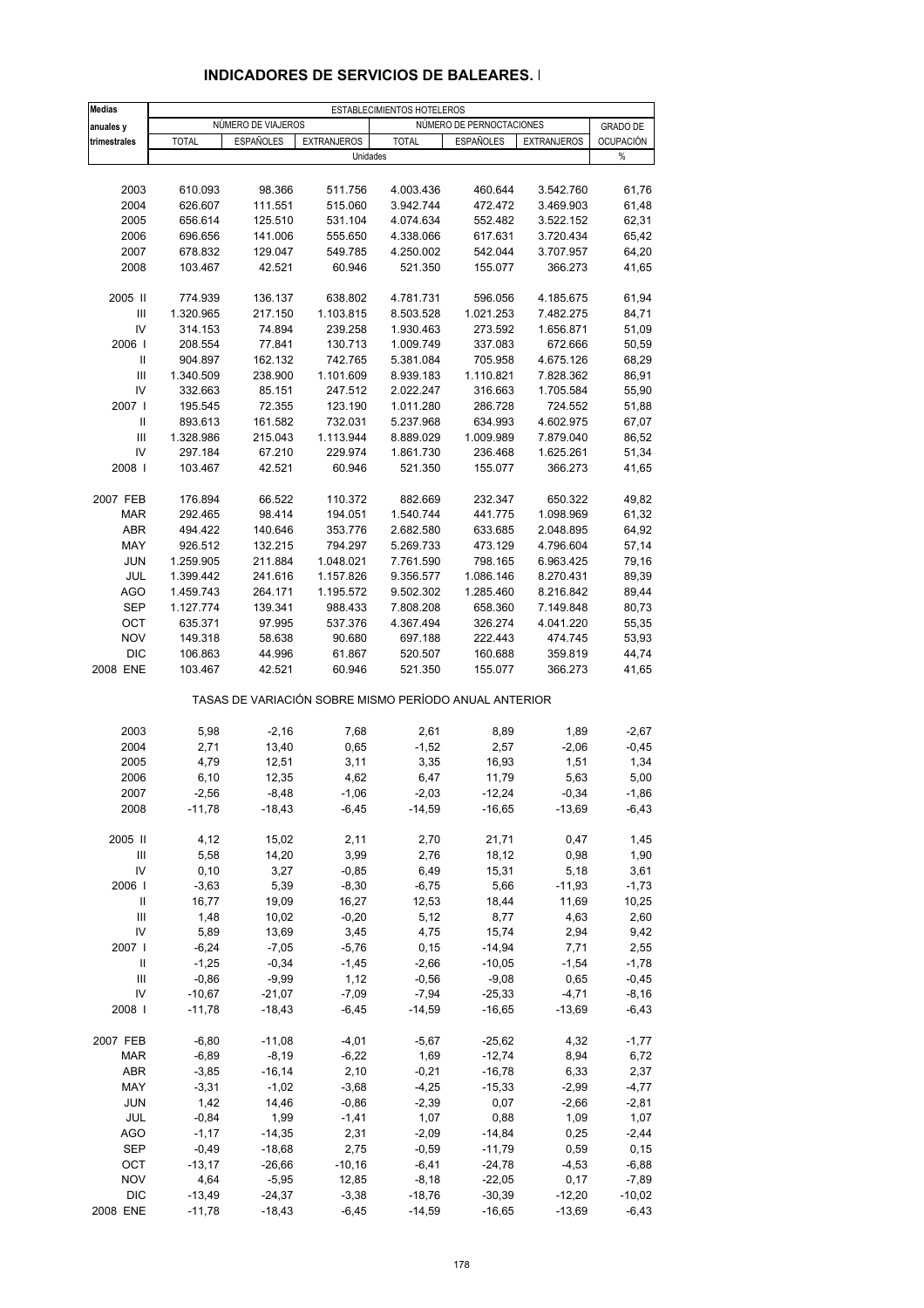| <b>Medias</b> | APARTAMENTOS TURÍSTICOS (5) |                    |                     |                                                       |                          |                    |                  |
|---------------|-----------------------------|--------------------|---------------------|-------------------------------------------------------|--------------------------|--------------------|------------------|
| anuales y     |                             | NÚMERO DE VIAJEROS |                     |                                                       | NÚMERO DE PERNOCTACIONES |                    | <b>GRADO DE</b>  |
| trimestrales  | <b>TOTAL</b>                | <b>ESPAÑOLES</b>   | <b>EXTRANJEROS</b>  | <b>TOTAL</b>                                          | <b>ESPAÑOLES</b>         | <b>EXTRANJEROS</b> | <b>OCUPACIÓN</b> |
|               |                             |                    |                     | Unidades                                              |                          |                    | $\%$             |
|               |                             |                    |                     |                                                       |                          |                    |                  |
| 2003          | 87.508                      | 4.504              | 83.004              | 945.592                                               | 34.671                   | 910.922            | 47,69            |
| 2004          | 81.647                      | 6.212              | 75.435              | 774.465                                               | 42.195                   | 732.270            | 45,95            |
| 2005          | 104.511                     | 11.910             | 92.601              | 849.593                                               | 73.853                   | 775.741            | 45,98            |
| 2006          | 108.348                     | 12.432             | 95.916              | 893.291                                               | 80.092                   | 813.200            | 47,38            |
| 2007          | 100.107                     | 14.092             | 86.016              | 912.863                                               | 95.490                   | 817.373            | 49,51            |
| 2008          | 4.556                       | 496                | 4.060               | 50.697                                                | 3.381                    | 47.316             | 32,79            |
| 2005 II       | 119.401                     | 10.795             | 108.606             | 896.132                                               | 56.333                   | 839.799            | 45,47            |
| Ш             | 250.447                     | 33.137             | 217.310             | 2.106.850                                             | 220.623                  | 1.886.228          | 69,21            |
| IV            | 39.422                      | 2.970              | 36.453              | 333.511                                               | 14.770                   | 318.740            | 34,65            |
| 2006          | 5.630                       | 826                | 4.805               | 49.416                                                | 4.942                    | 44.474             | 32,23            |
| Ш             | 129.869                     | 13.267             | 116.603             | 1.007.884                                             | 70.914                   | 936.970            | 46,44            |
| III           | 254.148                     | 32.043             | 222.105             | 2.177.357                                             | 226.169                  | 1.951.187          | 72,28            |
| IV            | 43.742                      | 3.593              | 40.149              | 338.509                                               | 18.342                   | 320.167            | 38,56            |
| 2007 l        | 8.695                       | 1.441              | 7.253               | 72.255                                                | 7.023                    | 65.232             | 37,70            |
| Ш             | 132.167                     | 16.868             | 115.299             | 1.079.439                                             | 97.121                   | 982.318            | 46,57            |
| III           | 221.048                     | 33.167             | 187.881             | 2.151.940                                             | 252.347                  | 1.899.592          | 71,44            |
| IV            | 38.519                      | 4.890              | 33.630              | 347.819                                               | 25.467                   | 322.351            | 42,32            |
| 2008          | 4.556                       | 496                | 4.060               | 50.697                                                | 3.381                    | 47.316             | 32,79            |
| 2007 FEB      | 7.968                       | 1.584              | 6.384               | 65.444                                                | 6.590                    | 58.854             | 36,31            |
| <b>MAR</b>    | 10.323                      | 1.468              | 8.855               | 87.526                                                | 9.277                    | 78.249             | 41,97            |
| ABR           | 39.597                      | 9.410              | 30.187              | 277.198                                               | 50.604                   | 226.594            | 39,17            |
| MAY           | 150.968                     | 13.053             | 137.915             | 1.155.040                                             | 78.114                   | 1.076.926          | 38,63            |
| <b>JUN</b>    | 205.935                     | 28.141             | 177.794             | 1.806.078                                             | 162.644                  | 1.643.434          | 61,91            |
| JUL           | 232.603                     | 32.485             | 200.118             | 2.340.468                                             | 242.354                  | 2.098.114          | 75,85            |
| <b>AGO</b>    | 243.273                     | 41.729             | 201.544             | 2.421.317                                             | 335.029                  | 2.086.288          | 76,91            |
| <b>SEP</b>    | 187.269                     | 25.288             | 161.981             | 1.694.034                                             | 179.659                  | 1.514.375          | 61,56            |
| OCT           | 105.032                     | 12.044             | 92.988              | 954.613                                               | 60.771                   | 893.842            | 42,42            |
| <b>NOV</b>    | 6.496                       | 1.543              | 4.953               | 54.761                                                | 10.789                   | 43.972             | 47,23            |
| <b>DIC</b>    | 4.030                       | 1.082              | 2.948               | 34.082                                                | 4.842                    | 29.240             | 37,31            |
| 2008 ENE      | 4.556                       | 496                | 4.060               | 50.697                                                | 3.381                    | 47.316             | 32,79            |
|               |                             |                    |                     | TASAS DE VARIACIÓN SOBRE MISMO PERÍODO ANUAL ANTERIOR |                          |                    |                  |
| 2003          | 6,52                        | 39,60              | 5,17                | $-1,95$                                               | 35,18                    | $-2,96$            | 0,75             |
| 2004          | $-6,70$                     | 37,93              | $-9,12$             | $-18,10$                                              | 21,70                    | $-19,61$           | $-3,65$          |
| 2005          | 28,00                       | 91,73              | 22,76               | 9,70                                                  | 75,03                    | 5,94               | 0,07             |
| 2006          | 3,67                        | 4,38               | 3,58                | 5,14                                                  | 8,45                     | 4,83               | 3,05             |
| 2007          | $-7,61$                     | 13,35              | $-10,32$            | 2,19                                                  | 19,23                    | 0,51               | 4,49             |
| 2008          | $-41,54$                    | $-61,01$           | $-37,74$            | $-20,53$                                              | $-35,01$                 | $-19,25$           | $-5,83$          |
|               |                             |                    |                     |                                                       |                          |                    |                  |
| 2005 II       | 42,57                       | 79,48              | 39,71               | 20,84                                                 | 80,93                    | 18,21              | $-10,63$         |
| Ш             | 28,30                       | 107,41             | 21,25               | 7,94                                                  | 85,58                    | 2,91               | $-0,85$          |
| IV<br>2006    | $-2,50$                     | 41,53              | $-4,91$             | $-4,21$                                               | 1,79                     | $-4,47$            | $-4,91$          |
|               | $-35,83$                    | 11,83              | $-40,21$            | $-20,14$                                              | 34, 11                   | $-23,58$           | $-6,80$          |
| Ш             | 8,77                        | 22,90              | 7,36                | 12,47                                                 | 25,88                    | 11,57              | 2,13             |
| Ш<br>IV       | 1,48                        | $-3,30$            | 2,21                | 3,35                                                  | 2,51                     | 3,44               | 4,44             |
| 2007          | 10,96                       | 20,99              | 10,14               | 1,50<br>46,22                                         | 24,18                    | 0,45               | 11,29            |
| Ш             | 54,43                       | 74,57              | 50,96               |                                                       | 42,12                    | 46,67              | 16,97            |
|               | 1,77                        | 27,15              | $-1,12$<br>$-15,41$ | 7,10                                                  | 36,96                    | 4,84               | 0,28             |
| Ш<br>IV       | $-13,02$                    | 3,51               | $-16,24$            | $-1,17$                                               | 11,57                    | $-2,64$            | $-1,17$          |
|               | $-11,94$                    | 36,09              |                     | 2,75                                                  | 38,85                    | 0,68               | 9,74             |
| 2008          | $-41,54$                    | $-61,01$           | $-37,74$            | $-20,53$                                              | $-35,01$                 | $-19,25$           | $-5,83$          |
| 2007 FEB      | 25,92                       | 77,58              | 17,44               | 19,88                                                 | 9,72                     | 21,14              | $-1,65$          |
| <b>MAR</b>    | 43,53                       | 78,16              | 39,05               | 26,07                                                 | 104,16                   | 20,60              | 19,40            |
| ABR           | 17,24                       | 39,74              | 11,64               | 22,18                                                 | 58,70                    | 16,21              | 5,81             |
| MAY           | $-0,29$                     | 25,50              | $-2,19$             | 11,82                                                 | 93,85                    | 8,49               | $-2,05$          |
| <b>JUN</b>    | 0,74                        | 24,16              | $-2,18$             | 2,40                                                  | 15,71                    | 1,24               | $-1,51$          |
| JUL           | $-6,91$                     | 8,44               | $-9,00$             | 2,90                                                  | 17,72                    | 1,42               | 2,09             |
| AGO           | $-13,99$                    | 3,94               | $-16,95$            | $-2,52$                                               | 7,27                     | $-3,93$            | $-2,95$          |
| SEP           | $-18,49$                    | $-2,83$            | $-20,49$            | $-4,48$                                               | 12,08                    | $-6, 12$           | $-2,75$          |
| OCT           | $-12,19$                    | 56,35              | $-16,91$            | 2,25                                                  | 64,05                    | $-0,30$            | $-3,44$          |
| <b>NOV</b>    | 6,06                        | $-17,49$           | 16,40               | 20,63                                                 | $-3,20$                  | 28,38              | 20,21            |
| <b>DIC</b>    | $-26,50$                    | $-10,28$           | $-31,07$            | $-6,71$                                               | $-29,16$                 | $-1,54$            | 14,91            |
| 2008 ENE      | $-41,54$                    | $-61,01$           | $-37,74$            | $-20,53$                                              | $-35,01$                 | $-19,25$           | $-5,83$          |

# **INDICADORES DE SERVICIOS DE BALEARES. II**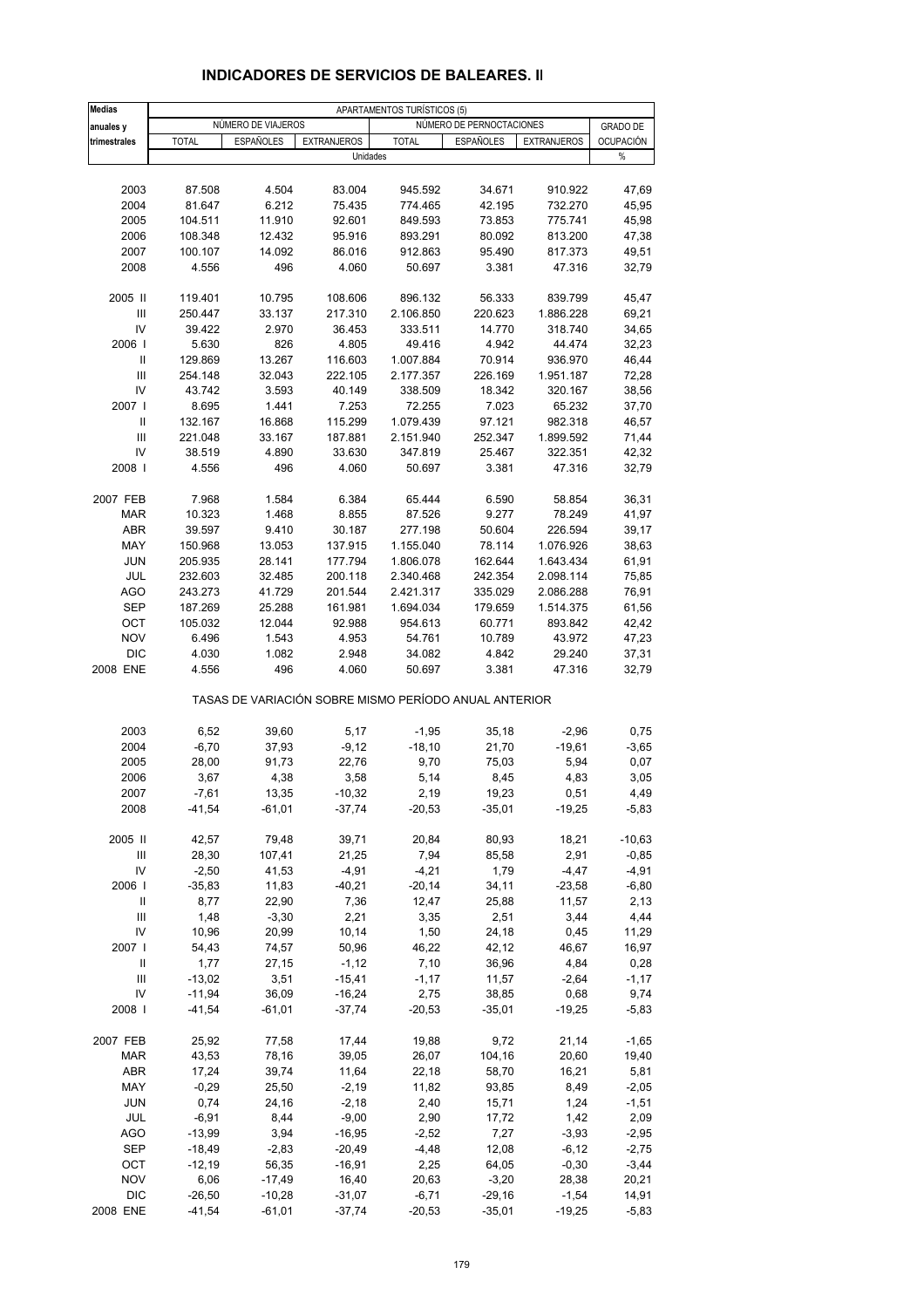| <b>Medias</b>                                 |                        |                                                       |                    | TRANSPORTE AÉREO DE PASAJEROS |                      |                      |                      |
|-----------------------------------------------|------------------------|-------------------------------------------------------|--------------------|-------------------------------|----------------------|----------------------|----------------------|
| anuales y                                     | <b>TOTAL</b>           |                                                       | <b>INTERIOR</b>    |                               |                      | INTERNACIONAL        |                      |
| trimestrales                                  |                        | <b>TOTAL</b>                                          | <b>REGULAR</b>     | NO REGULAR                    | <b>TOTAL</b>         | <b>REGULAR</b>       | NO REGULAR           |
|                                               |                        |                                                       |                    | Unidades                      |                      |                      |                      |
| 2003                                          | 2.160.227              | 634.274                                               | 608.746            | 25.528                        | 1.525.953            | 711.619              | 814.334              |
| 2004                                          | 2.258.020              | 685.999                                               | 659.808            | 26.191                        | 1.572.021            | 829.131              | 742.890              |
| 2005                                          | 2.326.636              | 738.718                                               | 710.790            | 27.928                        | 1.587.918            | 916.677              | 671.241              |
| 2006                                          | 2.454.384              | 795.938                                               | 770.414            | 25.524                        | 1.658.446            | 1.005.167            | 653.280              |
| 2007                                          | 2.557.017              | 838.834                                               | 814.610            | 24.223                        | 1.718.183            | 1.106.020            | 612.163              |
| 2008                                          | 953.642                | 594.303                                               | 590.175            | 4.128                         | 359.339              | 352.934              | 6.405                |
|                                               |                        |                                                       |                    |                               |                      |                      |                      |
| 2005 II<br>$\ensuremath{\mathsf{III}}\xspace$ | 2.618.534              | 738.762<br>1.003.826                                  | 716.540            | 22.222                        | 1.879.772            | 1.077.793            | 801.979              |
| IV                                            | 4.008.517<br>1.550.152 | 616.985                                               | 944.821<br>607.982 | 59.005<br>9.003               | 3.004.691<br>933.167 | 1.465.558<br>642.880 | 1.539.132<br>290.287 |
| 2006                                          | 1.123.749              | 630.887                                               | 609.934            | 20.953                        | 492.862              | 457.759              | 35.103               |
| $\sf II$                                      | 2.870.420              | 817.124                                               | 794.095            | 23.029                        | 2.053.296            | 1.245.182            | 808.114              |
| $\ensuremath{\mathsf{III}}\xspace$            | 4.231.282              | 1.064.558                                             | 1.014.138          | 50.421                        | 3.166.724            | 1.637.129            | 1.529.595            |
| IV                                            | 1.592.084              | 671.181                                               | 663.490            | 7.691                         | 920.903              | 680.595              | 240.308              |
| 2007 l                                        | 1.173.681              | 657.896                                               | 636.654            | 21.243                        | 515.785              | 486.808              | 28.977               |
| Ш                                             | 2.957.001              | 863.267                                               | 836.735            | 26.531                        | 2.093.734            | 1.325.491            | 768.243              |
| III                                           | 4.453.779              | 1.136.762                                             | 1.090.885          | 45.877                        | 3.317.017            | 1.884.234            | 1.432.783            |
| IV                                            | 1.643.604              | 697.409                                               | 694.167            | 3.242                         | 946.196              | 727.548              | 218.647              |
| 2008                                          | 953.642                | 594.303                                               | 590.175            | 4.128                         | 359.339              | 352.934              | 6.405                |
|                                               |                        |                                                       |                    |                               |                      |                      |                      |
| 2007 FEB                                      | 1.065.230              | 616.206                                               | 597.484            | 18.722                        | 449.024              | 433.222              | 15.802               |
| <b>MAR</b>                                    | 1.519.159              | 781.710                                               | 742.181            | 39.529                        | 737.449              | 677.564              | 59.885               |
| <b>ABR</b>                                    | 1.958.685              | 837.880                                               | 795.679            | 42.201                        | 1.120.805            | 927.799              | 193.006              |
| MAY                                           | 3.029.697              | 812.511                                               | 796.734            | 15.777                        | 2.217.186            | 1.379.407            | 837.779              |
| <b>JUN</b>                                    | 3.882.621              | 939.409                                               | 917.793            | 21.616                        | 2.943.212            | 1.669.267            | 1.273.945            |
| JUL                                           | 4.522.882              | 1.142.669                                             | 1.093.743          | 48.926                        | 3.380.213            | 1.900.669            | 1.479.544            |
| <b>AGO</b>                                    | 4.762.490              | 1.294.176                                             | 1.238.881          | 55.295                        | 3.468.314            | 1.928.779            | 1.539.535            |
| <b>SEP</b>                                    | 4.075.966              | 973.442                                               | 940.031            | 33.411                        | 3.102.524            | 1.823.253            | 1.279.271            |
| OCT                                           | 2.732.040              | 754.371                                               | 750.398            | 3.973                         | 1.977.669            | 1.375.533            | 602.136              |
| <b>NOV</b>                                    | 1.171.669              | 683.425                                               | 680.783            | 2.642                         | 488.244              | 448.260              | 39.984               |
| <b>DIC</b>                                    | 1.027.104              | 654.430                                               | 651.320            | 3.110                         | 372.674              | 358.852              | 13.822               |
| 2008 ENE                                      | 953.642                | 594.303                                               | 590.175            | 4.128                         | 359.339              | 352.934              | 6.405                |
|                                               |                        | TASAS DE VARIACIÓN SOBRE MISMO PERÍODO ANUAL ANTERIOR |                    |                               |                      |                      |                      |
|                                               |                        |                                                       |                    |                               |                      |                      |                      |
| 2003                                          | 5,79                   | 12,80                                                 | 12,97              | 8,84                          | 3,12                 | 11,55                | $-3,27$              |
| 2004                                          | 4,53                   | 8,16                                                  | 8,39               | 2,60                          | 3,02                 | 16,51                | $-8,77$              |
| 2005                                          | 3,04                   | 7,68                                                  | 7,73               | 6,63                          | 1,01                 | 10,56                | $-9,64$              |
| 2006                                          | 5,49                   | 7,75                                                  | 8,39               | $-8,61$                       | 4,44                 | 9,65                 | $-2,68$              |
| 2007<br>2008                                  | 4,18<br>1,81           | 5,39<br>3,22                                          | 5,74<br>3,49       | $-5,09$<br>$-24,63$           | 3,60<br>$-0,43$      | 10,03<br>0,94        | $-6,29$<br>$-43,03$  |
|                                               |                        |                                                       |                    |                               |                      |                      |                      |
| 2005 II                                       | 1,85                   | 8,56                                                  | 8,78               | 2,08                          | $-0,56$              | 14,23                | $-15,30$             |
| Ш                                             | 3,61                   | 11,95                                                 | 12,16              | 8,66                          | 1,09                 | 10,16                | $-6,25$              |
| IV                                            | 0,67                   | 4,66                                                  | 5,41               | $-29,20$                      | $-1,81$              | 3,05                 | $-11,10$             |
| 2006                                          | $-0,50$                | 5,98                                                  | 6,29               | $-2,45$                       | $-7,71$              | $-4,73$              | $-34,47$             |
| Ш                                             | 9,62                   | 10,61                                                 | 10,82              | 3,63                          | 9,23                 | 15,53                | 0,76                 |
| Ш                                             | 5,56                   | 6,05                                                  | 7,34               | $-14,55$                      | 5,39                 | 11,71                | $-0,62$              |
| IV                                            | 2,71                   | 8,78                                                  | 9,13               | $-14,57$                      | $-1,31$              | 5,87                 | $-17,22$             |
| 2007                                          | 4,44                   | 4,28                                                  | 4,38               | 1,38                          | 4,65                 | 6,35                 | $-17,45$             |
| Ш                                             | 3,02                   | 5,65                                                  | 5,37               | 15,21                         | 1,97                 | 6,45                 | $-4,93$              |
| $\ensuremath{\mathsf{III}}\xspace$            | 5,26                   | 6,78                                                  | 7,57               | $-9,01$                       | 4,75                 | 15,09                | $-6,33$              |
| IV                                            | 3,24                   | 3,91                                                  | 4,62               | $-57,85$                      | 2,75                 | 6,90                 | $-9,01$              |
| 2008                                          | 1,81                   | 3,22                                                  | 3,49               | $-24,63$                      | $-0,43$              | 0,94                 | $-43,03$             |
| 2007 FEB                                      | 1,98                   | 2,75                                                  | 3,81               | $-22,42$                      | 0,94                 | 3,17                 | $-36,57$             |
| MAR                                           | 9,64                   | 7,12                                                  | 6,08               | 31,36                         | 12,45                | 14,22                | $-4,32$              |
| ABR                                           | 1,69                   | 5,38                                                  | 5,41               | 4,77                          | $-0,90$              | 2,25                 | $-13,69$             |
| MAY                                           | 2,44                   | 5,59                                                  | 5,07               | 40,67                         | 1,34                 | 6,37                 | $-5,98$              |
| <b>JUN</b>                                    | 4,15                   | 5,94                                                  | 5,59               | 22,89                         | 3,60                 | 9,01                 | $-2,73$              |
| JUL                                           | 4,90                   | 8,40                                                  | 9,46               | $-10,94$                      | 3,77                 | 15,46                | $-8,18$              |
| <b>AGO</b>                                    | 5,27                   | 5,79                                                  | 6,74               | $-11,86$                      | 5,08                 | 15,70                | $-5,77$              |
| SEP                                           | 5,65                   | 6,25                                                  | 6,51               | $-0,53$                       | 5,46                 | 14,08                | $-4,79$              |
| OCT                                           | 2,02                   | 5,05                                                  | 5,85               | $-56,71$                      | 0,91                 | 6,25                 | $-9,47$              |
| <b>NOV</b>                                    | 6,83                   | 4,81                                                  | 5,74               | $-67,89$                      | 9,79                 | 9,92                 | 8,34                 |
| <b>DIC</b>                                    | 2,55                   | 1,72                                                  | 2,14               | $-45, 15$                     | 4,03                 | 5,75                 | $-26, 84$            |

#### **INDICADORES DE SERVICIOS DE BALEARES. III**

2008 ENE 1,81 3,22 3,49 -24,63 -0,43 0,94 -43,03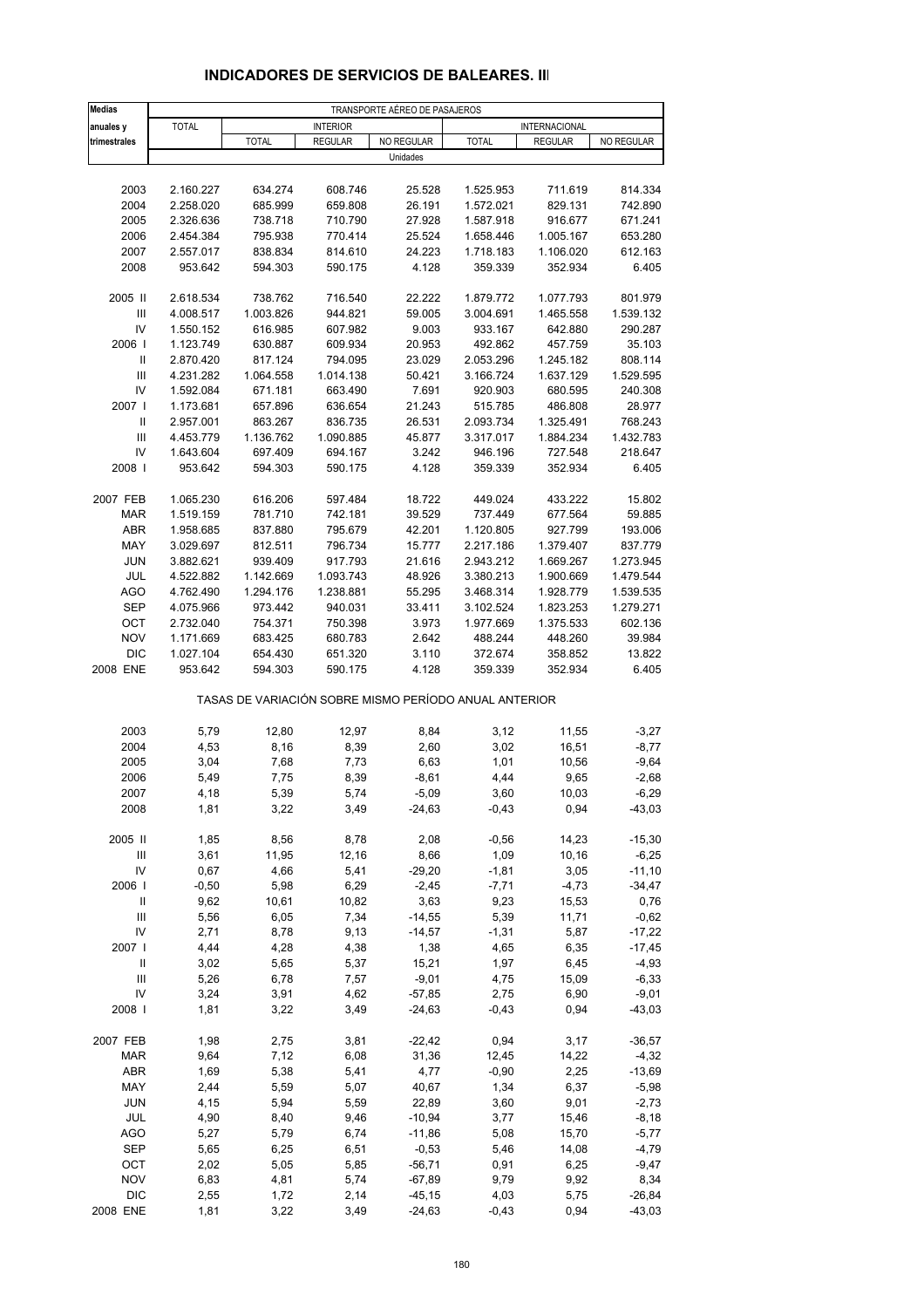### **INDICADORES DE DEMANDA DE BALEARES I**

| <b>Medias</b>    |                  |                 | CONSUMO                                               |              |                  |
|------------------|------------------|-----------------|-------------------------------------------------------|--------------|------------------|
| anuales y        | IPI. INE         | <b>GASOLINA</b> | MATRICULACIÓN                                         | E. ELÉCTRICA | <b>ÍNDICE</b>    |
| trimestrales     | <b>B.CONSUMO</b> | <b>AUTO</b>     | <b>TURISMOS</b>                                       | USOS DOMEST. | COMERC.MENOR     |
|                  | <b>Base 2000</b> | Toneladas       | Unidades                                              | Gwh          | <b>Base 2005</b> |
|                  |                  |                 |                                                       |              |                  |
| 2003             | 102,4            | 23.852          | 4.627                                                 | 145,358      | 91,59            |
| 2004             | 97,8             | 23.024          | 5.095                                                 | 155,108      | 96,82            |
| 2005             | 100,2            |                 | 4.536                                                 | 165,495      | 100,01           |
| 2006             | 101,2            | 21.692          | 4.310                                                 | 168,385      | 103,27           |
| 2007             | 108,2            | 21.373          | 4.542                                                 | 176,973      | 103,55           |
| 2008             | 89,3             |                 | 2.589                                                 |              |                  |
|                  |                  |                 |                                                       |              |                  |
| 2005 II          | 109,0            | 23.188          | 6.564                                                 | 162,279      | 102,97           |
| Ш                | 119,3            | 27.487          | 3.828                                                 | 158,454      | 118,77           |
| IV               | 90,4             | 19.951          | 3.270                                                 | 148,036      | 97,73            |
| 2006             | 89,4             | 18.111          | 4.278                                                 | 210,823      | 82,14            |
| Ш                | 108,8            | 22.804          | 6.308                                                 | 154,132      | 105,97           |
| Ш                | 117,2            | 26.637          | 3.678                                                 | 168,888      | 124,82           |
| IV               | 89,3             | 19.215          | 2.977                                                 | 139,696      | 100,15           |
| 2007 l           | 93,4             | 18.186          | 4.651                                                 | 204,765      | 88,71            |
| Ш                | 118,2            | 22.292          | 6.637                                                 | 161,430      | 111,99           |
| Ш                | 124,3            | 26.079          | 3.675                                                 | 151,983      | 112,56           |
| IV               | 96,9             | 18.936          | 3.204                                                 | 215,192      | 100,94           |
| 2008             | 89,3             |                 | 2.589                                                 |              |                  |
|                  |                  |                 |                                                       |              |                  |
| 2007 MAR         | 106,3            | 20.044          | 7.168                                                 | 198,107      | 92,71            |
| <b>ABR</b>       | 100,3            | 19.927          | 5.101                                                 | 178,424      | 96,66            |
| MAY              | 124,6            | 22.657          | 8.548                                                 | 173,008      | 116,96           |
| <b>JUN</b>       | 129,7            | 24.291          | 6.262                                                 | 132,857      | 122,34           |
| JUL              | 138,7            | 26.447          | 5.485                                                 | 133,877      | 133,86           |
| <b>AGO</b>       | 119,0            | 28.705          | 2.846                                                 | 185,248      | 95,82            |
| SEP              | 115,1            | 23.086          | 2.695                                                 | 136,824      | 107,99           |
| OCT              | 114,1            | 21.857          | 3.253                                                 | 215,192      | 100,25           |
| NOV              | 91,6             | 17.615          | 3.181                                                 |              | 100,23           |
| DIC              | 85,0             | 17.336          | 3.179                                                 |              | 102,33           |
| 2008 ENE         | 89,3             |                 | 2.316                                                 |              |                  |
| FEB              |                  |                 | 2.862                                                 |              |                  |
|                  |                  |                 |                                                       |              |                  |
|                  |                  |                 | TASAS DE VARIACIÓN SOBRE MISMO PERÍODO ANUAL ANTERIOR |              |                  |
| 2003             | $-10,80$         | $-0,06$         | $-1,92$                                               | 9,68         | 4,14             |
| 2004             | $-4,47$          | $-3,47$         | 10,11                                                 | 6,71         | 5,70             |
| 2005             | 2,40             | $-2,62$         | $-10,97$                                              | 6,70         | 3,30             |
| 2006             | 1,00             | $-3,25$         | $-4,97$                                               | 1,75         | 3,26             |
| 2007             | 6,93             | $-1,47$         | 5,37                                                  | 1,15         | 0,27             |
| 2008             | 11,07            |                 | $-23,70$                                              |              |                  |
|                  |                  |                 |                                                       |              |                  |
| 2005 II          | 1,55             | $-2,46$         | $-12,47$                                              | 5,90         | 2,97             |
| Ш                | 1,73             | $-2,20$         | $-10,93$                                              | 6,89         | 1,89             |
| IV               | 11,15            | $-3,33$         | $-11,99$                                              | 1,30         | 3,17             |
| 2006             | 8,93             | $-4,96$         | $-4,53$                                               | 9,12         | 1,95             |
| $\sf II$         | $-0,18$          | $-1,66$         | $-3,89$                                               | $-5,02$      | 2,92             |
| $\mathsf{III}\,$ | $-1,76$          | $-3,09$         | $-3,91$                                               | 6,59         | 5,10             |
| IV               | $-1, 14$         | $-3,69$         | $-8,96$                                               | $-5,63$      | 2,47             |
| 2007 l           | 4,47             | 0,42            | 8,73                                                  | $-2,87$      | 8,00             |
| Ш                | 8,67             | $-2,24$         | 5,21                                                  | 4,73         | 5,68             |
| Ш                | 6,00             | $-2,09$         | $-0,08$                                               | $-10,01$     | $-9,82$          |
| IV               | 8,47             | $-1,45$         | 7,64                                                  | 45,35        | 0,79             |
| 2008             | 11,07            |                 | $-23,70$                                              |              |                  |
|                  |                  |                 |                                                       |              |                  |
| 2007 MAR         | 7,92             | 2,90            | 14,78                                                 | $-9,17$      | 7,99             |
| ABR              | 2,77             | $-4,94$         | $-13,48$                                              | $-0,18$      | 4,29             |
| MAY              | 10,95            | $-2,81$         | 22,24                                                 | 15,92        | 7,42             |
| JUN              | 11,43            | 0,65            | 3,74                                                  | $-1,15$      | 5,15             |
| JUL              | 4,29             | $-3, 12$        | 2,85                                                  | $-11,85$     | 4,09             |
| <b>AGO</b>       | 7,89             | 0,86            | $-6,38$                                               | $-0,88$      | $-25,48$         |
| <b>SEP</b>       | 6,18             | $-4,42$         | 1,24                                                  | $-18,50$     | $-7,92$          |
| OCT              | 12,52            | 0,58            | 4,60                                                  | 45,35        | $-5,90$          |
| <b>NOV</b>       | 5,65             | $-2,51$         | $-0,44$                                               |              | 10,03            |
| <b>DIC</b>       | 6,38             | $-2,86$         | 21,06                                                 |              | $-0,46$          |
| 2008 ENE         | 11,07            |                 | $-33,10$                                              |              |                  |
| FEB              |                  |                 | $-13,90$                                              |              |                  |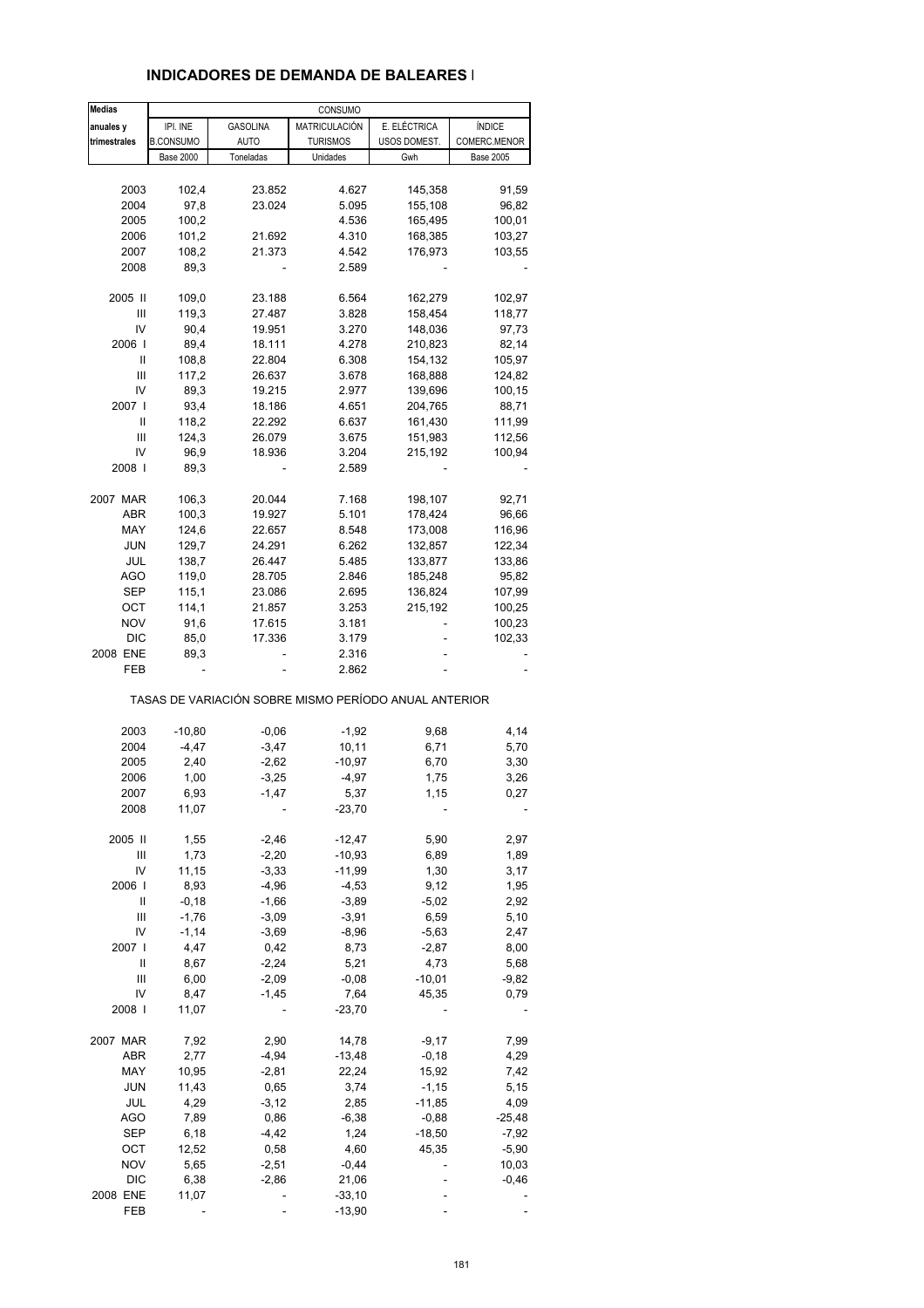| <b>Medias</b>                      |                 |                      | <b>INVERSIÓN</b> |                                                       |                     |
|------------------------------------|-----------------|----------------------|------------------|-------------------------------------------------------|---------------------|
| anuales y                          |                 | IPI. INE             |                  | MATRICULACIÓN                                         | <b>INSCRIPCIÓN</b>  |
| trimestrales                       | <b>B.EQUIPO</b> | <b>B.INTERMEDIOS</b> | <b>ENERGÍA</b>   | VEHÍCULOS CARGA                                       | MAQUINARIA AGRICOLA |
|                                    |                 | <b>Base 2000</b>     |                  |                                                       | Unidades            |
|                                    |                 |                      |                  |                                                       |                     |
| 2003                               | 117,3           | 90,9                 | 134,4            | 575                                                   | 33                  |
| 2004                               | 121,5           | 90,8                 | 139,4            | 627                                                   | 34                  |
| 2005                               | 136,8           |                      | 144,0            | 676                                                   | 35                  |
| 2006                               | 140,9           | 98,6                 | 140,6            | 738                                                   | 38                  |
| 2007                               | 154,5           | 99,1                 | 143,9            | 780                                                   | 32                  |
| 2008                               | 142,7           | 87,6                 | 155,0            | 462                                                   | 51                  |
| 2005 II                            | 161,8           | 110,1                | 135,8            | 860                                                   | 44                  |
| $\ensuremath{\mathsf{III}}\xspace$ | 111,2           | 97,7                 | 169,3            | 615                                                   | 31                  |
| IV                                 | 149,6           | 103,6                | 127,4            | 652                                                   | 30                  |
| 2006                               | 166,8           | 100,1                | 135,3            | 741                                                   | 42                  |
| Ш                                  | 167,0           | 104,4                | 131,2            | 885                                                   | 42                  |
| Ш                                  | 112,7           | 91,0                 | 172,1            | 659                                                   | 30                  |
| IV                                 | 117,0           | 99,0                 | 123,8            | 667                                                   | 36                  |
|                                    |                 |                      |                  |                                                       | 40                  |
| 2007                               | 174,0           | 102,3                | 132,2            | 785                                                   |                     |
| Ш                                  | 161,0           | 105,6                | 138,0            | 959                                                   | 32                  |
| Ш                                  | 128,2           | 86,0                 | 170,2            | 666                                                   | 26                  |
| IV                                 | 154,7           | 102,3                | 135,1            | 708                                                   | 30                  |
| 2008                               | 142,7           | 87,6                 | 155,0            | 462                                                   | 51                  |
| 2007 MAR                           | 181,0           | 100,6                | 134,4            | 1.003                                                 | 35                  |
| ABR                                | 140,2           | 109,5                | 125,2            | 818                                                   | 18                  |
| MAY                                | 160,4           | 105,0                | 135,8            | 1.127                                                 | 26                  |
| <b>JUN</b>                         | 182,4           | 102,3                | 152,9            | 932                                                   | 53                  |
| JUL                                | 139,7           | 102,6                | 179,1            | 807                                                   | 25                  |
| <b>AGO</b>                         |                 |                      |                  | 643                                                   |                     |
|                                    | 103,3           | 56,6                 | 178,8            |                                                       | 33                  |
| SEP                                | 141,5           | 98,8                 | 152,7            | 548                                                   | 19                  |
| OCT                                | 160,4           | 110,3                | 137,1            | 627                                                   | 37                  |
| <b>NOV</b>                         | 197,3           | 105,3                | 126,5            | 642                                                   | 32                  |
| <b>DIC</b>                         | 106,5           | 91,4                 | 141,7            | 855                                                   | 21                  |
| 2008 ENE                           | 142,7           | 87,6                 | 155,0            | 430                                                   | 72                  |
| FEB                                |                 |                      |                  | 494                                                   | 29                  |
|                                    |                 |                      |                  | TASAS DE VARIACIÓN SOBRE MISMO PERÍODO ANUAL ANTERIOR |                     |
| 2003                               | 3,88            | 0,43                 | 9,72             | 4,23                                                  | $-15,81$            |
| 2004                               | 3,57            | $-0,10$              | 3,71             | 8,97                                                  | 3,81                |
| 2005                               | 12,59           | 11,51                | 3,35             | 7,91                                                  | 1,22                |
| 2006                               | 2,97            | $-2,56$              | $-2,40$          | 9,12                                                  | 9,18                |
| 2007                               | 9,66            | 0,43                 | 2,32             | 5.65                                                  | $-15.27$            |
| 2008                               | $-6,55$         | $-12,49$             | 11,75            | $-31,71$                                              | 20,24               |
|                                    |                 |                      |                  |                                                       |                     |
| 2005 II                            | 19,50           | 20,34                | 5,38             | 10,40                                                 | $-5,71$             |
| Ш                                  | 18,09           | 8,80                 | 0,02             | 16,04                                                 | $-6, 12$            |
| IV                                 | 52,46           | 12,85                | $-0,75$          | 9,39                                                  | 11,11               |
| 2006                               | 33,70           | 6,99                 | $-5,76$          | 28,33                                                 | 27,00               |
| Ш                                  | 3,24            | $-5,15$              | $-3,41$          | 2,91                                                  | $-3,79$             |
| Ш                                  | 1,41            | $-6,82$              | 1,63             | 7,10                                                  | $-1,09$             |
| IV                                 | $-21,80$        | $-4,41$              | $-2,88$          | 2,20                                                  | 18,89               |
| 2007                               | 4,34            | 2,23                 | $-2,32$          | 5,94                                                  | $-6,30$             |
| Ш                                  | $-3,59$         | 1,15                 | 5,16             | 8,36                                                  | $-23,62$            |
| Ш                                  | 13,69           | $-5,53$              | $-1,10$          | 1,11                                                  | $-15,38$            |
| IV                                 | 32,29           | 3,33                 | 9,16             | 6,20                                                  | $-15,89$            |
| 2008                               | $-6,55$         | $-12,49$             | 11,75            | $-31,71$                                              | 20,24               |
|                                    |                 |                      |                  |                                                       |                     |
| 2007 MAR                           | $-10,08$        | $-4,28$              | 4,11             | 6,36                                                  | $-22,22$            |
| ABR                                | 6,21            | 6,00                 | 11,39            | 2,76                                                  | $-45,45$            |
| MAY                                | $-18,12$        | 0,38                 | 3,35             | 17,40                                                 | $-36,59$            |
| JUN                                | 5,37            | $-2,85$              | 2,07             | 3,67                                                  | 0,00                |
| JUL                                | 5,91            | 1,99                 | $-6, 13$         | $-3,70$                                               | 13,64               |
| <b>AGO</b>                         | 52,14           | $-12,11$             | 2,76             | 5,07                                                  | $-37,74$            |
| SEP                                | 2,24            | $-8,60$              | 0,79             | 4,18                                                  | 18,75               |
| OCT                                | 9,26            | 6,36                 | 3,01             | $-7,93$                                               | $-13,95$            |
|                                    |                 |                      |                  |                                                       |                     |
| <b>NOV</b>                         | 65,24           | $-1,31$              | 17,02            | $-6,96$                                               | 14,29               |
| <b>DIC</b>                         | 25,74           | 5,42                 | 8,92             | 35,93                                                 | $-41,67$            |
| 2008 ENE                           | $-6,55$         | $-12,49$             | 11,75            | $-41,34$                                              | 35,85               |
| FEB                                |                 |                      |                  | $-20,32$                                              | $-6,45$             |

#### **INDICADORES DE DEMANDA DE BALEARES II**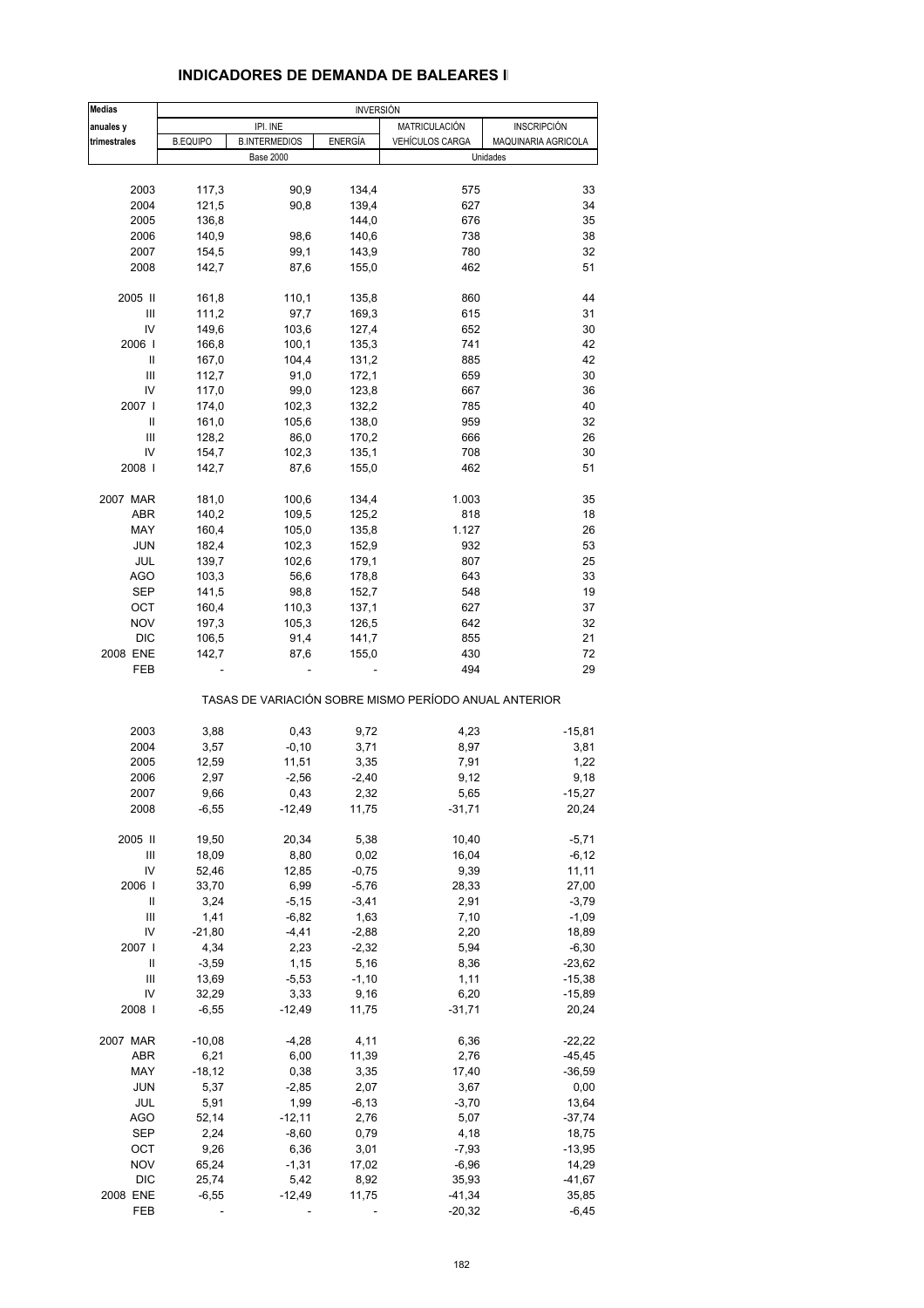# **INDICADORES DEL MERCADO DE TRABAJO DE BALEARES. I**

| Medias                                                           |              | POBLACIÓN ACTIVA (8) |                |                    |                | POBLACIÓN OCUPADA (8)                                 |               |                    |
|------------------------------------------------------------------|--------------|----------------------|----------------|--------------------|----------------|-------------------------------------------------------|---------------|--------------------|
| anuales y                                                        |              |                      |                |                    |                |                                                       |               |                    |
| trimestrales                                                     | <b>TOTAL</b> | VARONES              | <b>MUJERES</b> | <b>TOTAL</b>       | AGRICULT.      | <b>INDUSTRIA</b>                                      | CONSTRUC.     | <b>SERVICIOS</b>   |
|                                                                  |              |                      |                | Miles de personas  |                |                                                       |               |                    |
|                                                                  |              |                      |                |                    |                |                                                       |               |                    |
| 2002                                                             | 449,520      | 265,118              | 184,403        | 415,448            | 8,118          | 37,130                                                | 65,663        | 304,540            |
| 2003                                                             | 476,185      | 274,983              | 201,208        | 430,233            | 8,943          | 39,488                                                | 61,403        | 320,403            |
| 2004                                                             | 493,743      | 283,195              | 210,545        | 448,795            | 9,628          | 39,658                                                | 68,025        | 331,485            |
| 2005                                                             | 504,450      | 289,525              | 214,875        | 468,050            | 9,325          | 38,300                                                | 73,750        | 346,675            |
| 2006                                                             | 530,225      | 304,025              | 226,225        | 495,975            | 8,850          | 41,875                                                | 71,950        | 373,300            |
| 2007                                                             | 546,100      | 313,450              | 232,650        | 507,975            | 11,025         | 48,775                                                | 80,600        | 367,575            |
|                                                                  |              |                      |                |                    |                |                                                       |               |                    |
| 2005                                                             | 480,600      | 280,500              | 200,100        | 429,600            | 9,700          | 35,900                                                | 73,600        | 310,500            |
| $\mathbf{II}$                                                    | 516,800      | 293,300              | 223,400        | 485,600            | 7,200          | 36,400                                                | 75,900        | 366,100            |
| III<br>IV                                                        | 526,300      | 296,200              | 230,000        | 499,900            | 9,400          | 40,800                                                | 75,000        | 374,700            |
| 2006                                                             | 494,100      | 288,100              | 206,000        | 457,100<br>456,900 | 11,000         | 40,100                                                | 70,500        | 335,400            |
|                                                                  | 499,200      | 292,800              | 206,400        |                    | 8,900          | 40,800                                                | 73,400        | 333,800            |
| Ш                                                                | 542,600      | 307,500              | 235,100        | 506,600            | 9,400          | 42,000                                                | 72,800        | 382,400            |
| Ш                                                                | 555,300      | 315,900              | 239,400        | 528,900            | 7,800          | 42,000                                                | 69,800        | 409,300            |
| IV                                                               | 523,800      | 299,900              | 224,000        | 491,500            | 9,300          | 42,700                                                | 71,800        | 367,700            |
| 2007 l                                                           | 522,600      | 302,900              | 219,700        | 474,800            | 9,800          | 44,200                                                | 79,500        | 341,300            |
| $\mathbf{I}$                                                     | 555,700      | 315,300              | 240,400        | 525,100            | 11,200         | 46,800                                                | 84,100        | 383,000            |
| $\ensuremath{\mathsf{III}}\xspace$                               | 562,100      | 320,300              | 241,800        | 537,000            | 11,400         | 54,500                                                | 73,700        | 397,400            |
| IV                                                               | 544,000      | 315,300              | 228,700        | 495,000            | 11,700         | 49,600                                                | 85,100        | 348,600            |
| 2007 ENE                                                         |              |                      |                |                    |                |                                                       |               |                    |
| FEB                                                              |              |                      |                |                    |                |                                                       |               |                    |
| <b>MAR</b>                                                       |              |                      |                |                    |                |                                                       |               |                    |
| <b>ABR</b>                                                       |              |                      |                |                    |                |                                                       |               |                    |
| MAY                                                              |              |                      |                |                    |                |                                                       |               |                    |
| <b>JUN</b>                                                       |              |                      |                |                    |                |                                                       |               |                    |
| <b>JUL</b>                                                       |              |                      |                |                    |                |                                                       |               |                    |
| AGO                                                              |              |                      |                |                    |                |                                                       |               |                    |
| <b>SEP</b>                                                       |              |                      |                |                    |                |                                                       |               |                    |
| OCT                                                              |              |                      |                |                    |                |                                                       |               |                    |
| <b>NOV</b>                                                       |              |                      |                |                    |                |                                                       |               |                    |
| <b>DIC</b>                                                       |              |                      |                |                    |                |                                                       |               |                    |
|                                                                  |              |                      |                |                    |                |                                                       |               |                    |
|                                                                  |              |                      |                |                    |                | TASAS DE VARIACIÓN SOBRE MISMO PERÍODO ANUAL ANTERIOR |               |                    |
|                                                                  |              |                      |                |                    |                |                                                       |               |                    |
| 2002                                                             | 7,36         | 4,74                 | 11,37          | 5,43               | 3,67           | $-2,06$                                               | 1,83          | 7,30               |
| 2003                                                             | 5,93         | 3,72                 | 9,11           | 3,56               | 10,16          | 6,35                                                  | $-6,49$       | 5,21               |
| 2004                                                             | 3,69         | 2,99                 | 4,64           | 4,31               | 7,66           | 0,43                                                  | 10,79         | 3,46               |
| 2005                                                             | 2,17         | 2,24                 | 2,06           | 4,29               | $-3,14$        | $-3,42$                                               | 8,42          | 4,58               |
| 2006                                                             | 5,11         | 5,01                 | 5,28           | 5,97               | -5,09          | 9,33                                                  | -2,44         | 7,68               |
| 2007                                                             | 2,99         | 3,10                 | 2,84           | 2,42               | 24,58          | 16,48                                                 | 12,02         | $-1,53$            |
|                                                                  |              |                      |                |                    |                |                                                       |               |                    |
| 2005 l                                                           | 1,44         | 2,24                 | 0,35           | 4,09               | $-8,75$        | $-8,88$                                               | 14,71         | 4,01               |
| $\ensuremath{\mathsf{II}}$                                       | 3,32         | 2,52                 | 4,35           | 6,84               | $-17,05$       | $-9,79$                                               | 6,93          | 9,44               |
| $\ensuremath{\mathsf{III}}\xspace$                               | 2,74         | 1,66                 | 4,11           | 4,49               | $-12,15$       | $-0,44$                                               | 8,87          | 4,71               |
| IV                                                               | 1,09         | 2,54                 | $-0,85$        | 1,68               | 29,41          | 5,80                                                  | 3,57          | 0,10               |
| 2006                                                             | 3,87         | 4,39                 | 3,15           | 6,35               | $-8,25$        | 13,65                                                 | $-0,27$       | 7,50               |
| $\ensuremath{\mathsf{II}}$<br>$\ensuremath{\mathsf{III}}\xspace$ | 4,99         | 4,84                 | 5,24           | 4,32               | 30,56          | 15,38                                                 | $-4,08$       | 4,45               |
| IV                                                               | 5,51         | 6,65                 | 4,09           | 5,80               | $-17,02$       | 2,94                                                  | $-6,93$       | 9,23               |
|                                                                  | 6,01         | 4,10                 | 8,74           | 7,53               | $-15,45$       | 6,48                                                  | 1,84          | 9,63               |
| 2007 l<br>$\, \parallel$                                         | 4,69         | 3,45                 | 6,44           | 3,92               | 10,11          | 8,33                                                  | 8,31          | 2,25               |
| $\ensuremath{\mathsf{III}}\xspace$                               | 2,41         | 2,54                 | 2,25           | 3,65               | 19,15          | 11,43                                                 | 15,52         | 0,16               |
| IV                                                               | 1,22<br>3,86 | 1,39<br>5,14         | 1,00<br>2,10   | 1,53<br>0,71       | 46,15<br>25,81 | 29,76<br>16,16                                        | 5,59<br>18,52 | $-2,91$<br>$-5,19$ |
|                                                                  |              |                      |                |                    |                |                                                       |               |                    |
| 2007 ENE                                                         |              |                      |                |                    |                |                                                       |               |                    |
| FEB                                                              |              |                      |                |                    |                |                                                       |               |                    |
| <b>MAR</b>                                                       |              |                      |                |                    |                |                                                       |               |                    |
| <b>ABR</b>                                                       |              |                      |                |                    |                |                                                       |               |                    |
| MAY                                                              |              |                      |                |                    |                |                                                       |               |                    |
| <b>JUN</b>                                                       |              |                      |                |                    |                |                                                       |               |                    |
| JUL                                                              |              |                      |                |                    |                |                                                       |               |                    |
| <b>AGO</b>                                                       |              |                      |                |                    |                |                                                       |               |                    |
| <b>SEP</b>                                                       |              |                      |                |                    |                |                                                       |               |                    |
| OCT                                                              |              |                      |                |                    |                |                                                       |               |                    |
| <b>NOV</b>                                                       |              |                      |                |                    |                |                                                       |               |                    |
| <b>DIC</b>                                                       |              |                      |                |                    |                |                                                       |               |                    |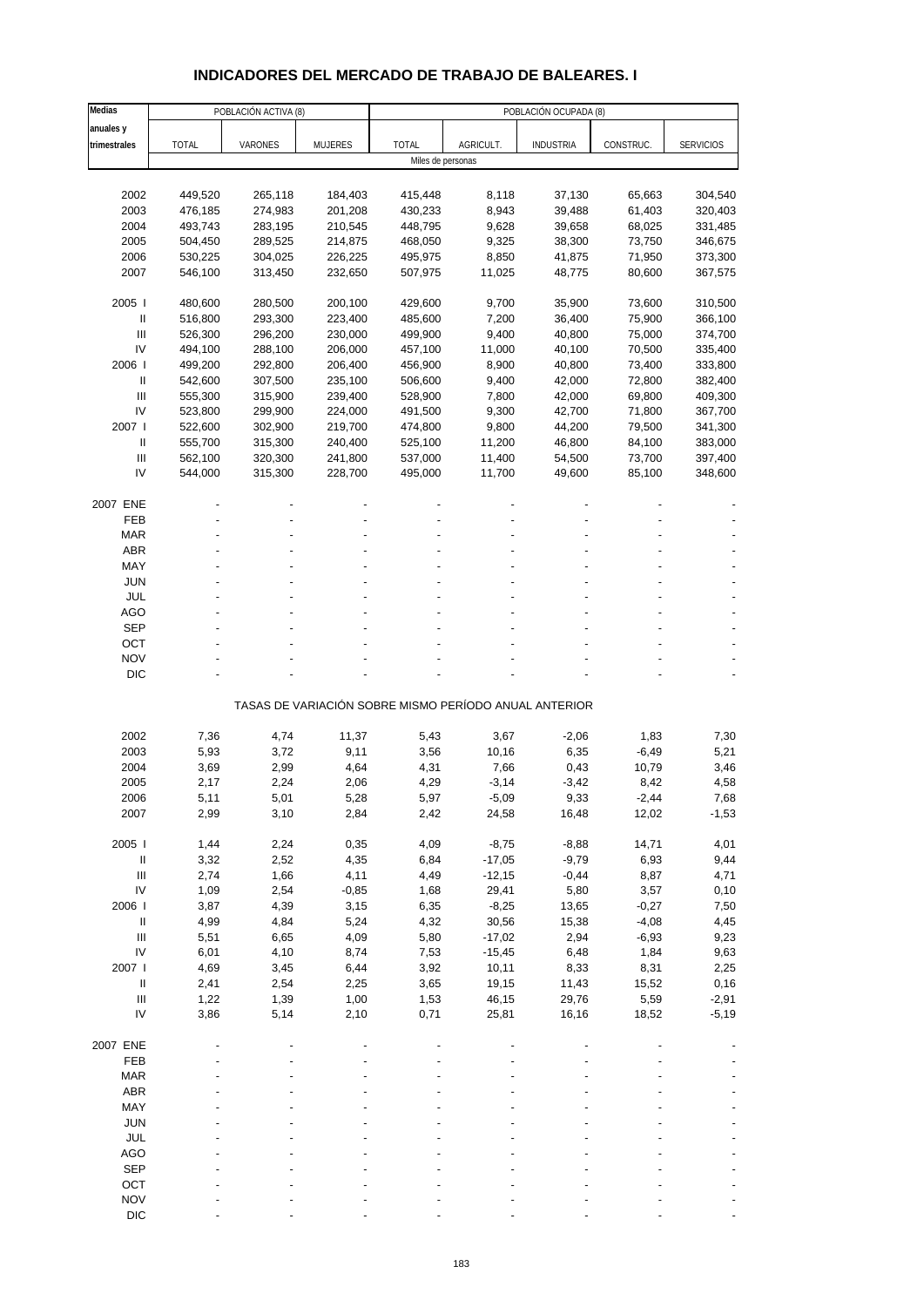## **INDICADORES DEL MERCADO DE TRABAJO DE BALEARES. II**

| Medias                             | POBLACIÓN ASALARIADA (8)                              |           |                   |           |                  |  |  |
|------------------------------------|-------------------------------------------------------|-----------|-------------------|-----------|------------------|--|--|
| anuales y                          |                                                       |           |                   |           |                  |  |  |
| trimestrales                       | TOTAL                                                 | AGRICULT. | <b>INDUSTRIA</b>  | CONSTRUC. | <b>SERVICIOS</b> |  |  |
|                                    |                                                       |           | Miles de Personas |           |                  |  |  |
|                                    |                                                       |           |                   |           |                  |  |  |
|                                    |                                                       |           |                   |           |                  |  |  |
| 2002                               | 341,878                                               | 3,095     | 31,708            | 53,645    | 253,430          |  |  |
| 2003                               | 346,620                                               | 4,420     | 33,453            | 45,925    | 262,823          |  |  |
| 2004                               | 359,128                                               | 5,033     | 33,565            | 52,410    | 268,120          |  |  |
| 2005                               | 380,775                                               | 3,550     | 30,450            | 60,600    | 286,175          |  |  |
| 2006                               | 401,550                                               | 3,500     | 31,975            | 58,525    | 307,550          |  |  |
| 2007                               | 416,100                                               | 7,150     | 37,975            | 63,825    | 307,125          |  |  |
|                                    |                                                       |           |                   |           |                  |  |  |
| 2005                               | 340,700                                               | 4,300     | 28,600            | 59,400    | 248,400          |  |  |
| Ш                                  | 395,600                                               | 3,300     | 29,400            | 61,700    | 301,200          |  |  |
| Ш                                  | 416,900                                               | 3,800     | 32,900            | 62,800    | 317,400          |  |  |
| IV                                 | 369,900                                               | 2,800     | 30,900            | 58,500    | 277,700          |  |  |
| 2006                               | 366,000                                               | 3,200     | 31,000            | 60,900    | 270,900          |  |  |
| Ш                                  | 409,100                                               | 3,000     | 32,300            | 58,900    | 314,900          |  |  |
| Ш                                  | 431,400                                               | 3,400     | 32,700            | 56,100    | 339,200          |  |  |
| IV                                 | 399,700                                               | 4,400     | 31,900            | 58,200    | 305,200          |  |  |
| 2007                               | 385,900                                               | 6,300     | 34,000            | 63,100    | 282,500          |  |  |
| Ш                                  | 430,800                                               | 7,400     | 35,400            | 64,900    | 323,100          |  |  |
| Ш                                  | 442,900                                               | 8,000     | 42,400            | 57,000    | 335,400          |  |  |
| IV                                 | 404,800                                               | 6,900     | 40,100            | 70,300    | 287,500          |  |  |
|                                    |                                                       |           |                   |           |                  |  |  |
| 2007 ENE                           |                                                       |           |                   |           |                  |  |  |
| FEB                                |                                                       |           |                   |           |                  |  |  |
| MAR                                |                                                       |           |                   |           |                  |  |  |
| <b>ABR</b>                         |                                                       |           |                   |           |                  |  |  |
| MAY                                |                                                       |           |                   |           |                  |  |  |
| <b>JUN</b>                         |                                                       |           |                   |           |                  |  |  |
| JUL                                |                                                       |           |                   |           |                  |  |  |
| AGO                                |                                                       |           |                   |           |                  |  |  |
| <b>SEP</b>                         |                                                       |           |                   |           |                  |  |  |
| ОСТ                                |                                                       |           |                   |           |                  |  |  |
| <b>NOV</b>                         |                                                       |           |                   |           |                  |  |  |
| DIC                                |                                                       |           |                   |           |                  |  |  |
|                                    |                                                       |           |                   |           |                  |  |  |
|                                    | TASAS DE VARIACIÓN SOBRE MISMO PERÍODO ANUAL ANTERIOR |           |                   |           |                  |  |  |
|                                    |                                                       |           |                   |           |                  |  |  |
| 2002                               | 7,02                                                  | 1,39      | 3,64              | $-3,65$   | 10,12            |  |  |
| 2003                               | 1,39                                                  | 42,81     | 5,50              | $-14,39$  | 3,71             |  |  |
| 2004                               | 3,61                                                  | 13,86     | 0,34              | 14,12     | 2,02             |  |  |
| 2005                               | 6,03                                                  | $-29,46$  | $-9,28$           | 15,63     | 6,73             |  |  |
| 2006                               | 5,46                                                  | -1,41     | 5,01              | -3,42     | 7,47             |  |  |
| 2007                               | 3,62                                                  | 104,29    | 18,76             | 9,06      | $-0,14$          |  |  |
|                                    |                                                       |           |                   |           |                  |  |  |
| 2005 l                             | 3,97                                                  | $-22,10$  | $-14,50$          | 21,55     | 3,56             |  |  |
| $\sf II$                           | 7,83                                                  | $-34,39$  | $-12,99$          | 12,10     | 10,33            |  |  |
| $\ensuremath{\mathsf{III}}\xspace$ | 9,13                                                  | $-26,78$  | $-3,94$           | 17,45     | 9,79             |  |  |
| IV                                 | 2,77                                                  | $-36,22$  | $-5,71$           | 11,94     | 2,66             |  |  |
| 2006                               | 7,43                                                  | $-25,58$  | 8,39              | 2,53      | 9,06             |  |  |
| $\sf II$                           | 3,41                                                  | $-9,09$   | 9,86              | $-4,54$   | 4,55             |  |  |
| Ш                                  | 3,48                                                  | $-10,53$  | $-0,61$           | $-10,67$  | 6,87             |  |  |
| IV                                 | 8,06                                                  | 57,14     | 3,24              | $-0,51$   | 9,90             |  |  |
| 2007 l                             | 5,44                                                  | 96,88     | 9,68              | 3,61      | 4,28             |  |  |
| $\ensuremath{\mathsf{II}}$         | 5,30                                                  | 146,67    | 9,60              | 10,19     | 2,60             |  |  |
| Ш                                  | 2,67                                                  | 135,29    | 29,66             | 1,60      | $-1,12$          |  |  |
| IV                                 | 1,28                                                  | 56,82     | 25,71             | 20,79     | $-5,80$          |  |  |
|                                    |                                                       |           |                   |           |                  |  |  |
| 2007 ENE                           |                                                       |           |                   |           |                  |  |  |
| FEB                                |                                                       |           |                   |           |                  |  |  |
| <b>MAR</b>                         |                                                       |           |                   |           |                  |  |  |
| ABR                                |                                                       |           |                   |           |                  |  |  |
| MAY                                |                                                       |           |                   |           |                  |  |  |
| <b>JUN</b>                         |                                                       |           |                   |           |                  |  |  |
| JUL                                |                                                       |           |                   |           |                  |  |  |
| <b>AGO</b>                         |                                                       |           |                   |           |                  |  |  |
|                                    |                                                       |           |                   |           |                  |  |  |
| <b>SEP</b>                         |                                                       |           |                   |           |                  |  |  |
| OCT                                |                                                       |           |                   |           |                  |  |  |
| <b>NOV</b>                         |                                                       |           |                   |           |                  |  |  |
| <b>DIC</b>                         |                                                       |           |                   |           |                  |  |  |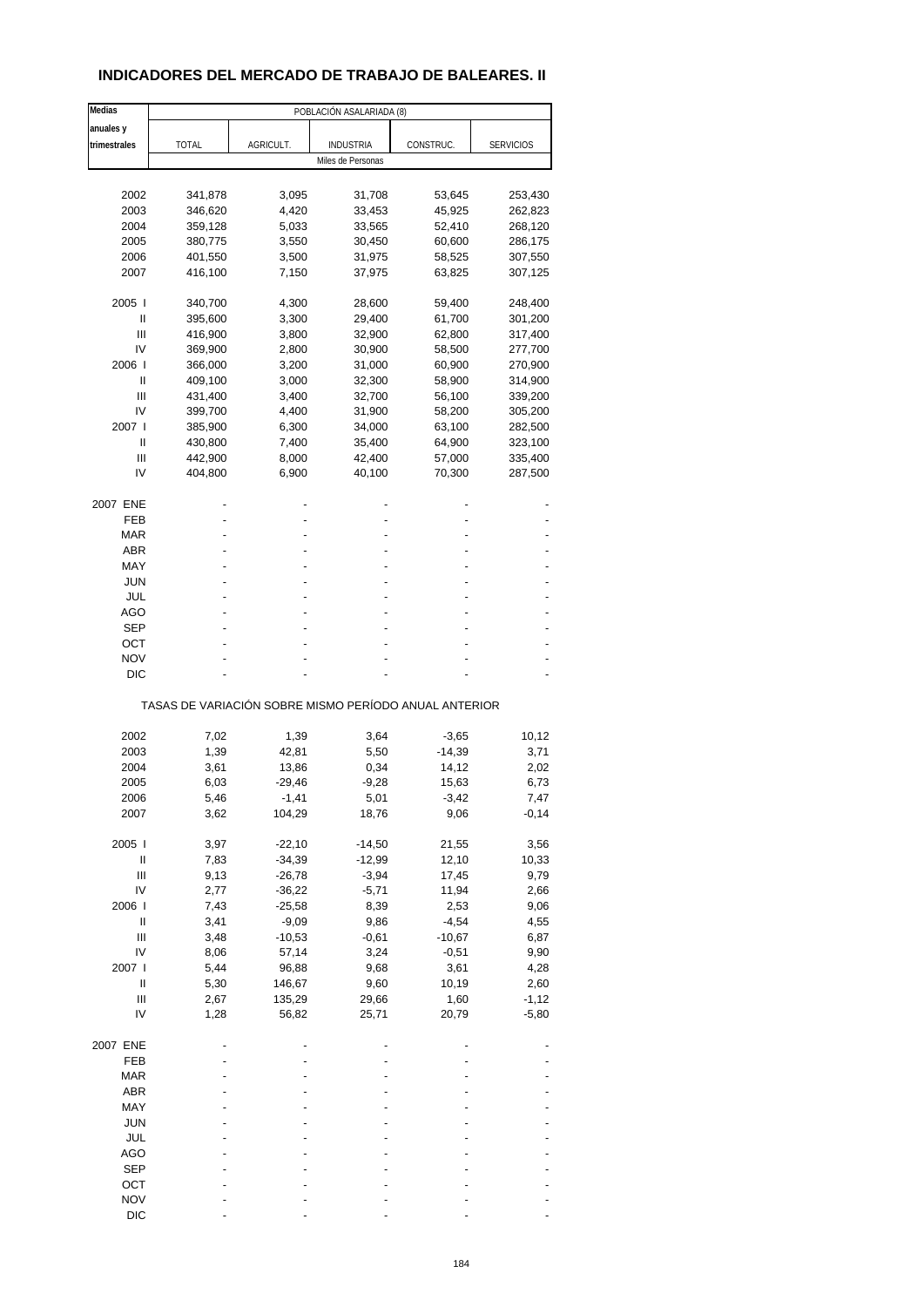# **INDICADORES DEL MERCADO DE TRABAJO DE BALEARES. III**

| Medias                             |              | PARADOS (8)       |                |                                                       | TASA DE ACTIVIDAD (8) |                | TASA DE PARO (8) |         |                |
|------------------------------------|--------------|-------------------|----------------|-------------------------------------------------------|-----------------------|----------------|------------------|---------|----------------|
| anuales y                          |              |                   |                |                                                       | MENORES               |                |                  | MENORES |                |
| trimestrales                       | <b>TOTAL</b> | VARONES           | <b>MUJERES</b> | <b>TOTAL</b>                                          | 20 AÑOS               | <b>MUJERES</b> | <b>TOTAL</b>     | 20 AÑOS | <b>MUJERES</b> |
|                                    |              | Miles de personas |                |                                                       |                       | Porcentaje     |                  |         |                |
|                                    |              |                   |                |                                                       |                       |                |                  |         |                |
|                                    |              |                   |                |                                                       |                       |                |                  |         |                |
| 2002                               | 34,070       | 16,543            | 17,530         | 61,02                                                 | 30,43                 | 49,59          | 7,61             | 22,32   | 9,60           |
| 2003                               | 45,963       | 21,620            | 24,343         | 62,58                                                 | 38,72                 | 52,49          | 9,71             | 38,33   | 12,25          |
| 2004                               | 44,953       | 21,350            | 23,603         | 63,11                                                 | 40,60                 | 53,49          | 9,16             | 31,05   | 11,34          |
| 2005                               | 36,400       | 36,400            | 15,050         | 62,71                                                 | 39,07                 | 53,15          | 7,28             | 36,24   | 10,05          |
| 2006                               | 34,275       | 34,275            | 15,525         | 64,11                                                 | 35,70                 | 54,50          | 6,51             | 26,34   | 8,39           |
| 2007                               | 38,100       | 18,275            | 19,850         | 64,06                                                 | 34,04                 | 54,44          | 7,03             | 25,05   | 8,61           |
|                                    |              |                   |                |                                                       |                       |                |                  |         |                |
| 2005                               | 51,000       | 51,000            | 23,500         | 60,38                                                 | 38,71                 | 49,99          | 10,61            | 40,08   | 13,74          |
| Ш                                  | 31,200       | 31,200            | 12,200         | 64,49                                                 | 43,43                 | 55,46          | 6,03             | 41,13   | 8,49           |
| $\ensuremath{\mathsf{III}}\xspace$ | 26,400       | 26,400            | 8,800          | 65,21                                                 | 39,67                 | 56,73          | 5,01             | 35,81   | 7,63           |
| IV                                 | 37,000       | 37,000            | 15,700         | 60,76                                                 | 34,46                 | 50,43          | 7,48             | 27,92   | 10,32          |
| 2006                               | 42,300       | 42,300            | 17,900         | 60,96                                                 | 33,60                 | 50,21          | 8,47             | 28,50   | 11,82          |
| Ш                                  | 36,000       | 36,000            | 16,000         | 65,85                                                 | 35,53                 | 56,86          | 6,64             | 22,15   | 8,51           |
| $\ensuremath{\mathsf{III}}\xspace$ | 26,500       | 26,500            | 12,200         | 66,96                                                 | 45,00                 | 57,53          | 4,76             | 15,86   | 5,93           |
| IV                                 | 32,300       | 32,300            | 16,000         | 62,65                                                 | 28,68                 | 53,39          | 6,17             | 38,85   | 7,28           |
| 2007                               |              |                   |                |                                                       |                       |                |                  |         |                |
|                                    | 47,800       | 23,900            | 24,000         | 61,95                                                 | 26,42                 | 51,93          | 9,15             | 39,89   | 10,90          |
| Ш                                  | 30,600       | 12,800            | 17,800         | 65,41                                                 | 33,57                 | 56,43          | 5,50             | 29,23   | 7,39           |
| $\ensuremath{\mathsf{III}}\xspace$ | 25,000       | 11,600            | 13,400         | 65,75                                                 | 45,99                 | 56,42          | 4,45             | 5,18    | 5,55           |
| IV                                 | 49,000       | 24,800            | 24,200         | 63,14                                                 | 30,18                 | 52,97          | 9,01             | 25,88   | 10,59          |
|                                    |              |                   |                |                                                       |                       |                |                  |         |                |
| 2007 ENE                           |              |                   |                |                                                       |                       |                |                  |         |                |
| FEB                                |              |                   |                |                                                       |                       |                |                  |         |                |
| <b>MAR</b>                         |              |                   |                |                                                       |                       |                |                  |         |                |
| ABR                                |              |                   |                |                                                       |                       |                |                  |         |                |
| MAY                                |              |                   |                |                                                       |                       |                |                  |         |                |
| <b>JUN</b>                         |              |                   |                |                                                       |                       |                |                  |         |                |
| JUL                                |              |                   |                |                                                       |                       |                |                  |         |                |
| AGO                                |              |                   |                |                                                       |                       |                |                  |         |                |
| <b>SEP</b>                         |              |                   |                |                                                       |                       |                |                  |         |                |
| OCT                                |              |                   |                |                                                       |                       |                |                  |         |                |
| <b>NOV</b>                         |              |                   |                |                                                       |                       |                |                  |         |                |
|                                    |              |                   |                |                                                       |                       |                |                  |         |                |
| $DIC$                              |              |                   |                |                                                       |                       |                |                  |         |                |
|                                    |              |                   |                |                                                       |                       |                |                  |         |                |
|                                    |              |                   |                | TASAS DE VARIACIÓN SOBRE MISMO PERÍODO ANUAL ANTERIOR |                       |                |                  |         |                |
|                                    |              |                   |                |                                                       |                       |                |                  |         |                |
| 2002                               | 38,16        | 52,75             | 26,82          |                                                       |                       |                |                  |         |                |
| 2003                               | 34,91        | 30,69             | 38,86          |                                                       |                       |                |                  |         |                |
| 2004                               | $-2,20$      | $-1,25$           | $-3,04$        |                                                       |                       |                |                  |         |                |
| 2005                               | $-19,03$     | 70,49             | $-36,24$       |                                                       |                       |                |                  |         |                |
| 2006                               | -5,84        | $-5,84$           | 3,16           |                                                       |                       |                |                  |         |                |
| 2007                               | 11,16        | $-46,68$          | 27,86          |                                                       |                       |                |                  |         |                |
|                                    |              |                   |                |                                                       |                       |                |                  |         |                |
| 2005 l                             | $-16,45$     | 91,80             | $-31,79$       |                                                       |                       |                |                  |         |                |
| Ш                                  | $-31,68$     | 38,36             | $-47,23$       |                                                       |                       |                |                  |         |                |
| $\ensuremath{\mathsf{III}}\xspace$ | $-22,10$     | 46,99             | $-44,76$       |                                                       |                       |                |                  |         |                |
| ${\sf IV}$                         | $-5,64$      | 102,19            | $-24,92$       |                                                       |                       |                |                  |         |                |
| 2006                               | $-17,06$     | $-17,06$          | $-23,83$       |                                                       |                       |                |                  |         |                |
| Ш                                  | 15,38        | 15,38             | 31,15          |                                                       |                       |                |                  |         |                |
| $\ensuremath{\mathsf{III}}\xspace$ | 0,38         | 0,38              | 38,64          |                                                       |                       |                |                  |         |                |
| ${\sf IV}$                         | $-12,70$     | $-12,70$          | 1,91           |                                                       |                       |                |                  |         |                |
| 2007 l                             | 13,00        | $-43,50$          | 34,08          |                                                       |                       |                |                  |         |                |
| $\ensuremath{\mathsf{II}}$         | $-15,00$     | $-64,44$          | 11,25          |                                                       |                       |                |                  |         |                |
| $\ensuremath{\mathsf{III}}\xspace$ |              |                   |                |                                                       |                       |                |                  |         |                |
|                                    | $-5,66$      | $-56,23$          | 9,84           |                                                       |                       |                |                  |         |                |
| IV                                 | 51,70        | $-23,22$          | 51,25          |                                                       |                       |                |                  |         |                |
|                                    |              |                   |                |                                                       |                       |                |                  |         |                |
| 2007 ENE                           |              |                   |                |                                                       |                       |                |                  |         |                |
| FEB                                |              |                   |                |                                                       |                       |                |                  |         |                |
| <b>MAR</b>                         |              |                   |                |                                                       |                       |                |                  |         |                |
| ABR                                |              |                   |                |                                                       |                       |                |                  |         |                |
| MAY                                |              |                   |                |                                                       |                       |                |                  |         |                |
| JUN                                |              |                   |                |                                                       |                       |                |                  |         |                |
| JUL                                |              |                   |                |                                                       |                       |                |                  |         |                |
| AGO                                |              |                   |                |                                                       |                       |                |                  |         |                |
| SEP                                |              |                   |                |                                                       |                       |                |                  |         |                |
| OCT                                |              |                   |                |                                                       |                       |                |                  |         |                |
| <b>NOV</b>                         |              |                   |                |                                                       |                       |                |                  |         |                |
| DIC                                |              |                   |                |                                                       |                       |                |                  |         |                |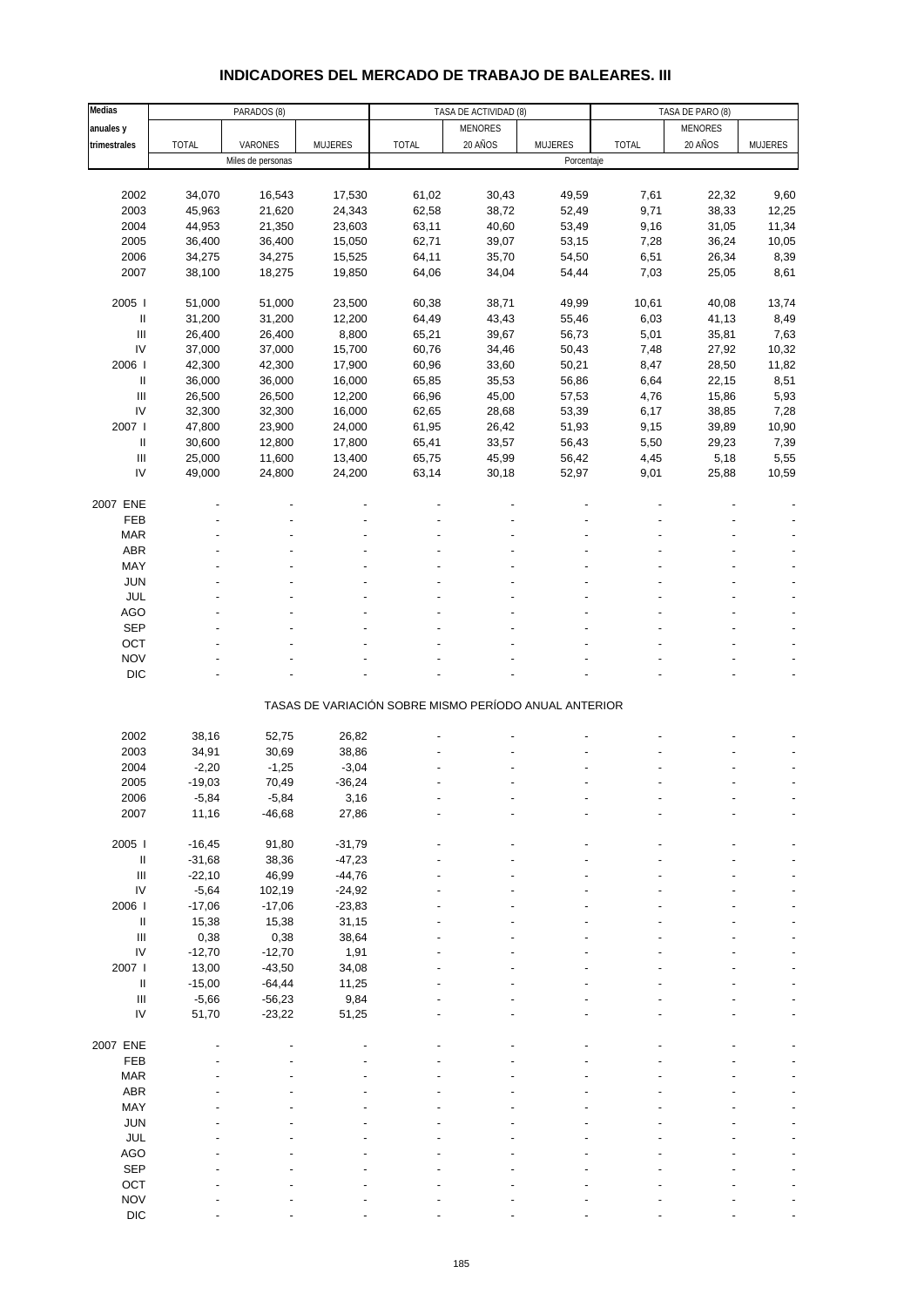| Medias                                   |                    |                    | PARO REGISTRADO      |                                                       |                    |                      |
|------------------------------------------|--------------------|--------------------|----------------------|-------------------------------------------------------|--------------------|----------------------|
| anuales y                                |                    |                    |                      |                                                       |                    | SIN EMPLEO           |
| trimestrales                             | <b>TOTAL</b>       | <b>AGRICULTURA</b> | <b>INDUSTRIA</b>     | CONSTRUCCIÓN                                          | <b>SERVICIOS</b>   | ANTERIOR             |
|                                          |                    |                    | Personas             |                                                       |                    |                      |
|                                          |                    |                    |                      |                                                       |                    |                      |
| 2003                                     | 38.832             | 275                | 2.201                | 5.476                                                 | 29.475             | 1.404                |
| 2004                                     | 39.327             | 287                | 2.164                | 5.634                                                 | 29.769             | 1.472                |
| 2005                                     | 38.340             | 284                | 2.072                | 5.220                                                 | 29.569             | 1.195                |
| 2006                                     | 36.134             | 279                | 1.814                | 4.933                                                 | 28.251             | 856                  |
| 2007                                     | 37.243             | 313                | 1.682                | 5.671                                                 | 28.847             | 732                  |
| 2008                                     | 49.427             | 554                | 1.954                | 6.959                                                 | 39.141             | 820                  |
| 2005 II                                  | 32.330             | 261                | 1.905                | 4.553                                                 | 24.215             | 1.395                |
| III                                      | 28.922             | 247                | 1.909                | 5.516                                                 | 20.174             | 1.076                |
| IV                                       | 44.032             | 300                | 2.137                | 5.357                                                 | 35.304             | 933                  |
| 2006                                     | 45.153             | 333                | 2.091                | 4.971                                                 | 36.758             | 1.000                |
| $\sf II$                                 | 29.891             | 249                | 1.651                | 4.077                                                 | 23.065             | 849                  |
| III                                      | 27.998             | 225                | 1.634                | 5.462                                                 | 19.979             | 698                  |
| IV                                       | 41.493             | 311                | 1.880                | 5.222                                                 | 33.203             | 877                  |
| 2007 l                                   | 43.344             | 328                | 1.868                | 4.925                                                 | 35.376             | 848                  |
| Ш                                        | 30.070             | 249                | 1.477                | 4.424                                                 | 23.168             | 752                  |
| $\ensuremath{\mathsf{III}}\xspace$       | 30.485             | 256                | 1.515                | 6.606                                                 | 21.513             | 595                  |
| IV                                       | 45.074             | 419                | 1.866                | 6.730                                                 | 35.330             | 730                  |
| 2008                                     | 49.427             | 554                | 1.954                | 6.959                                                 | 39.141             | 820                  |
|                                          |                    |                    |                      |                                                       |                    |                      |
| 2007 MAR<br><b>ABR</b>                   | 39.855             | 309<br>282         | 1.759<br>1.592       | 4.561<br>4.354                                        | 32.429<br>27.216   | 797<br>809           |
| MAY                                      | 34.253<br>28.245   | 240                | 1.427                | 4.246                                                 | 21.594             | 738                  |
| <b>JUN</b>                               | 27.713             | 225                | 1.412                | 4.672                                                 | 20.694             | 710                  |
| JUL                                      | 29.334             | 248                | 1.429                | 6.086                                                 | 20.960             | 611                  |
| AGO                                      | 30.900             | 252                | 1.552                | 7.356                                                 | 21.166             | 574                  |
| <b>SEP</b>                               | 31.221             | 268                | 1.565                | 6.375                                                 | 22.412             | 601                  |
| OCT                                      | 37.100             | 348                | 1.733                | 6.067                                                 | 28.259             | 693                  |
| <b>NOV</b>                               | 48.119             | 417                | 1.877                | 6.571                                                 | 38.465             | 789                  |
| <b>DIC</b>                               | 50.004             | 491                | 1.988                | 7.552                                                 | 39.265             | 708                  |
| 2008 ENE                                 | 50.518             | 559                | 1.980                | 7.019                                                 | 40.206             | 754                  |
| FEB                                      | 48.335             | 548                | 1.927                | 6.899                                                 | 38.075             | 886                  |
|                                          |                    |                    |                      | TASAS DE VARIACIÓN SOBRE MISMO PERÍODO ANUAL ANTERIOR |                    |                      |
| 2003                                     | 9,68               | 14,80              | 9,23                 | 32,93                                                 | 6,17               | 10,63                |
| 2004                                     | 1,28               | 4,12               | $-1,66$              | 2,88                                                  | 1,00               | 4,90                 |
| 2005                                     | $-2,51$            | $-0,81$            | $-4,28$              | $-7,36$                                               | $-0,67$            | $-18,82$             |
| 2006                                     | $-5,75$            | $-1,73$            | $-12,44$             | $-5,49$                                               | $-4,46$            | $-28,39$             |
| 2007                                     | 3,07               | 11,96              | -7,31                | 14,96                                                 | 2,11               | -14,54               |
| 2008                                     | 9,62               | 64,24              | 1,64                 | 36,28                                                 | 6,22               | $-6,18$              |
|                                          |                    |                    |                      |                                                       |                    |                      |
| 2005 II                                  | $-2,79$            | $-2,85$            | $-4,54$              | $-11,06$                                              | $-0,28$            | $-12,21$             |
| Ш                                        | $-4,60$            | 8,19               | $-4,26$              | $-10,62$                                              | $-1,49$            | $-25,48$             |
| IV                                       | $-4,44$            | $-10,26$           | $-6,93$              | $-4,50$                                               | $-3,03$            | $-34,66$             |
| 2006                                     | $-6,08$            | 1,01               | $-10,49$             | $-8,81$                                               | $-4,73$            | $-27,30$             |
| Ш                                        | $-7,54$            | $-4,73$            | $-13,33$             | $-10,45$                                              | $-4,75$            | $-39,18$             |
| $\ensuremath{\mathsf{III}}\xspace$<br>IV | $-3,19$<br>$-5,77$ | $-8,65$<br>3,55    | $-14,39$             | $-0,98$                                               | $-0,97$            | $-35,18$             |
| 2007 l                                   | $-4,01$            | $-1,50$            | $-12,03$<br>$-10,68$ | $-2,53$<br>$-0,93$                                    | $-5,95$<br>$-3,76$ | $-6,04$<br>$-15,19$  |
| Ш                                        | 0,60               | 0,13               | $-10,56$             | 8,50                                                  | 0,45               | $-11,35$             |
| Ш                                        | 8,88               | 13,61              | $-7,26$              | 20,93                                                 | 7,68               | $-14,67$             |
| IV                                       | 8,63               | 34,62              | $-0,74$              | 28,88                                                 | 6,41               | $-16,76$             |
| 2008                                     | 9,62               | 64,24              | 1,64                 | 36,28                                                 | 6,22               | $-6,18$              |
|                                          |                    |                    |                      |                                                       |                    |                      |
| 2007 MAR                                 | $-5,63$            | $-6,36$            | $-11,56$             | $-0,15$                                               | $-5,50$            | $-22,32$             |
| ABR                                      | $-2,33$            | $-0,35$            | $-9,90$              | 2,81                                                  | $-2,32$            | $-12,45$             |
| MAY                                      | $-0,05$            | $-1,64$            | $-12,02$             | 8,34                                                  | $-0,24$            | $-10,98$             |
| <b>JUN</b>                               | 5,20               | 2,74               | $-9,78$              | 14,57                                                 | 5,10               | $-10,47$             |
| JUL                                      | 8,92               | 14,29              | $-7,93$              | 21,70                                                 | 7,80               | $-15,02$             |
| AGO                                      | 9,04               | 16,13              | $-5,83$              | 20,45                                                 | 7,47               | $-14,46$             |
| <b>SEP</b>                               | 8,69               | 10,74              | $-8,05$              | 20,76                                                 | 7,76               | $-14,51$             |
| OCT                                      | 10,08              | 28,89              | $-4,15$              | 25,61                                                 | 8,58               | $-10,12$             |
| <b>NOV</b><br>$DIC$                      | 8,16<br>8,04       | 27,13<br>46,57     | $-1,78$<br>3,49      | 33,72<br>27,52                                        | 5,73<br>5,54       | $-17,55$<br>$-21,59$ |
| 2008 ENE                                 | 7,89               | 62,03              | $-0,15$              | 31,74                                                 | 5,11               | $-17,69$             |
| FEB                                      | 11,49              | 66,57              | 3,55                 | 41,23                                                 | 7,42               | 6,49                 |

### **INDICADORES DEL MERCADO DE TRABAJO DE BALEARES. IV**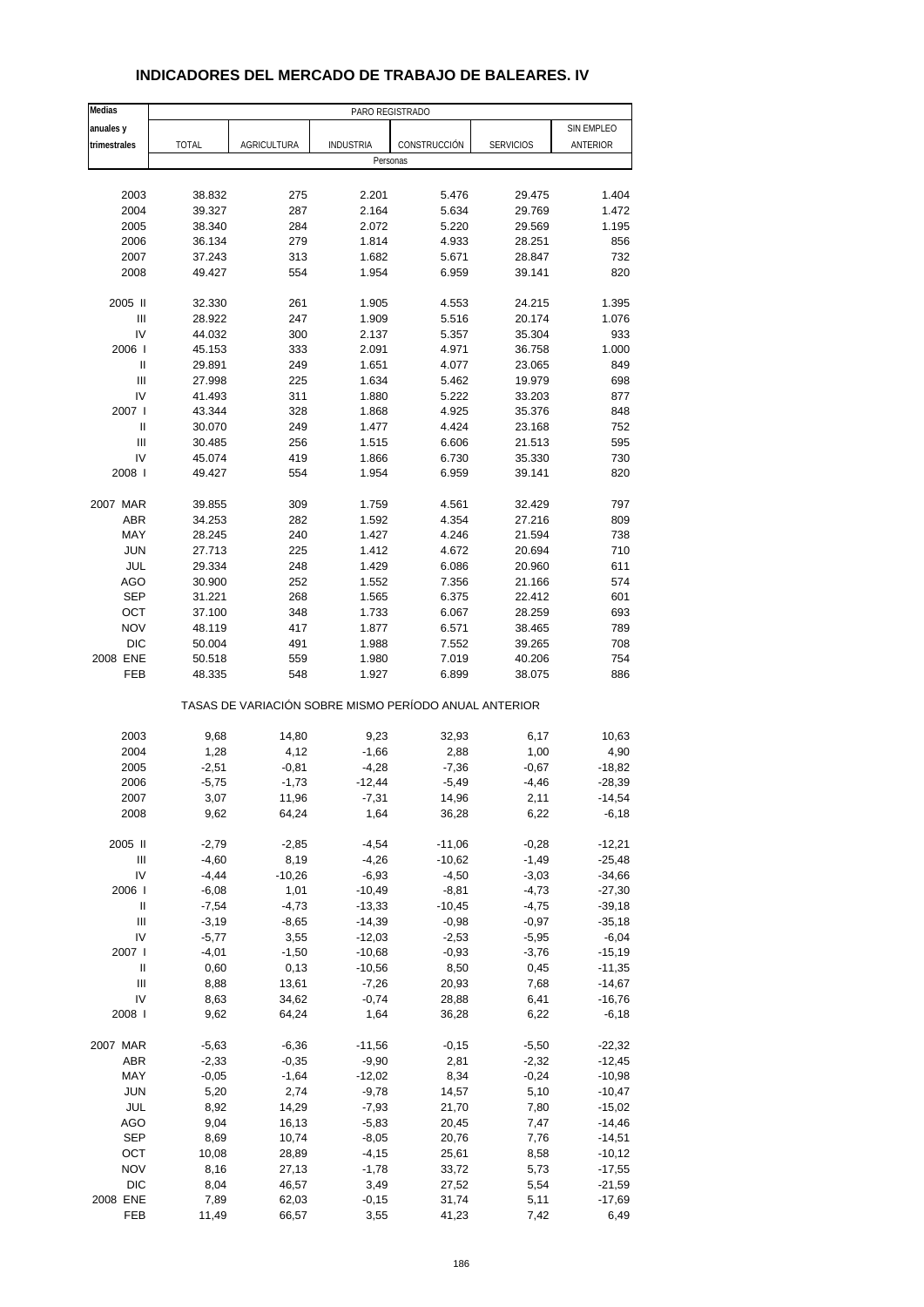### **INDICADORES DEL MERCADO DE TRABAJO DE BALEARES. V**

| Medias       |              |                    | AFILIADOS A LA SEGURIDAD SOCIAL EN ALTA LABORAL |                                                       |                  |
|--------------|--------------|--------------------|-------------------------------------------------|-------------------------------------------------------|------------------|
| anuales y    |              |                    | <b>TOTAL</b>                                    |                                                       |                  |
| trimestrales | <b>TOTAL</b> | <b>AGRICULTURA</b> | <b>INDUSTRIA</b>                                | CONSTRUCCIÓN                                          | <b>SERVICIOS</b> |
|              |              |                    | Personas                                        |                                                       |                  |
|              |              |                    |                                                 |                                                       |                  |
| 2003         | 392.469      | 8.167              | 31.538                                          | 55.849                                                | 296.783          |
| 2004         | 399.278      | 8.293              | 30.999                                          | 55.292                                                | 304.589          |
| 2005         | 421.246      | 8.480              | 31.187                                          | 60.315                                                | 321.188          |
|              |              |                    |                                                 |                                                       |                  |
| 2006         | 441.279      | 8.113              | 31.485                                          | 65.780                                                | 335.892          |
| 2007         | 455.694      | 8.551              | 31.015                                          | 69.379                                                | 346.748          |
| 2008         | 415.745      | 8.681              | 30.627                                          | 71.120                                                | 305.317          |
| 2005 II      | 442.183      | 8.733              | 31.632                                          | 60.981                                                | 340.754          |
| Ш            | 472.967      | 8.763              | 31.744                                          | 60.227                                                | 372.159          |
| IV           | 399.900      | 8.292              | 30.740                                          | 62.083                                                | 298.716          |
| 2006         | 396.579      | 8.122              | 30.995                                          | 65.440                                                | 291.985          |
| $\sf II$     | 467.817      | 8.277              | 32.104                                          | 67.037                                                | 360.397          |
| Ш            | 488.876      | 8.132              | 32.038                                          | 63.876                                                | 384.829          |
|              |              |                    |                                                 |                                                       |                  |
| IV           | 411.845      | 7.922              | 30.802                                          | 66.765                                                | 306.355          |
| 2007 l       | 414.445      | 8.251              | 30.465                                          | 71.060                                                | 304.668          |
| $\sf II$     | 483.620      | 8.653              | 31.516                                          | 71.474                                                | 371.977          |
| Ш            | 501.867      | 8.718              | 31.515                                          | 66.372                                                | 395.261          |
| IV           | 422.845      | 8.583              | 30.563                                          | 68.610                                                | 315.088          |
| 2008         | 415.745      | 8.681              | 30.627                                          | 71.120                                                | 305.317          |
| 2007 MAR     |              | 8.444              |                                                 |                                                       |                  |
|              | 431.653      |                    | 31.018                                          | 72.354                                                | 319.836          |
| ABR          | 454.677      | 8.605              | 30.914                                          | 71.689                                                | 343.468          |
| MAY          | 490.247      | 8.627              | 31.625                                          | 71.547                                                | 378.447          |
| <b>JUN</b>   | 505.936      | 8.726              | 32.008                                          | 71.185                                                | 394.016          |
| <b>JUL</b>   | 509.116      | 8.733              | 31.952                                          | 67.410                                                | 401.020          |
| <b>AGO</b>   | 500.428      | 8.701              | 31.334                                          | 64.128                                                | 396.264          |
| <b>SEP</b>   | 496.056      | 8.719              | 31.259                                          | 67.579                                                | 388.498          |
| ОСТ          | 442.824      | 8.601              | 30.607                                          | 69.124                                                | 334.491          |
| <b>NOV</b>   | 416.327      | 8.571              | 30.717                                          | 70.699                                                | 306.339          |
| <b>DIC</b>   | 409.384      | 8.578              | 30.365                                          | 66.006                                                | 304.434          |
| 2008 ENE     | 411.101      | 8.540              | 30.542                                          | 70.621                                                | 301.397          |
| FEB          | 420.389      | 8.821              | 30.712                                          | 71.618                                                | 309.237          |
|              |              |                    |                                                 | TASAS DE VARIACIÓN SOBRE MISMO PERÍODO ANUAL ANTERIOR |                  |
| 2003         | 0,50         | 0,89               | $-1,52$                                         | $-3,47$                                               | 1,50             |
| 2004         | 1,73         | 1,53               | $-1,71$                                         | $-1,00$                                               |                  |
|              |              |                    |                                                 |                                                       | 2,63             |
| 2005         | 5,50         | 2,25               | 0,61                                            | 9,08                                                  | 5,45             |
| 2006         | 4,76         | $-4,32$            | 0,95                                            | 9,06                                                  | 4,58             |
| 2007         | 3,27         | 5,40               | -1,49                                           | 5,47                                                  | 3,23             |
| 2008         | 2,44         | 6,44               | 1,45                                            | 1,00                                                  | 2,77             |
| 2005 II      | 4,39         | 4,14               | 0,53                                            | 7,87                                                  | 4,17             |
| Ш            | 7,20         | 4,10               | 1,45                                            | 13,74                                                 | 6,81             |
| IV           | 7,62         | 1,01               | 1,12                                            | 12,80                                                 | 7,50             |
| 2006         | 7,20         | $-0,09$            | 1,19                                            | 12,89                                                 | 6,91             |
| $\sf II$     | 5,80         | $-5,22$            | 1,49                                            | 9,93                                                  | 5,76             |
|              |              |                    |                                                 |                                                       |                  |
| Ш<br>IV      | 3,36         | $-7,20$            | 0,92                                            | 6,06                                                  | 3,40             |
|              | 2,99         | $-4,46$            | 0,20                                            | 7,54                                                  | 2,56             |
| 2007 l       | 4,51         | 1,59               | $-1,71$                                         | 8,59                                                  | 4,34             |
| Ш            | 3,38         | 4,53               | $-1,83$                                         | 6,62                                                  | 3,21             |
| Ш            | 2,66         | 7,20               | $-1,63$                                         | 3,91                                                  | 2,71             |
| IV           | 2,67         | 8,35               | $-0,78$                                         | 2,76                                                  | 2,85             |
| 2008         | 2,44         | 6,44               | 1,45                                            | 1,00                                                  | 2,77             |
| 2007 MAR     | 5,69         | 3,75               | $-0,63$                                         | 8,37                                                  | 5,81             |
|              |              |                    |                                                 |                                                       |                  |
| ABR          | 3,02         | 4,21               | $-2,47$                                         | 6,67                                                  | 2,77             |
| MAY          | 3,22         | 3,95               | $-1,65$                                         | 6,41                                                  | 3,05             |
| <b>JUN</b>   | 3,86         | 5,44               | $-1,39$                                         | 6,78                                                  | 3,76             |
| JUL          | 2,89         | 6,51               | $-1,76$                                         | 4,88                                                  | 2,88             |
| AGO          | 2,35         | 7,50               | $-1,86$                                         | 3,42                                                  | 2,42             |
| <b>SEP</b>   | 2,72         | 7,59               | $-1,27$                                         | 3,42                                                  | 2,83             |
| OCT          | 2,29         | 8,43               | $-0,50$                                         | 3,23                                                  | 2,22             |
| <b>NOV</b>   | 2,70         | 8,26               | $-0,66$                                         | 2,32                                                  | 2,99             |
| <b>DIC</b>   | 3,05         | 8,36               | $-1,17$                                         | 2,75                                                  | 3,41             |
| 2008 ENE     | 2,61         | 7,37               | 1,78                                            | 1,51                                                  | 2,83             |
| FEB          | 2,28         | 5,56               | 1,14                                            | 0,51                                                  | 2,72             |
|              |              |                    |                                                 |                                                       |                  |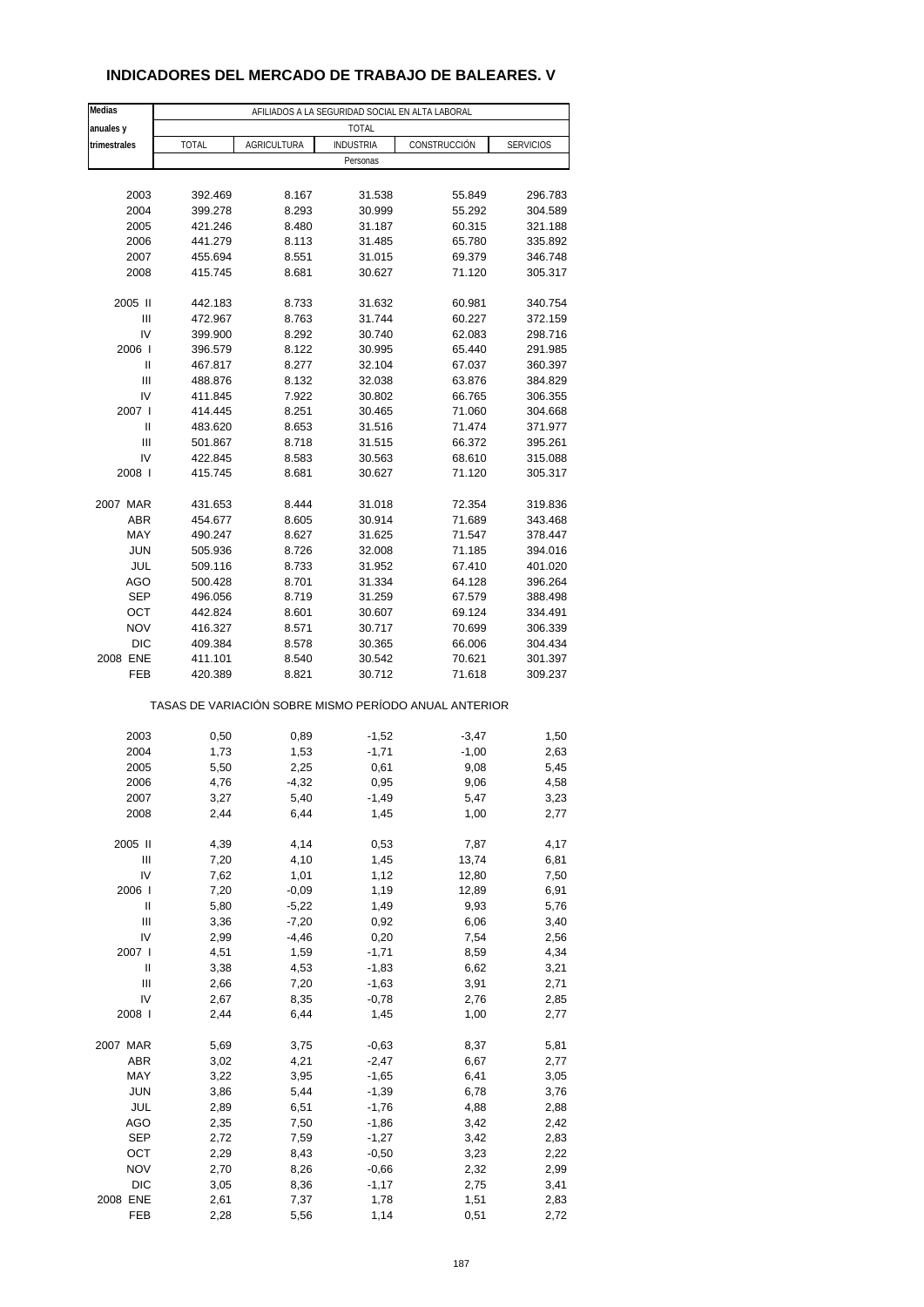| INDICADORES DEL MERCADO DE TRABAJO DE BALEARES. VI |  |
|----------------------------------------------------|--|
|----------------------------------------------------|--|

| Medias                             |              |                                                       | AFILIADOS A LA SEGURIDAD SOCIAL EN ALTA LABORAL |              |                  |
|------------------------------------|--------------|-------------------------------------------------------|-------------------------------------------------|--------------|------------------|
| anuales y                          |              |                                                       | <b>CUENTA AJENA</b>                             |              |                  |
| trimestrales                       | <b>TOTAL</b> | AGRICULTURA                                           | <b>INDUSTRIA</b>                                | CONSTRUCCIÓN | <b>SERVICIOS</b> |
|                                    |              |                                                       | Personas                                        |              |                  |
|                                    |              |                                                       |                                                 |              |                  |
| 2003                               | 310.288      | 3.584                                                 | 25.329                                          | 41.689       | 239.619          |
| 2004                               | 316.255      | 3.868                                                 | 24.884                                          | 40.861       | 246.594          |
| 2005                               | 335.141      | 4.196                                                 | 25.159                                          | 45.487       | 260.275          |
| 2006                               | 352.945      | 3.934                                                 | 25.504                                          | 50.322       | 273.183          |
| 2007                               | 365.609      | 4.460                                                 | 25.018                                          | 52.525       | 283.605          |
| 2008                               | 327.305      | 4.614                                                 | 24.644                                          | 53.243       | 244.806          |
|                                    |              |                                                       |                                                 |              |                  |
| 2005 II                            | 355.667      | 4.428                                                 | 25.563                                          | 46.129       | 279.517          |
| Ш                                  | 382.576      | 4.498                                                 | 25.687                                          | 45.375       | 306.994          |
| IV                                 | 313.255      | 4.066                                                 | 24.766                                          | 47.112       | 237.291          |
| 2006                               | 311.518      | 3.914                                                 | 25.032                                          | 50.299       | 232.262          |
| Ш                                  | 378.073      | 4.063                                                 | 26.077                                          | 51.602       | 296.331          |
| Ш                                  | 397.549      | 3.956                                                 | 26.035                                          | 48.383       | 319.175          |
| IV                                 | 324.640      | 3.801                                                 | 24.871                                          | 51.002       | 244.965          |
| 2007 l                             | 328.530      | 4.164                                                 | 24.557                                          | 54.985       | 244.824          |
| $\mathsf{II}%$                     | 392.452      | 4.554                                                 | 25.514                                          | 54.763       | 307.622          |
| Ш                                  | 408.513      | 4.622                                                 | 25.457                                          | 49.336       | 329.099          |
| IV                                 | 332.939      | 4.502                                                 | 24.542                                          | 51.018       | 252.877          |
| 2008                               | 327.305      | 4.614                                                 | 24.644                                          | 53.243       | 244.806          |
| 2007 MAR                           | 344.838      | 4.366                                                 | 25.088                                          | 56.095       | 259.289          |
| ABR                                | 365.852      | 4.513                                                 | 24.935                                          | 55.241       | 281.163          |
| MAY                                | 398.586      | 4.535                                                 | 25.627                                          | 54.809       | 313.615          |
| <b>JUN</b>                         | 412.919      | 4.614                                                 | 25.980                                          | 54.238       | 328.087          |
| JUL                                | 415.774      | 4.624                                                 | 25.890                                          | 50.442       | 334.818          |
| <b>AGO</b>                         | 407.140      | 4.612                                                 | 25.284                                          | 47.167       | 330.077          |
| <b>SEP</b>                         | 402.626      | 4.629                                                 | 25.196                                          | 50.398       | 322.403          |
| OCT                                | 350.636      | 4.516                                                 | 24.560                                          | 51.704       | 269.856          |
| <b>NOV</b>                         | 327.364      | 4.492                                                 | 24.698                                          | 53.040       | 245.134          |
| <b>DIC</b>                         | 320.818      | 4.499                                                 | 24.369                                          | 48.309       | 243.641          |
| 2008 ENE                           | 322.944      | 4.488                                                 | 24.565                                          | 52.858       | 241.033          |
| FEB                                | 331.666      | 4.739                                                 | 24.722                                          | 53.627       | 248.578          |
|                                    |              | TASAS DE VARIACIÓN SOBRE MISMO PERÍODO ANUAL ANTERIOR |                                                 |              |                  |
|                                    |              |                                                       |                                                 |              |                  |
| 2003                               | 0,32         | 6,53                                                  | $-1,59$                                         | $-5,00$      | 1,42             |
| 2004                               | 1,92         | 7,91                                                  | $-1,75$                                         | $-1,99$      | 2,91             |
| 2005                               | 5,97         | 8,49                                                  | 1,10                                            | 11,32        | 5,55             |
| 2006                               | 5,31         | $-6,26$                                               | 1,37                                            | 10,63        | 4,96             |
| 2007                               | 3,59         | 13,40                                                 | $-1,91$                                         | 4,38         | 3,82             |
| 2008                               | 2,16         | 13,56                                                 | 1,45                                            | $-2,18$      | 3,04             |
|                                    |              |                                                       |                                                 |              |                  |
| 2005 II                            | 4,77         | 12,09                                                 | 1,00                                            | 9,67         | 4,26             |
| $\ensuremath{\mathsf{III}}\xspace$ | 7,71         | 12,62                                                 | 2,14                                            | 17,81        | 6,79             |
| IV                                 | 8,28         | 6,03                                                  | 1,74                                            | 16,33        | 7,56             |
| 2006                               | 7,77         | 3,22                                                  | 1,68                                            | 16,08        | 6,89             |
| Ш                                  | 6,30         | $-8,24$                                               | 2,01                                            | 11,86        | 6,02             |
| Ш                                  | 3,91         | $-12,04$                                              | 1,36                                            | 6,63         | 3,97             |
| IV                                 | 3,63         | $-6,53$                                               | 0,43                                            | 8,26         | 3,23             |
| 2007 l                             | 5,46         | 6,38                                                  | $-1,90$                                         | 9,32         | 5,41             |
| Ш                                  | 3,80         | 12,08                                                 | $-2,16$                                         | 6,12         | 3,81             |
| Ш                                  | 2,76         | 16,82                                                 | $-2,22$                                         | 1,97         | 3,11             |
| IV                                 | 2,56         | 18,46                                                 | $-1,32$                                         | 0,03         | 3,23             |
| 2008                               | 2,16         | 13,56                                                 | 1,45                                            | $-2,18$      | 3,04             |
| 2007 MAR                           | 6,86         | 11,15                                                 | $-0,57$                                         | 8,96         | 7,12             |
| ABR                                | 3,38         | 11,79                                                 | $-2,92$                                         | 6,53         | 3,25             |
| MAY                                | 3,66         | 11,02                                                 | $-1,92$                                         | 5,85         | 3,67             |
| <b>JUN</b>                         | 4,32         | 13,45                                                 | $-1,66$                                         | 5,99         | 4,43             |
| JUL                                | 3,08         | 15,34                                                 | $-2,29$                                         | 3,41         | 3,32             |
| AGO                                | 2,41         | 17,65                                                 | $-2,50$                                         | 1,31         | 2,77             |
| <b>SEP</b>                         | 2,78         | 17,49                                                 | $-1,88$                                         | 1,18         | 3,24             |
| ОСТ                                | 2,15         | 18,94                                                 | $-0,98$                                         | 0,82         | 2,47             |
| <b>NOV</b>                         | 2,57         | 18,46                                                 | $-1,22$                                         | $-0,48$      | 3,40             |
| DIC                                | 2,99         | 17,99                                                 | $-1,77$                                         | $-0,24$      | 3,92             |
| 2008 ENE                           | 2,39         | 16,51                                                 | 1,80                                            | $-1,58$      | 3,12             |
| FEB                                | 1,95         | 10,91                                                 | 1,10                                            | $-2,77$      | 2,95             |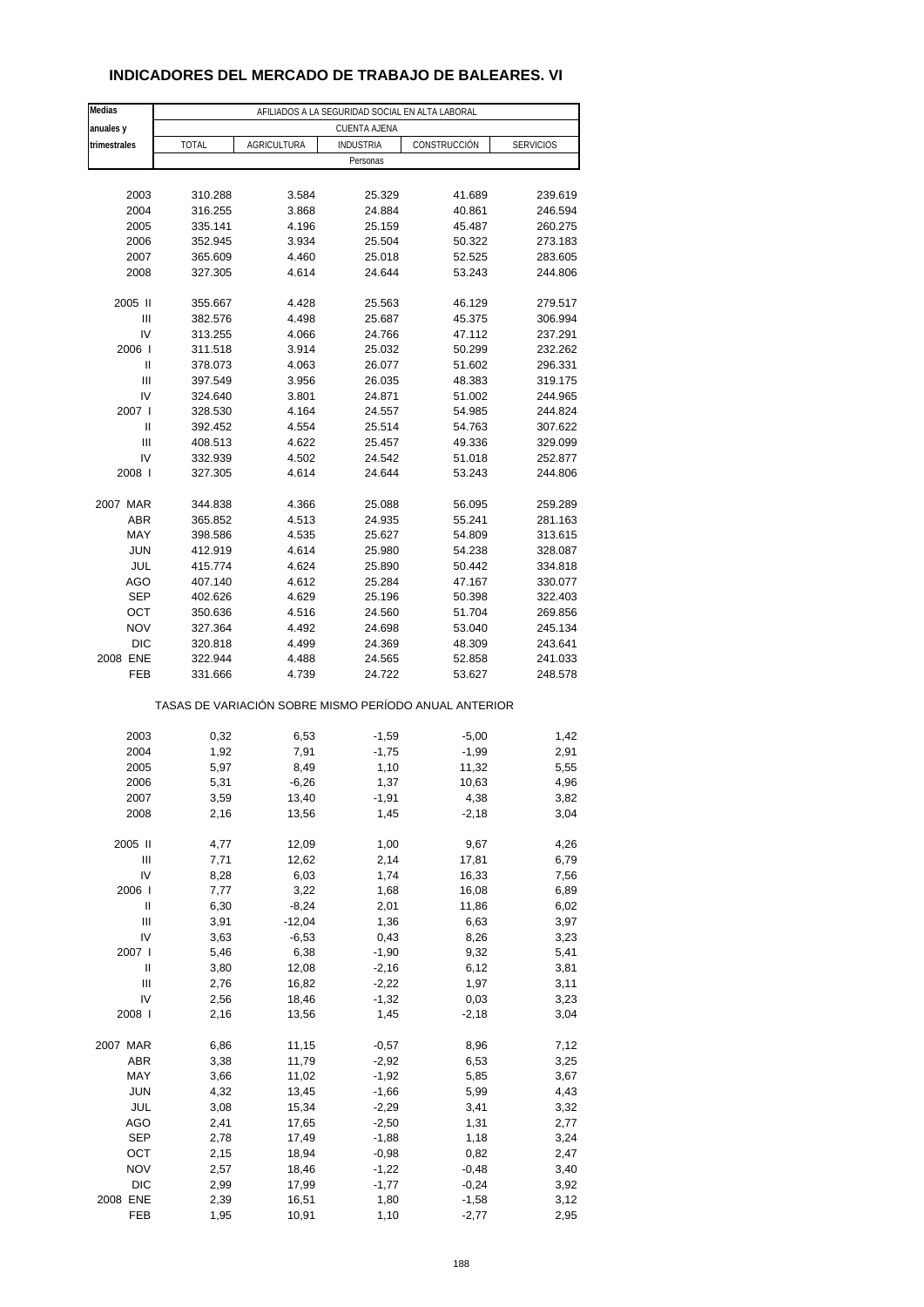# **INDICADORES DEL MERCADO DE TRABAJO DE BALEARES. VII**

| Medias             | AFILIADOS A LA SEGURIDAD SOCIAL EN ALTA LABORAL |                    |                      |                                                       |                  |  |  |  |
|--------------------|-------------------------------------------------|--------------------|----------------------|-------------------------------------------------------|------------------|--|--|--|
| anuales y          |                                                 |                    | <b>CUENTA PROPIA</b> |                                                       |                  |  |  |  |
| trimestrales       | <b>TOTAL</b>                                    | <b>AGRICULTURA</b> | <b>INDUSTRIA</b>     | CONSTRUCCIÓN                                          | <b>SERVICIOS</b> |  |  |  |
|                    |                                                 |                    | Personas             |                                                       |                  |  |  |  |
|                    |                                                 |                    |                      |                                                       |                  |  |  |  |
| 2003               | 82.180                                          | 4.583              | 6.209                | 14.161                                                | 57.164           |  |  |  |
| 2004               | 83.023                                          | 4.425              | 6.115                | 14.432                                                | 57.995           |  |  |  |
| 2005               | 86.105                                          | 4.284              | 6.028                | 14.828                                                | 60.914           |  |  |  |
| 2006               | 88.335                                          | 4.180              | 5.981                | 15.458                                                | 62.708           |  |  |  |
| 2007               | 90.086                                          | 4.091              | 5.997                | 16.854                                                | 63.143           |  |  |  |
| 2008               | 88.440                                          | 4.067              | 5.984                | 17.877                                                | 60.512           |  |  |  |
|                    |                                                 |                    |                      |                                                       |                  |  |  |  |
| 2005 II            | 86.515                                          | 4.306              | 6.069                | 14.852                                                | 61.237           |  |  |  |
| Ш                  | 90.392                                          | 4.265              | 6.058                | 14.852                                                | 65.165           |  |  |  |
| IV                 | 86.646                                          | 4.225              | 5.974                | 14.971                                                | 61.425           |  |  |  |
| 2006               | 85.061                                          | 4.208              | 5.962                | 15.141                                                | 59.723           |  |  |  |
| Ш                  | 89.744                                          | 4.214              | 6.027                | 15.435                                                | 64.066           |  |  |  |
| Ш                  | 91.328                                          | 4.176              | 6.003                | 15.493                                                | 65.655           |  |  |  |
| IV<br>2007 l       | 87.206<br>85.915                                | 4.121<br>4.088     | 5.931<br>5.907       | 15.763<br>16.075                                      | 61.390<br>59.844 |  |  |  |
| Ш                  | 91.168                                          | 4.099              | 6.002                | 16.711                                                | 64.355           |  |  |  |
| Ш                  | 93.353                                          | 4.096              | 6.058                | 17.037                                                | 66.161           |  |  |  |
| IV                 | 89.906                                          | 4.081              | 6.021                | 17.592                                                | 62.211           |  |  |  |
| 2008               | 88.440                                          | 4.067              | 5.984                | 17.877                                                | 60.512           |  |  |  |
|                    |                                                 |                    |                      |                                                       |                  |  |  |  |
| 2007 MAR           | 86.815                                          | 4.078              | 5.930                | 16.259                                                | 60.547           |  |  |  |
| <b>ABR</b>         | 88.825                                          | 4.092              | 5.979                | 16.448                                                | 62.305           |  |  |  |
| MAY                | 91.661                                          | 4.092              | 5.998                | 16.738                                                | 64.832           |  |  |  |
| <b>JUN</b>         | 93.017                                          | 4.112              | 6.028                | 16.947                                                | 65.929           |  |  |  |
| JUL                | 93.342                                          | 4.109              | 6.062                | 16.968                                                | 66.202           |  |  |  |
| AGO                | 93.288                                          | 4.089              | 6.050                | 16.961                                                | 66.187           |  |  |  |
| <b>SEP</b>         | 93.430                                          | 4.090              | 6.063                | 17.181                                                | 66.095           |  |  |  |
| OCT                | 92.188                                          | 4.085              | 6.047                | 17.420                                                | 64.635           |  |  |  |
| <b>NOV</b>         | 88.963                                          | 4.079              | 6.019                | 17.659                                                | 61.205           |  |  |  |
| <b>DIC</b>         | 88.566                                          | 4.079              | 5.996                | 17.697                                                | 60.793           |  |  |  |
| 2008 ENE           | 88.157                                          | 4.052              | 5.977                | 17.763                                                | 60.364           |  |  |  |
| FEB                | 88.723                                          | 4.082              | 5.990                | 17.991                                                | 60.659           |  |  |  |
|                    |                                                 |                    |                      | TASAS DE VARIACIÓN SOBRE MISMO PERÍODO ANUAL ANTERIOR |                  |  |  |  |
| 2003               | 1,19                                            | $-3,12$            | $-1,21$              | 1,33                                                  | 1,79             |  |  |  |
| 2004               | 1,03                                            | $-3,45$            | $-1,53$              | 1,91                                                  | 1,45             |  |  |  |
| 2005               | 3,71                                            | $-3,20$            | $-1,41$              | 2,75                                                  | 5,03             |  |  |  |
| 2006               | 2,59                                            | $-2,42$            | $-0,79$              | 4,25                                                  | 2,95             |  |  |  |
| 2007               | 1,98                                            | $-2,13$            | 0,27                 | 9,03                                                  | 0,69             |  |  |  |
| 2008               | 3,48                                            | $-0,62$            | 1,48                 | 11,85                                                 | 1,71             |  |  |  |
|                    |                                                 |                    |                      |                                                       |                  |  |  |  |
| 2005 II            | 2,86                                            | $-2,95$            | $-1,42$              | 2,64                                                  | 3,80             |  |  |  |
| Ш                  | 5,09                                            | $-3,59$            | $-1,36$              | 2,87                                                  | 6,91             |  |  |  |
| IV                 | 5,29                                            | $-3,40$            | $-1,41$              | 2,97                                                  | 7,27             |  |  |  |
| 2006               | 5,19                                            | $-2,99$            | $-0,82$              | 3,45                                                  | 6,98             |  |  |  |
| $\sf II$           | 3,73                                            | $-2,12$            | $-0,69$              | 3,92                                                  | 4,62             |  |  |  |
| Ш                  | 1,04                                            | $-2,09$            | $-0,91$              | 4,32                                                  | 0,75             |  |  |  |
| IV                 | 0,65                                            | $-2,47$            | $-0,73$              | 5,29                                                  | $-0,06$          |  |  |  |
| 2007 l<br>$\sf II$ | 1,00                                            | $-2,87$            | $-0,92$              | 6,17                                                  | 0,20             |  |  |  |
| Ш                  | 1,59<br>2,22                                    | $-2,74$<br>$-1,92$ | $-0,43$<br>0,93      | 8,27<br>9,96                                          | 0,45<br>0,77     |  |  |  |
| IV                 | 3,10                                            | $-0,97$            | 1,52                 | 11,60                                                 | 1,34             |  |  |  |
| 2008               | 3,48                                            | $-0,62$            | 1,48                 | 11,85                                                 | 1,71             |  |  |  |
|                    |                                                 |                    |                      |                                                       |                  |  |  |  |
| 2007 MAR           | 1,29                                            | $-3,16$            | $-0,87$              | 6,37                                                  | 0,55             |  |  |  |
| ABR                | 1,54                                            | $-3,03$            | $-0,55$              | 7,13                                                  | 0,67             |  |  |  |
| MAY                | 1,35                                            | $-2,90$            | $-0,51$              | 8,31                                                  | 0,14             |  |  |  |
| <b>JUN</b>         | 1,87                                            | $-2,30$            | $-0,22$              | 9,36                                                  | 0,55             |  |  |  |
| JUL                | 2,07                                            | $-1,93$            | 0,56                 | 9,51                                                  | 0,71             |  |  |  |
| AGO                | 2,12                                            | $-2,04$            | 0,90                 | 9,78                                                  | 0,69             |  |  |  |
| SEP                | 2,47                                            | $-1,78$            | 1,32                 | 10,59                                                 | 0,92             |  |  |  |
| OCT                | 2,82                                            | $-1,21$            | 1,51                 | 11,11                                                 | 1,17             |  |  |  |
| <b>NOV</b>         | 3,20                                            | $-1, 12$           | 1,71                 | 11,77                                                 | 1,40             |  |  |  |
| DIC                | 3,28                                            | $-0,58$            | 1,34                 | 11,92                                                 | 1,45             |  |  |  |
| 2008 ENE           | 3,43                                            | $-1,22$            | 1,67                 | 11,98                                                 | 1,65             |  |  |  |
| FEB                | 3,53                                            | $-0,02$            | 1,30                 | 11,72                                                 | 1,78             |  |  |  |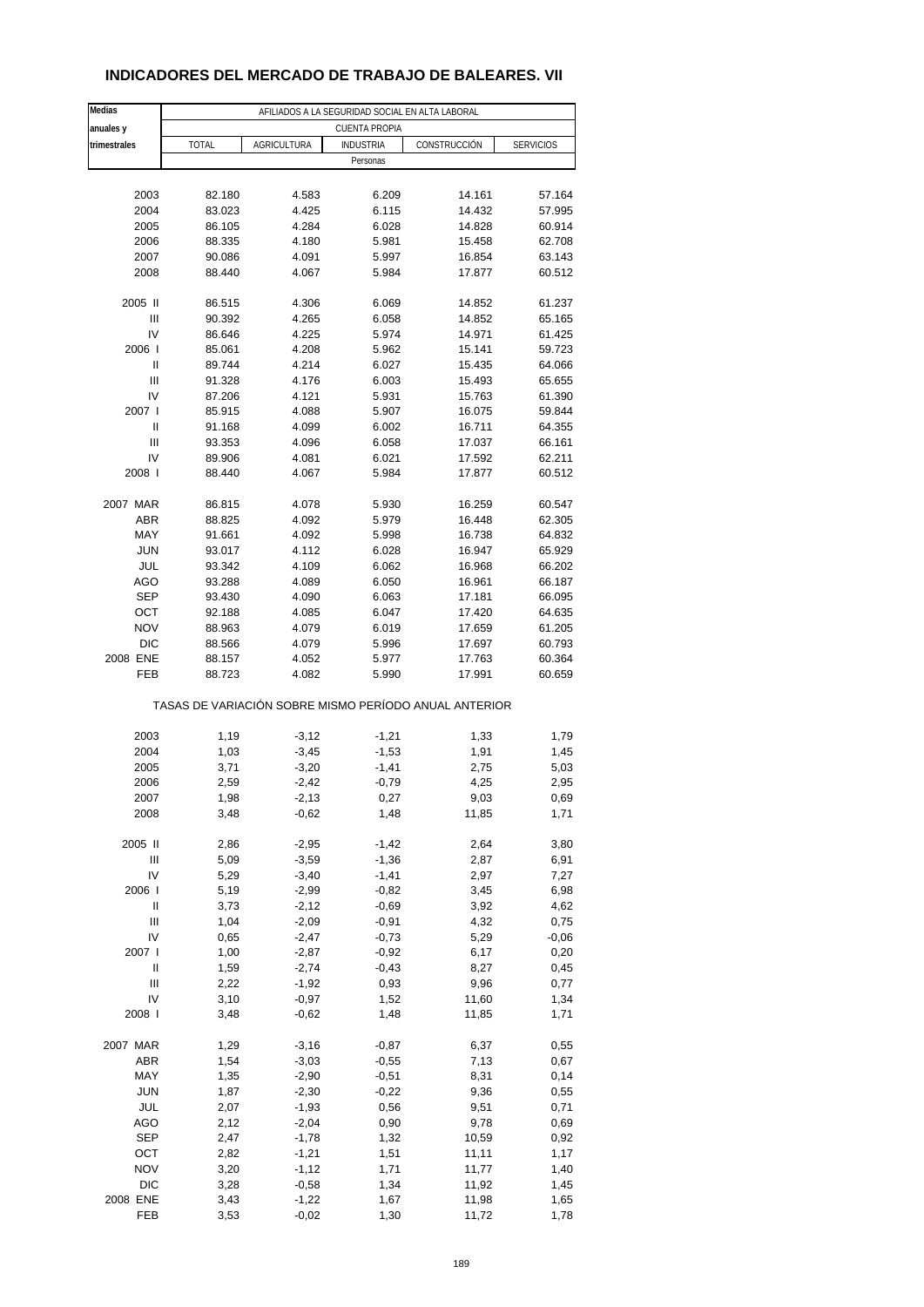| Medias                             |                |                  |                 | EFECTIVOS LABORALES |                   |                                                       |                | JORNADA MEDIA POR TRABAJADOR Y TRIM. |                |
|------------------------------------|----------------|------------------|-----------------|---------------------|-------------------|-------------------------------------------------------|----------------|--------------------------------------|----------------|
| anuales y                          | <b>TOTAL</b>   |                  | <b>SECTORES</b> |                     | CONTRATO          | CONTRATO                                              | <b>TOTAL</b>   | A TIEMPO                             | A TIEMPO       |
| trimestrales                       |                | <b>INDUSTRIA</b> | CONSTRUC.       | <b>SERVICIOS</b>    | <b>INDEFINIDO</b> | TEMPORAL                                              |                | COMPLETO                             | PARCIAL        |
|                                    |                |                  |                 | Miles de personas   |                   |                                                       |                | Horas                                |                |
|                                    |                |                  |                 |                     |                   |                                                       |                |                                      |                |
|                                    |                | 26,4             |                 |                     |                   |                                                       |                |                                      |                |
| 2002                               | 282,1          |                  | 43,0            | 212,7               | 173,3             | 108,9                                                 | 425,6          | 451,8                                | 283,3          |
| 2003                               | 279,9          | 25,8             | 41,0            | 213,1               | 178,3             | 101,5                                                 | 422,2          | 447,1                                | 283,1          |
| 2004                               | 285,7          | 25,4             | 40,6            | 219,7               | 183,7             | 102,0                                                 | 420,2          | 445,4                                | 292,3          |
| 2005                               | 302,8          | 25,9             | 45,8            | 231,0               | 197,4             | 105,4                                                 | 415,9          | 443,4                                | 289,3          |
| 2006                               | 319,7          | 26,3             | 50,0            | 243,4               | 208,8             | 111,0                                                 | 410,8          | 443,8                                | 267,4          |
| 2007                               | 337,7          | 25,6             | 52,0            | 260,1               | 226,0             | 111,6                                                 | 416,5          | 443,4                                | 267,7          |
| 2005                               | 269,1          | 25,5             | 44,7            | 198,9               | 190,0             | 79,0                                                  | 425,7          | 454,5                                | 287,8          |
| Ш                                  |                |                  |                 |                     |                   |                                                       |                |                                      |                |
| $\ensuremath{\mathsf{III}}\xspace$ | 344,5<br>334,5 | 27,0<br>25,7     | 47,1<br>46,1    | 270,5<br>262,6      | 211,8<br>210,3    | 132,8<br>124,2                                        | 430,8<br>398,5 | 459,8<br>419,2                       | 305,3<br>306,8 |
| IV                                 | 262,9          | 25,4             |                 |                     |                   |                                                       |                |                                      |                |
|                                    |                | 26,1             | 45,4            | 192,1               | 177,3<br>191,1    | 85,6                                                  | 408,5          | 440,1                                | 257,3          |
| 2006                               | 286,4          |                  | 51,0            | 209,2               |                   | 95,3                                                  | 421,0          | 454,0                                | 272,3          |
| $\ensuremath{\mathsf{II}}$         | 358,3          | 26,9             | 51,3            | 280,1               | 224,6             | 133,6                                                 | 418,7          | 457,7                                | 274,6          |
| $\ensuremath{\mathsf{III}}\xspace$ | 355,1          | 26,2             | 49,6            | 279,3               | 224,8             | 130,2                                                 | 388,8          | 420,8                                | 258,3          |
| IV                                 | 279,1          | 26,1             | 48,2            | 204,9               | 194,5             | 84,6                                                  | 414,9          | 442,7                                | 264,3          |
| 2007                               | 312,8          | 25,9             | 55,2            | 231,7               | 212,1             | 100,6                                                 | 425,2          | 454,7                                | 267,7          |
| Ш                                  | 380,1          | 26,3             | 54,2            | 299,6               | 245,6             | 134,4                                                 | 431,1          | 456,5                                | 282,5          |
| III                                | 369,4          | 25,8             | 50,1            | 293,5               | 243,6             | 125,8                                                 | 397,7          | 423,2                                | 267,5          |
| IV                                 | 288,4          | 24,3             | 48,4            | 215,6               | 202,7             | 85,6                                                  | 411,9          | 439,3                                | 253,1          |
|                                    |                |                  |                 |                     |                   |                                                       |                |                                      |                |
| 2007 ENE<br><b>FEB</b>             |                |                  |                 |                     |                   |                                                       |                |                                      |                |
|                                    |                |                  |                 |                     |                   |                                                       |                |                                      |                |
| <b>MAR</b>                         |                |                  |                 |                     |                   |                                                       |                |                                      |                |
| <b>ABR</b>                         |                |                  |                 |                     |                   |                                                       |                |                                      |                |
| MAY                                |                |                  |                 |                     |                   |                                                       |                |                                      |                |
| <b>JUN</b>                         |                |                  |                 |                     |                   |                                                       |                |                                      |                |
| JUL                                |                |                  |                 |                     |                   |                                                       |                |                                      |                |
| <b>AGO</b>                         |                |                  |                 |                     |                   |                                                       |                |                                      |                |
| <b>SEP</b>                         |                |                  |                 |                     |                   |                                                       |                |                                      |                |
| OCT                                |                |                  |                 |                     |                   |                                                       |                |                                      |                |
| <b>NOV</b>                         |                |                  |                 |                     |                   |                                                       |                |                                      |                |
| <b>DIC</b>                         |                |                  |                 |                     |                   |                                                       |                |                                      |                |
|                                    |                |                  |                 |                     |                   | TASAS DE VARIACIÓN SOBRE MISMO PERÍODO ANUAL ANTERIOR |                |                                      |                |
|                                    |                |                  |                 |                     |                   |                                                       |                |                                      |                |
| 2002                               | 1,22           | $-1,95$          | 0,29            | 1,83                | 4,21              | $-3,14$                                               | $-0,58$        | $-0,33$                              | 4,26           |
| 2003                               | $-0,77$        | $-2,27$          | $-4,66$         | 0,20                | 2,91              | $-6,75$                                               | $-0,81$        | $-1,05$                              | $-0,07$        |
| 2004                               | 2,06           | $-1,74$          | $-0,85$         | 3,07                | 3,03              | 0,42                                                  | $-0,47$        | $-0,37$                              | 3,26           |
| 2005                               | 5,99           | 2,21             | 12,84           | 5,17                | 7,44              | 3,38                                                  | $-1,02$        | $-0,45$                              | $-1,02$        |
| 2006                               | 5,60           | 1,66             | 9,16            | 5,34                | 5,78              | 5,28                                                  | $-1,21$        | 0,09                                 | $-7,57$        |
| 2007                               | 5,61           | $-2,85$          | 3,90            | 6,88                | 8,27              | 0,61                                                  | 1,37           | $-0,09$                              | 0,11           |
|                                    |                |                  |                 |                     |                   |                                                       |                |                                      |                |
| 2005 l                             | 3,34           | $-0,39$          | 5,42            | 3,38                | 8,26              | $-6,95$                                               | $-1,53$        | $-0,83$                              | 1,55           |
| $\ensuremath{\mathsf{II}}$         | 5,90           | 2,27             | 11,35           | 5,42                | 8,73              | 1,76                                                  | $-0,74$        | $-0,26$                              | $-0,72$        |
| $\begin{array}{c} \Pi \end{array}$ | 7,01           | 3,63             | 18,21           | 5,59                | 7,63              | 6,06                                                  | $-0,20$        | 0,02                                 | 0,07           |
| IV                                 | 7,62           | 3,41             | 17,21           | 6,14                | 4,87              | 13,65                                                 | $-1,59$        | $-0,70$                              | $-5,26$        |
| 2006                               | 6,42           | 2,48             | 14,14           | 5,19                | 0,56              | 20,64                                                 | $-1,11$        | $-0,11$                              | $-5,37$        |
| $\ensuremath{\mathsf{II}}$         | 4,00           | $-0,30$          | 8,86            | 3,55                | 6,07              | 0,63                                                  | $-2,80$        | $-0,47$                              | $-10,04$       |
| $\mathop{\mathrm{III}}\nolimits$   | 6,15           | 2,05             | 7,51            | 6,35                | 6,91              | 4,86                                                  | $-2,43$        | 0,37                                 | $-15,80$       |
| IV                                 | 6,17           | 2,53             | 6,25            | 6,63                | 9,67              | $-1,09$                                               | 1,56           | 0,59                                 | 2,72           |
| 2007 l                             | 9,21           | $-0,81$          | 8,12            | 10,73               | 11,03             | 5,57                                                  | 1,01           | 0,14                                 | $-1,69$        |
| $\ensuremath{\mathsf{II}}$         | 6,09           | $-2,36$          | 5,64            | 6,98                | 9,35              | 0,60                                                  | 2,95           | $-0,26$                              | 2,84           |
| $\ensuremath{\mathsf{III}}\xspace$ | 4,04           | $-1,56$          | 1,01            | 5,10                | 8,33              | $-3,38$                                               | 2,30           | 0,57                                 | 3,57           |
| IV                                 | 3,31           | $-6,71$          | 0,52            | 5,24                | 4,24              | 1,15                                                  | $-0,72$        | $-0,77$                              | $-4,24$        |
|                                    |                |                  |                 |                     |                   |                                                       |                |                                      |                |
| 2007 ENE                           |                |                  |                 |                     |                   |                                                       |                |                                      |                |
| FEB                                |                |                  |                 |                     |                   |                                                       |                |                                      |                |
| <b>MAR</b>                         |                |                  |                 |                     |                   |                                                       |                |                                      |                |
| <b>ABR</b>                         |                |                  |                 |                     |                   |                                                       |                |                                      |                |
| MAY                                |                |                  |                 |                     |                   |                                                       |                |                                      |                |
| <b>JUN</b>                         |                |                  |                 |                     |                   |                                                       |                |                                      |                |
| JUL                                |                |                  |                 |                     |                   |                                                       |                |                                      |                |
| AGO                                |                |                  |                 |                     |                   |                                                       |                |                                      |                |
| <b>SEP</b>                         |                |                  |                 |                     |                   |                                                       |                |                                      |                |
| OCT                                |                |                  |                 |                     |                   |                                                       |                |                                      |                |
| <b>NOV</b>                         |                |                  |                 |                     |                   |                                                       |                |                                      |                |

### **INDICADORES DEL MERCADO DE TRABAJO DE BALEARES. VIII**

DIC - - - - - - - - -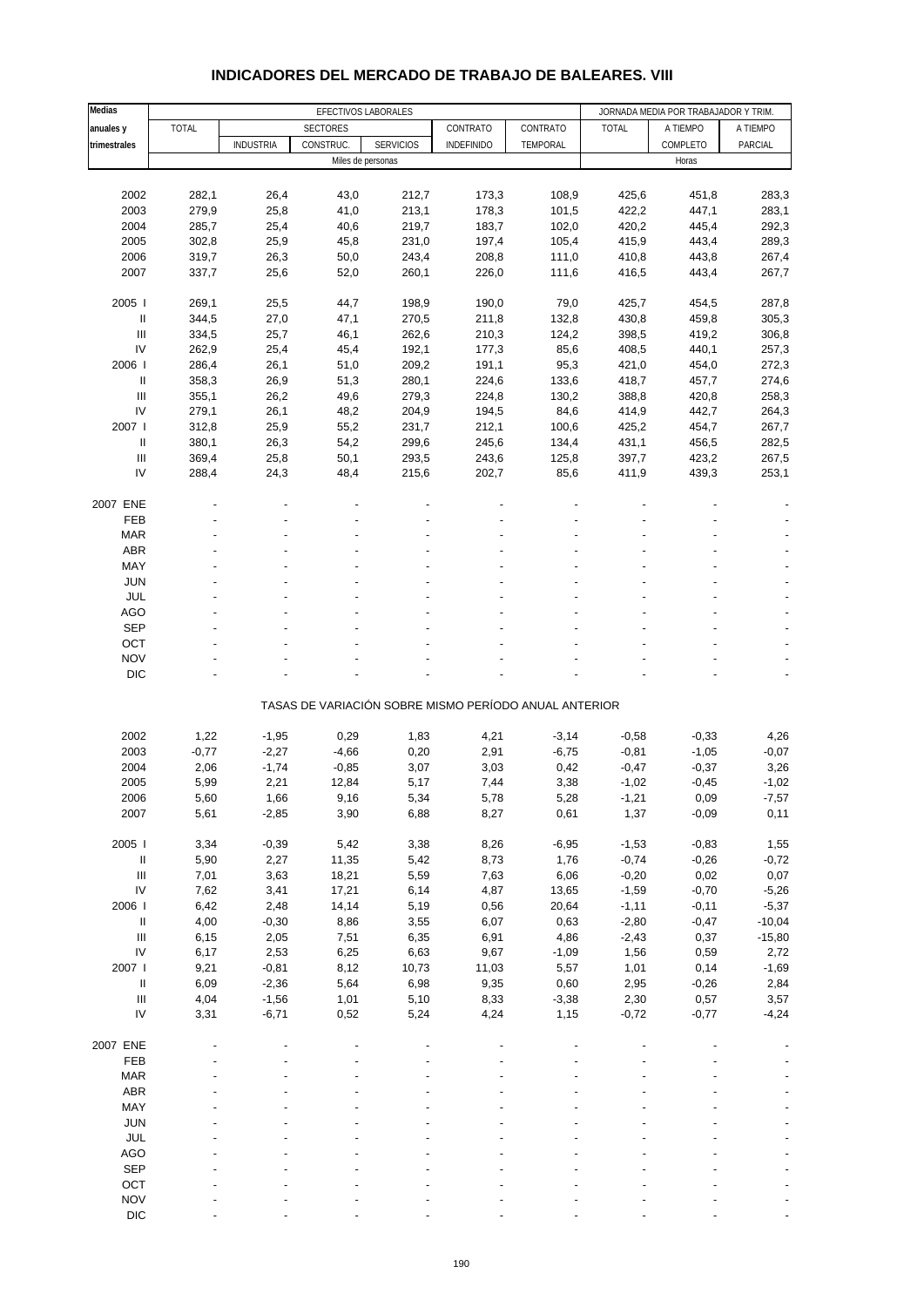### **INDICADORES DE PRECIOS DE BALEARES. I**

| Medias       |                                                       | INDICES DE PRECIOS DE CONSUMO (9) |              | DIFERENCIAL DE     |
|--------------|-------------------------------------------------------|-----------------------------------|--------------|--------------------|
| anuales y    | GENERAL                                               | ALIMENTACIÓN                      | <b>SIN</b>   | <b>INFLACIÓN</b>   |
| trimestrales |                                                       | AGREGADO                          | ALIMENTACIÓN | RTO. ESPAÑA        |
|              |                                                       | <b>Base 2006</b>                  |              | P.Porcentuales     |
|              |                                                       |                                   |              |                    |
| 2003         | 91,243                                                | 90,622                            | 91,434       | $-0,07$            |
| 2004         | 93,751                                                | 93,354                            | 93,873       | $-0,29$            |
| 2005         | 96,646                                                | 96,012                            | 96,843       | $-0,28$            |
| 2006         | 100,000                                               | 100,000                           | 100,000      | $-0,05$            |
| 2007         | 102,664                                               | 103,998                           | 102,268      | $-0,12$            |
| 2008         | 104,549                                               | 108,387                           | 103,460      | $-0,38$            |
|              |                                                       |                                   |              |                    |
| 2005 II      | 96,551                                                | 95,858                            | 96,766       | $-0,35$            |
| Ш            | 97,175                                                | 96,260                            | 97,461       | $-0,36$            |
| IV           | 98,038                                                | 97,164                            | 98,311       | $-0,26$            |
| 2006         | 98,389                                                | 98,457                            | 98,368       | $-0,25$            |
| Ш            | 100,285                                               | 99,551                            | 100,509      | $-0,08$            |
| Ш            | 100,588                                               | 100,783                           | 100,528      | $-0,02$            |
| IV           | 100,738                                               | 101,209                           | 100,594      | 0,16               |
| 2007 l       | 100,742                                               | 101,646                           | 100,471      | $-0.03$            |
| Ш            | 102,662                                               | 102,918                           | 102,581      | $-0,02$            |
| Ш            | 102,918                                               | 104,284                           | 102,513      | $-0.05$            |
| IV<br>2008 l | 104,333                                               | 107,144                           | 103,509      | $-0,39$<br>$-0,38$ |
|              | 104,549                                               | 108,387                           | 103,460      |                    |
| 2007 MAR     | 101,054                                               | 101,914                           | 100,796      | $-0,04$            |
| <b>ABR</b>   | 102,255                                               | 102,490                           | 102,179      | $-0,01$            |
| MAY          | 102,719                                               | 102,840                           | 102,677      | $-0,01$            |
| <b>JUN</b>   | 103,012                                               | 103,423                           | 102,886      | $-0,04$            |
| JUL          | 102,965                                               | 103,807                           | 102,713      | $-0,06$            |
| AGO          | 102,881                                               | 104,289                           | 102,464      | 0,04               |
| <b>SEP</b>   | 102,907                                               | 104,757                           | 102,362      | $-0,13$            |
| OCT          | 103,516                                               | 106,293                           | 102,701      | $-0,35$            |
| NOV          | 104,512                                               | 107,202                           | 103,723      | $-0,49$            |
| DIC          | 104,972                                               | 107,936                           | 104,103      | $-0,33$            |
| 2008 ENE     | 104,530                                               | 108,456                           | 103,419      | $-0,44$            |
| FEB          | 104,568                                               | 108,318                           | 103,500      | $-0,32$            |
|              | TASAS DE VARIACIÓN SOBRE MISMO PERÍODO ANUAL ANTERIOR |                                   |              |                    |
| 2003         | 2,97                                                  | 4,36                              | 2,99         |                    |
| 2004         | 2,75                                                  | 3,01                              | 2,67         |                    |
| 2005         | 3,09                                                  | 2,85                              | 3,16         |                    |
| 2006         | 3,47                                                  | 4,15                              | 3,26         |                    |
| 2007         | 2,66                                                  | 4,00                              | 2,27         |                    |
| 2008         | 3,94                                                  | 6,77                              | 3,14         |                    |
|              |                                                       |                                   |              |                    |
| 2005 II      | 2,87                                                  | 2,90                              | 2,86         |                    |
| Ш            | 3,07                                                  | 2,26                              | 3,33         |                    |
| IV           | 3,30                                                  | 3,25                              | 3,31         |                    |
| 2006 l       | 3,76                                                  | 3,89                              | 3,73         |                    |
| Ш            | 3,87                                                  | 3,85                              | 3,87         |                    |
| Ш            | 3,51                                                  | 4,70                              | 3,15         |                    |
| IV           | 2,75                                                  | 4,16                              | 2,32         |                    |
| 2007 l       | 2,39                                                  | 3,24                              | 2,14         |                    |
| II           | 2,37                                                  | 3,38                              | 2,06         |                    |
| Ш            | 2,32                                                  | 3,47                              | 1,97         |                    |
| IV<br>2008 l | 3,57<br>3,94                                          | 5,86<br>6,77                      | 2,90<br>3,14 |                    |
|              |                                                       |                                   |              |                    |
| 2007 MAR     | 2,42                                                  | 2,96                              | 2,26         |                    |
| ABR          | 2,43                                                  | 3,39                              | 2,13         |                    |
| MAY          | 2,34                                                  | 3,36                              | 2,03         |                    |
| <b>JUN</b>   | 2,34                                                  | 3,40                              | 2,02         |                    |
| JUL          | 2,19                                                  | 3,30                              | 1,85         |                    |
| <b>AGO</b>   | 2,22                                                  | 3,55                              | 1,82         |                    |
| <b>SEP</b>   | 2,55                                                  | 3,57                              | 2,25         |                    |
| ост          | 3,24                                                  | 5,24                              | 2,65         |                    |
| <b>NOV</b>   | 3,57                                                  | 6,03                              | 2,86         |                    |
| <b>DIC</b>   | 3,89                                                  | 6,33                              | 3,18         |                    |
| 2008 ENE     | 3,84                                                  | 6,83                              | 2,99         |                    |
| FEB          | 4,05                                                  | 6,72                              | 3,29         |                    |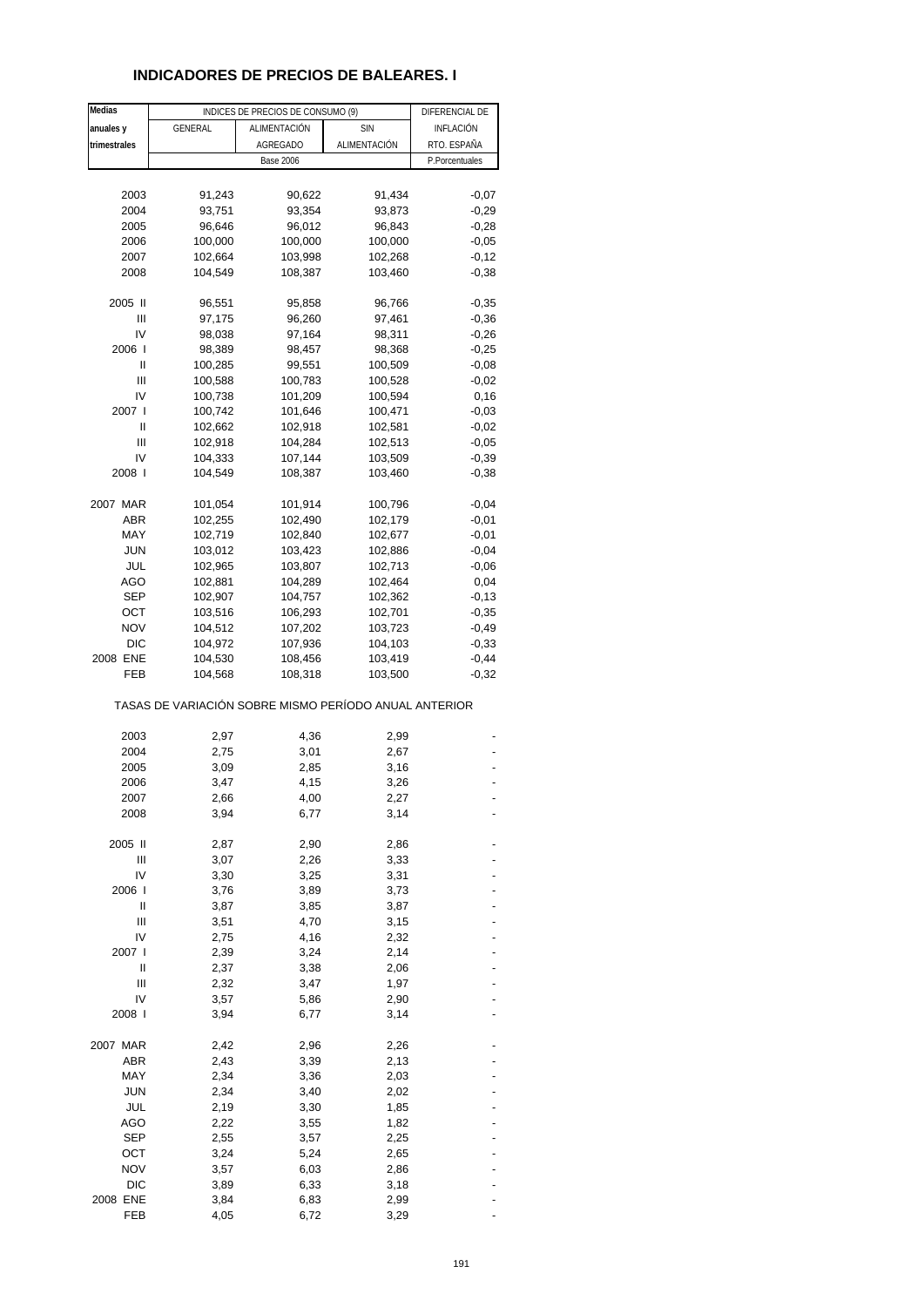### **INDICADORES DE PRECIOS DE BALEARES. II**

| Medias         |                    |              | INDICES DE PRECIOS DE CONSUMO (9)                     |          |         |          |
|----------------|--------------------|--------------|-------------------------------------------------------|----------|---------|----------|
| anuales y      | <b>ALIMENTOS Y</b> | BEBIDAS ALC. | <b>VESTIDO Y</b>                                      | VIVIENDA | MENAJE  | MEDICINA |
| trimestrales   | BEB.NO ALCOH.      | Y TABACO     | CALZADO                                               |          |         |          |
|                |                    |              | <b>Base 2006</b>                                      |          |         |          |
|                |                    |              |                                                       |          |         |          |
| 2003           | 90,679             | 90,361       | 96,258                                                | 87,724   | 94,701  | 97,214   |
|                |                    | 93,618       |                                                       |          |         |          |
| 2004           | 93,328             |              | 98,049                                                | 90,792   | 95,355  | 98,047   |
| 2005           | 95,638             | 98,450       | 99,034                                                | 94,576   | 97,137  | 98,748   |
| 2006           | 100,000            | 100,000      | 100,000                                               | 100,000  | 100,000 | 100,000  |
| 2007           | 103,623            | 106,612      | 101,029                                               | 102,893  | 102,119 | 98,306   |
| 2008           | 108,234            | 109,406      | 96,577                                                | 105,695  | 102,099 | 98,562   |
|                |                    |              |                                                       |          |         |          |
| 2005 II        | 95,419             | 98,703       | 102,629                                               | 94,093   | 96,984  | 98,477   |
| $\mathsf{III}$ | 95,776             | 99,385       | 95,886                                                | 95,086   | 97,348  | 98,745   |
| IV             | 96,690             | 100,229      | 103,443                                               | 96,101   | 98,191  | 99,236   |
| 2006           | 98,533             | 97,964       | 95,094                                                | 98,432   | 98,331  | 99,780   |
| Ш              | 99,382             | 100,655      | 103,635                                               | 100,295  | 100,032 | 99,761   |
| Ш              | 100,823            | 100,520      | 96,628                                                | 100,673  | 100,505 | 99,957   |
| IV             | 101,262            | 100,861      | 104,642                                               | 100,600  | 101,132 | 100,502  |
| 2007 l         | 101,003            | 106,117      | 95,769                                                | 101,807  | 101,417 | 99,960   |
| Ш              | 102,402            | 106,510      | 104,735                                               | 102,604  | 102,360 | 97,483   |
| $\mathsf{III}$ | 103,933            | 106,736      | 97,524                                                | 103,153  | 102,095 | 97,834   |
| IV             | 107,155            | 107,083      | 106,088                                               | 104,009  | 102,602 | 97,946   |
| 2008           | 108,234            | 109,406      | 96,577                                                | 105,695  | 102,099 | 98,562   |
|                |                    |              |                                                       |          |         |          |
|                |                    |              |                                                       |          |         |          |
| 2007 MAR       | 101,274            | 106,365      | 96,261                                                | 102,169  | 101,584 | 97,290   |
| ABR            | 101,938            | 106,327      | 103,460                                               | 102,449  | 102,021 | 97,296   |
| MAY            | 102,309            | 106,539      | 105,608                                               | 102,603  | 102,376 | 97,518   |
| JUN            | 102,958            | 106,663      | 105,137                                               | 102,760  | 102,684 | 97,636   |
| JUL            | 103,404            | 106,624      | 99,702                                                | 103,061  | 102,273 | 97,833   |
| AGO            | 103,939            | 106,734      | 95,794                                                | 103,135  | 101,976 | 97,877   |
| SEP            | 104,457            | 106,851      | 97,075                                                | 103,263  | 102,037 | 97,793   |
| ОСТ            | 106,190            | 107,026      | 101,847                                               | 103,829  | 101,974 | 97,848   |
| <b>NOV</b>     | 107,214            | 107,140      | 108,427                                               | 104,076  | 102,631 | 97,865   |
| <b>DIC</b>     | 108,062            | 107,084      | 107,989                                               | 104,122  | 103,202 | 98,126   |
| 2008 ENE       | 108,403            | 108,801      | 97,788                                                | 105,513  | 101,812 | 98,458   |
| FEB            | 108,065            | 110,011      | 95,366                                                | 105,877  | 102,385 | 98,666   |
|                |                    |              |                                                       |          |         |          |
|                |                    |              | TASAS DE VARIACIÓN SOBRE MISMO PERÍODO ANUAL ANTERIOR |          |         |          |
|                |                    |              |                                                       |          |         |          |
| 2003           | 4,61               | 2,86         | 3,75                                                  | 2,77     | 0,56    | 2,44     |
| 2004           | 2,92               | 3,60         | 1,86                                                  | 3,50     | 0,69    | 0,86     |
| 2005           | 2,48               | 5,16         | 1,00                                                  | 4,17     | 1,87    | 0,72     |
| 2006           | 4,56               | 1,57         | 0,98                                                  | 5,74     | 2,95    | 1,27     |
| 2007           | 3,62               | 6,61         | 1,03                                                  | 2,89     | 2,12    | $-1,69$  |
| 2008           | 7,30               | 3,22         | 1,10                                                  | 4,00     | 0,75    | $-2,70$  |
|                |                    |              |                                                       |          |         |          |
| 2005 II        | 2,46               | 5,63         | 0,53                                                  | 3,97     | 1,03    | 0,86     |
| Ш              | 1,93               | 4,37         | 0,66                                                  | 4,22     | 2,29    | 0,39     |
| IV             | 2,91               | 5,37         | 1,45                                                  | 4,69     | 2,66    | 0,59     |
| 2006           | 4,08               | 2,60         | 0,97                                                  | 5,81     | 2,40    | 1,26     |
| Ш              | 4,15               | 1,98         | 0,98                                                  | 6,59     | 3,14    | 1,30     |
| Ш              | 5,27               | 1,14         | 0,77                                                  | 5,88     | 3,24    | 1,23     |
| IV             | 4,73               | 0,63         | 1,16                                                  | 4,68     | 3,00    | 1,28     |
| 2007 l         | 2,51               | 8,32         | 0,71                                                  | 3,43     | 3,14    | 0,18     |
| Ш              | 3,04               | 5,82         | 1,06                                                  | 2,30     | 2,33    | $-2,28$  |
| Ш              | 3,08               | 6,18         | 0,93                                                  | 2,46     | 1,58    | $-2,12$  |
| IV             | 5,82               | 6,17         | 1,38                                                  | 3,39     | 1,45    | $-2,54$  |
| 2008           | 7,30               | 3,22         | 1,10                                                  | 4,00     | 0,75    | $-2,70$  |
|                |                    |              |                                                       |          |         |          |
| 2007 MAR       | 2,53               | 6,00         | 0,49                                                  | 3,49     | 2,76    | $-2,19$  |
| <b>ABR</b>     | 3,06               | 5,72         | 1,15                                                  | 2,35     | 2,48    | $-2,29$  |
| MAY            | 3,00               | 5,85         | 1,04                                                  | 2,21     | 2,01    | $-2,26$  |
| <b>JUN</b>     | 3,05               | 5,88         | 0,99                                                  | 2,34     | 2,50    | $-2,30$  |
| JUL            | 2,92               | 5,96         | 0,86                                                  | 2,42     | 1,72    | $-2,19$  |
| AGO            | 3,16               | 6,26         | 0,86                                                  | 2,42     | 1,62    | $-2,01$  |
|                |                    |              |                                                       |          |         |          |
| <b>SEP</b>     | 3,17               | 6,33         | 1,06                                                  | 2,55     | 1,41    | $-2,17$  |
| OCT            | 5,07               | 6,41         | 1,10                                                  | 3,39     | 1,35    | $-2,41$  |
| <b>NOV</b>     | 5,99               | 6,28         | 1,46                                                  | 3,39     | 1,28    | $-2,71$  |
| <b>DIC</b>     | 6,40               | 5,81         | 1,57                                                  | 3,39     | 1,73    | $-2,50$  |
| 2008 ENE       | 7,40               | 2,97         | 1,14                                                  | 4,05     | 0,26    | $-2,76$  |
| FEB            | 7,20               | 3,47         | 1,07                                                  | 3,95     | 1,26    | $-2,64$  |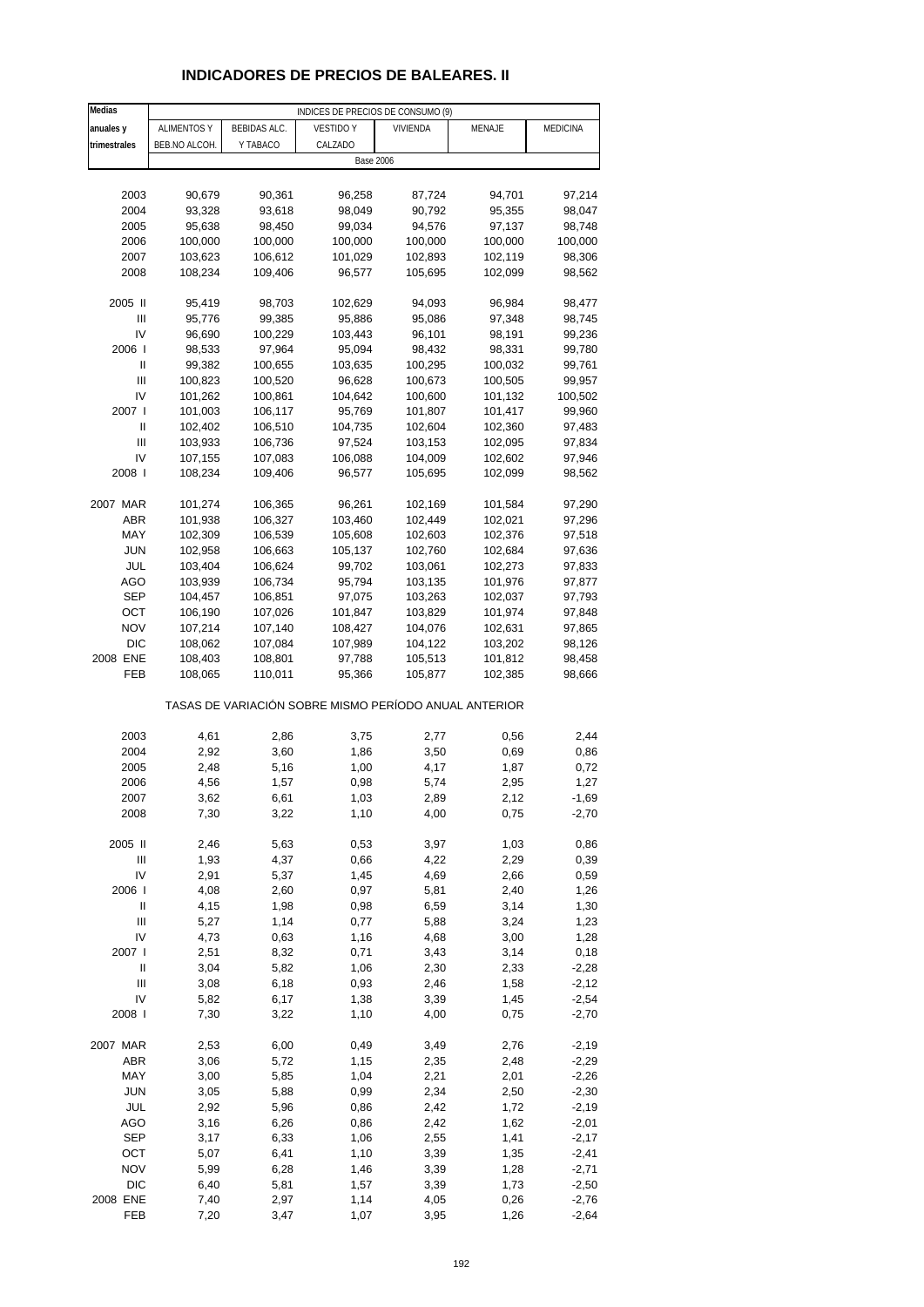| Medias                                |              |               | INDICES DE PRECIOS DE CONSUMO (9)                     |              |               |              |
|---------------------------------------|--------------|---------------|-------------------------------------------------------|--------------|---------------|--------------|
| anuales y                             | TRANSPORTE   | COMUNICA -    | OCIO Y                                                | ENSEÑANZA    | HOTELES,      | <b>OTROS</b> |
| trimestrales                          |              | <b>CIONES</b> | CULTURA                                               |              | CAFÉS Y REST. |              |
|                                       |              |               | <b>Base 2006</b>                                      |              |               |              |
|                                       |              |               |                                                       |              |               |              |
| 2003                                  | 86,099       | 102,376       | 102,557                                               | 87,952       | 88,763        | 91,006       |
| 2004                                  | 89,659       | 101,918       | 101,158                                               | 92,039       | 92,747        | 93,808       |
| 2005                                  | 95,509       | 100,872       | 99,726                                                | 96,057       | 96,465        | 96,743       |
| 2006                                  | 100,000      | 100,000       | 100,000                                               | 100,000      | 100,000       | 100,000      |
| 2007                                  | 102,070      | 100,649       | 99,700                                                | 104,278      | 105,192       | 102,808      |
| 2008                                  | 105,315      | 100,961       | 98,599                                                | 108,011      | 107,192       | 104,571      |
|                                       |              |               |                                                       |              |               |              |
| 2005 II                               | 94,451       | 100,852       | 99,170                                                | 95,441       | 95,989        | 96,679       |
| Ш                                     | 98,178       | 100,624       | 100,693                                               | 95,973       | 97,698        | 97,034       |
| IV                                    | 97,590       | 100,483       | 100,131                                               | 97,668       | 97,135        | 97,141       |
| 2006                                  | 98,531       | 100,395       | 100,224                                               | 99,228       | 97,549        | 99,184       |
| $\begin{array}{c} \hline \end{array}$ | 101,444      | 100,042       | 98,964                                                | 99,256       | 99,239        | 99,817       |
| $\mathbf{III}$                        | 101,853      | 99,883        | 100,884                                               | 99,660       | 101,658       | 100,327      |
| IV                                    | 98,171       | 99,680        | 99,928                                                | 101,858      | 101,554       | 100,672      |
| 2007 l                                | 99,015       | 100,250       | 99,404                                                | 102,958      | 102,475       | 102,573      |
| Ш                                     | 102,211      | 100,861       | 99,528                                                | 103,665      | 105,082       | 102,852      |
| Ш                                     | 102,894      | 100,819       | 100,704                                               | 104,215      | 107,294       | 102,889      |
| IV                                    | 104,158      | 100,666       | 99,163                                                | 106,274      | 105,916       | 102,918      |
| 2008 l                                | 105,315      | 100,961       | 98,599                                                | 108,011      | 107,192       | 104,571      |
|                                       |              |               |                                                       |              |               |              |
| 2007 MAR                              | 100,158      | 101,009       | 98,674                                                | 103,382      | 102,799       | 102,846      |
| ABR                                   | 101,498      | 100,889       | 99,210                                                | 103,665      | 104,895       | 102,746      |
| MAY                                   | 102,462      | 100,691       | 99,512                                                | 103,665      | 104,741       | 102,942      |
| <b>JUN</b>                            | 102,672      | 101,002       | 99,861                                                | 103,665      | 105,610       | 102,868      |
| JUL                                   | 103,163      | 100,872       | 100,301                                               | 103,908      | 107,001       | 102,941      |
| <b>AGO</b>                            | 102,657      | 100,794       | 101,632                                               | 103,908      | 108,139       | 102,855      |
| SEP                                   | 102,863      | 100,790       | 100,180                                               | 104,830      | 106,741       | 102,872      |
| OCT                                   | 102,989      | 100,733       | 98,798                                                | 106,215      | 105,735       | 102,877      |
| <b>NOV</b>                            | 104,302      | 100,680       | 98,766                                                | 106,303      | 105,820       | 102,861      |
| <b>DIC</b>                            | 105,183      | 100,584       | 99,925                                                | 106,303      | 106,194       | 103,016      |
| 2008 ENE                              | 105,173      | 100,995       | 98,427                                                | 107,934      | 107,053       | 104,313      |
| FEB                                   | 105,457      | 100,926       | 98,770                                                | 108,087      | 107,330       | 104,829      |
|                                       |              |               |                                                       |              |               |              |
|                                       |              |               | TASAS DE VARIACIÓN SOBRE MISMO PERÍODO ANUAL ANTERIOR |              |               |              |
| 2003                                  | 1,51         | $-2,12$       | 1,21                                                  | 5,00         | 4,66          | 3,56         |
| 2004                                  | 4,13         | $-0,45$       | $-1,36$                                               | 4,65         | 4,49          | 3,08         |
| 2005                                  | 6,53         | $-1,03$       | $-1,41$                                               | 4,37         | 4,01          | 3,13         |
| 2006                                  | 4,70         | $-0,86$       | 0,27                                                  | 4,11         | 3,67          | 3,37         |
| 2007                                  | 2,07         | 0,65          | $-0,30$                                               | 4,28         | 5,19          | 2,81         |
| 2008                                  | 6,98         | 1,09          | $-1,17$                                               | 5,12         | 4,77          | 2,08         |
|                                       |              |               |                                                       |              |               |              |
| 2005 II                               | 5,63         | $-1,40$       | $-1,55$                                               | 4,42         | 4,51          | 3,11         |
| Ш                                     | 7,87         | $-1,42$       | $-1,34$                                               | 4,26         | 3,20          | 3,17         |
| IV                                    | 6,67         | $-1,23$       | $-0,29$                                               | 4,36         | 2,94          | 3,13         |
| 2006                                  | 7,31         | $-1,12$       | 1,33                                                  | 4,29         | 2,64          | 3,19         |
| $\ensuremath{\mathsf{II}}$            | 7,40         | $-0,80$       | $-0,21$                                               | 4,00         | 3,39          | 3,25         |
| Ш                                     | 3,74         | $-0,74$       | 0, 19                                                 | 3,84         | 4,05          | 3,39         |
| IV                                    | 0,60         | $-0,80$       | $-0,20$                                               | 4,29         | 4,55          | 3,63         |
| 2007 l                                | 0,49         | $-0,14$       | $-0,82$                                               | 3,76         | 5,05          | 3,42         |
| $\ensuremath{\mathsf{II}}$            | 0,76         | 0,82          | 0,57                                                  | 4,44         | 5,89          | 3,04         |
| Ш                                     | 1,02         | 0,94          | $-0,18$                                               | 4,57         | 5,54          | 2,55         |
| IV                                    | 6,10         | 0,99          | $-0,77$                                               | 4,34         | 4,30          | 2,23         |
| 2008                                  | 6,98         | 1,09          | $-1,17$                                               | 5,12         | 4,77          | 2,08         |
| 2007 MAR                              | 1,14         | 0,79          | $-0,12$                                               | 4,16         | 5,09          | 3,49         |
| ABR                                   | 0,73         | 0,78          | 0,12                                                  | 4,44         | 6,28          | 3,19         |
|                                       |              |               |                                                       |              |               |              |
| MAY                                   | 0,52         | 0,63          | 0,90                                                  | 4,44         | 6,26          | 3,10         |
| <b>JUN</b>                            | 1,01         | 1,04          | 0,69                                                  | 4,44         | 5,14          | 2,83         |
| JUL                                   | 0,70         | 1,03          | $-0,31$                                               | 4,47         | 5,39          | 2,63         |
| AGO<br><b>SEP</b>                     | $-0,07$      | 0,90          | 0,14                                                  | 4,41         | 5,88          | 2,70         |
| OCT                                   | 2,46<br>4,87 | 0,88          | $-0,36$                                               | 4,83         | 5,36<br>4,23  | 2,34         |
| <b>NOV</b>                            | 6,49         | 0,94<br>0,99  | $-0,23$<br>$-1,80$                                    | 4,39<br>4,35 | 4,16          | 2,15<br>2,31 |
|                                       |              |               |                                                       |              |               |              |

#### **INDICADORES DE PRECIOS DE BALEARES. III**

 $\overline{\phantom{0}}$ 

 DIC 6,93 1,03 -0,25 4,27 4,50 2,24 2008 ENE 7,06 1,03 -2,18 5,69 4,75 1,82 FEB 6,90 1,15 -0,15 4,57 4,79 2,34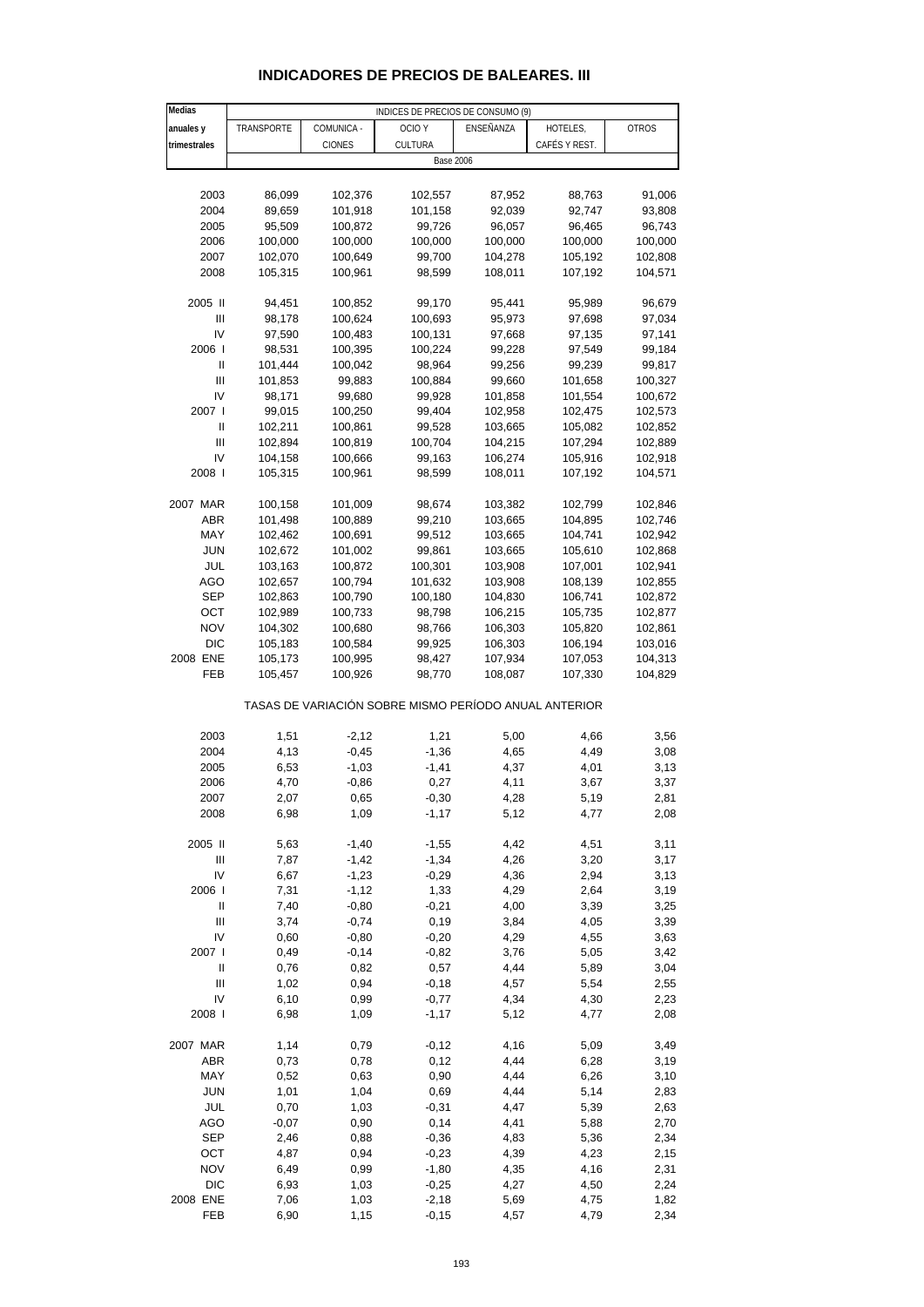| Medias                             |                                                                        | SALARIOS  |                                                       |                          |                                              |        |        |         |       |  |
|------------------------------------|------------------------------------------------------------------------|-----------|-------------------------------------------------------|--------------------------|----------------------------------------------|--------|--------|---------|-------|--|
| anuales y                          | COSTE SALARIAL<br>POR TRABAJADOR Y MES<br>POR HORA EFECTIVA DE TRABAJO |           |                                                       |                          | INCREMENTO SALARIAL PACTADO EN CONVENIO (11) |        |        |         |       |  |
| trimestrales                       | <b>TOTAL</b>                                                           | ORDINARIO | <b>TOTAL</b>                                          | ORDINARIO                | <b>TOTAL</b>                                 | AGRIC. | CONST. | INDUST. | SERV. |  |
|                                    |                                                                        | €         |                                                       |                          |                                              |        | $\%$   |         |       |  |
|                                    |                                                                        |           |                                                       |                          |                                              |        |        |         |       |  |
| 2003                               | 1.339,87                                                               | 1.185,84  | 9,34                                                  | 8,26                     | 3,54                                         | 5,00   | 4,80   | 3,11    | 3,22  |  |
| 2004                               | 1.408,48                                                               | 1.244,87  | 9,95                                                  | 8,78                     | 3,65                                         | 3,60   | 4,60   | 3,35    | 3,41  |  |
| 2005                               | 1.460,36                                                               | 1.276,60  | 10,47                                                 | 9,14                     | 3,86                                         | 0,00   | 4,50   | 4,22    | 3,64  |  |
| 2006                               | 1.517,19                                                               | 1.327,06  | 10,91                                                 | 9,52                     | 3,40                                         | 0,00   | 3,50   | 4,66    | 3,26  |  |
| 2007                               | 1.587,39                                                               | 1.392,52  | 11,55                                                 | 10,12                    | 3,65                                         | 3,36   | 5,70   | 4,86    | 2,92  |  |
| 2008                               |                                                                        |           | $\overline{a}$                                        | $\blacksquare$           | 3,05                                         | 3,36   | 3,50   | 3,93    | 2,85  |  |
| 2005 II                            | 1.401,83                                                               | 1.257,07  | 9,54                                                  | 8,55                     | 2,64                                         | 0,00   | 2,80   | 2,21    | 2,67  |  |
| $\ensuremath{\mathsf{III}}\xspace$ | 1.417,78                                                               | 1.273,18  | 10,03                                                 | 9,00                     | 2,64                                         | 0,00   | 2,80   | 2,21    | 2,68  |  |
| IV                                 | 1.631,65                                                               | 1.307,94  | 12,11                                                 | 9,70                     | 3,32                                         | 0,00   | 2,80   | 2,71    | 3,55  |  |
| 2006                               | 1.454,13                                                               | 1.319,72  | 10,33                                                 | 9,37                     | 2,91                                         | 0,00   | 2,80   | 5,02    | 2,84  |  |
| $\ensuremath{\mathsf{II}}$         | 1.458,86                                                               | 1.301,77  | 10,20                                                 | 9,10                     | 2,95                                         | 0,00   | 2,80   | 5,01    | 2,90  |  |
| $\ensuremath{\mathsf{III}}\xspace$ | 1.446,38                                                               | 1.321,68  | 10,20                                                 | 9,32                     | 2,95                                         | 0,00   | 2,80   | 4,88    | 2,90  |  |
| IV                                 | 1.709,37                                                               | 1.365,06  | 12,90                                                 | 10,30                    | 3,23                                         | 0,00   | 2,80   | 4,64    | 3,22  |  |
| 2007 l                             | 1.508,03                                                               | 1.378,62  | 10,74                                                 | 9,82                     | 2,83                                         | 0,00   | 0,00   | 3,06    | 2,81  |  |
| Ш                                  | 1.534,08                                                               | 1.377,07  | 10,87                                                 | 9,76                     | 2,83                                         | 0,00   | 0,00   | 3,05    | 2,81  |  |
| $\ensuremath{\mathsf{III}}\xspace$ | 1.504,43                                                               | 1.377,25  | 10,83                                                 | 9,91                     | 2,83                                         | 0,00   | 0,00   | 3,05    | 2,81  |  |
| IV                                 | 1.803,02                                                               | 1.437,13  | 13,76                                                 | 10,97                    | 3,01                                         | 3,36   | 3,50   | 3,05    | 2,85  |  |
| 2008                               |                                                                        |           |                                                       |                          | 3,05                                         | 3,36   | 3,50   | 3,93    | 2,85  |  |
| 2007 MAR                           |                                                                        |           |                                                       |                          | 2,83                                         | 0,00   | 0,00   | 3,06    | 2,81  |  |
| ABR                                |                                                                        |           |                                                       | $\overline{\phantom{a}}$ | 2,83                                         | 0,00   | 0,00   | 3,06    | 2,81  |  |
| MAY                                |                                                                        |           |                                                       |                          | 2,83                                         | 0,00   | 0,00   | 3,06    | 2,81  |  |
| <b>JUN</b>                         |                                                                        |           |                                                       | $\blacksquare$           | 2,83                                         | 0,00   | 0,00   | 3,05    | 2,81  |  |
| JUL                                |                                                                        |           |                                                       | $\overline{a}$           | 2,83                                         | 0,00   | 0,00   | 3,05    | 2,81  |  |
| <b>AGO</b>                         |                                                                        |           |                                                       |                          | 2,83                                         | 0,00   | 0,00   | 3,05    | 2,81  |  |
| <b>SEP</b>                         |                                                                        |           | ÷                                                     | $\blacksquare$           | 2,83                                         | 0,00   | 0,00   | 3,05    | 2,81  |  |
| OCT                                |                                                                        |           |                                                       | ÷,                       | 2,84                                         | 3,36   | 0,00   | 3,05    | 2,82  |  |
| <b>NOV</b>                         |                                                                        |           |                                                       |                          | 3,01                                         | 3,36   | 3,50   | 3,05    | 2,85  |  |
| <b>DIC</b>                         |                                                                        |           |                                                       | $\blacksquare$           | 3,01                                         | 3,36   | 3,50   | 3,05    | 2,85  |  |
| 2008 ENE                           |                                                                        |           |                                                       |                          | 3,05                                         | 3,36   | 3,50   | 3,93    | 2,85  |  |
| FEB                                |                                                                        |           |                                                       |                          | 3,05                                         | 3,36   | 3,50   | 3,93    | 2,85  |  |
|                                    |                                                                        |           | TASAS DE VARIACIÓN SOBRE MISMO PERÍODO ANUAL ANTERIOR |                          |                                              |        |        |         |       |  |
|                                    |                                                                        |           |                                                       |                          |                                              |        |        |         |       |  |
| 2003                               | 5,11                                                                   | 3,61      | 4,68                                                  | 3,22                     |                                              |        |        |         |       |  |
| 2004                               | 5,12                                                                   | 4,98      | 6,59                                                  | 6,36                     |                                              |        |        |         |       |  |
| 2005                               | 3,68                                                                   | 2,55      | 5,25                                                  | 4,10                     |                                              |        |        |         |       |  |
| 2006                               | 3,89                                                                   | 3,95      | 4,15                                                  | 4,16                     |                                              |        |        |         |       |  |
| 2007                               | 4,63                                                                   | 4,93      | 5,89                                                  | 6,22                     |                                              |        |        |         |       |  |
| 2008                               |                                                                        |           |                                                       |                          |                                              |        |        |         |       |  |
| 2005 II                            | 3,30                                                                   | 1,75      | 2,69                                                  | 1,06                     |                                              |        |        |         |       |  |
| $\ensuremath{\mathsf{III}}\xspace$ | 3,47                                                                   | 2,75      | 4,48                                                  | 3,69                     |                                              |        |        |         |       |  |
| IV                                 | 4,33                                                                   | 3,42      | 5,49                                                  | 4,53                     |                                              |        |        |         |       |  |
| 2006                               | 4,60                                                                   | 4,06      | 1,18                                                  | 0,54                     |                                              |        |        |         |       |  |
| Ш                                  | 4,07                                                                   | 3,56      | 6,92                                                  | 6,43                     |                                              |        |        |         |       |  |
| $\ensuremath{\mathsf{III}}\xspace$ | 2,02                                                                   | 3,81      | 1,69                                                  | 3,56                     |                                              |        |        |         |       |  |
| IV                                 | 4,76                                                                   | 4,37      | 6,52                                                  | 6,19                     |                                              |        |        |         |       |  |
| 2007 l                             | 3,71                                                                   | 4,46      | 3,97                                                  | 4,80                     |                                              |        |        |         |       |  |
| Ш                                  | 5,16                                                                   | 5,78      | 6,57                                                  | 7,25                     |                                              |        |        |         |       |  |
| $\ensuremath{\mathsf{III}}\xspace$ | 4,01                                                                   | 4,20      | 6,18                                                  | 6,33                     |                                              |        |        |         |       |  |
| IV                                 | 5,48                                                                   | 5,28      | 6,67                                                  | 6,50                     |                                              |        |        |         |       |  |
| 2008                               |                                                                        |           |                                                       |                          |                                              |        |        |         |       |  |
| 2007 MAR                           |                                                                        |           |                                                       |                          |                                              |        |        |         |       |  |
| ABR                                |                                                                        |           |                                                       |                          |                                              |        |        |         |       |  |
| MAY                                |                                                                        |           |                                                       |                          |                                              |        |        |         |       |  |
| <b>JUN</b>                         |                                                                        |           |                                                       |                          |                                              |        |        |         |       |  |
| <b>JUL</b>                         |                                                                        |           |                                                       |                          |                                              |        |        |         |       |  |
| <b>AGO</b>                         |                                                                        |           |                                                       |                          |                                              |        |        |         |       |  |
| <b>SEP</b>                         |                                                                        |           |                                                       |                          |                                              |        |        |         |       |  |
| OCT                                |                                                                        |           |                                                       |                          |                                              |        |        |         |       |  |
| <b>NOV</b>                         |                                                                        |           |                                                       |                          |                                              |        |        |         |       |  |
| <b>DIC</b>                         |                                                                        |           |                                                       |                          |                                              |        |        |         |       |  |
| 2008 ENE                           |                                                                        |           |                                                       |                          |                                              |        |        |         |       |  |
| FEB                                |                                                                        |           |                                                       |                          |                                              |        |        |         |       |  |
|                                    |                                                                        |           |                                                       |                          |                                              |        |        |         |       |  |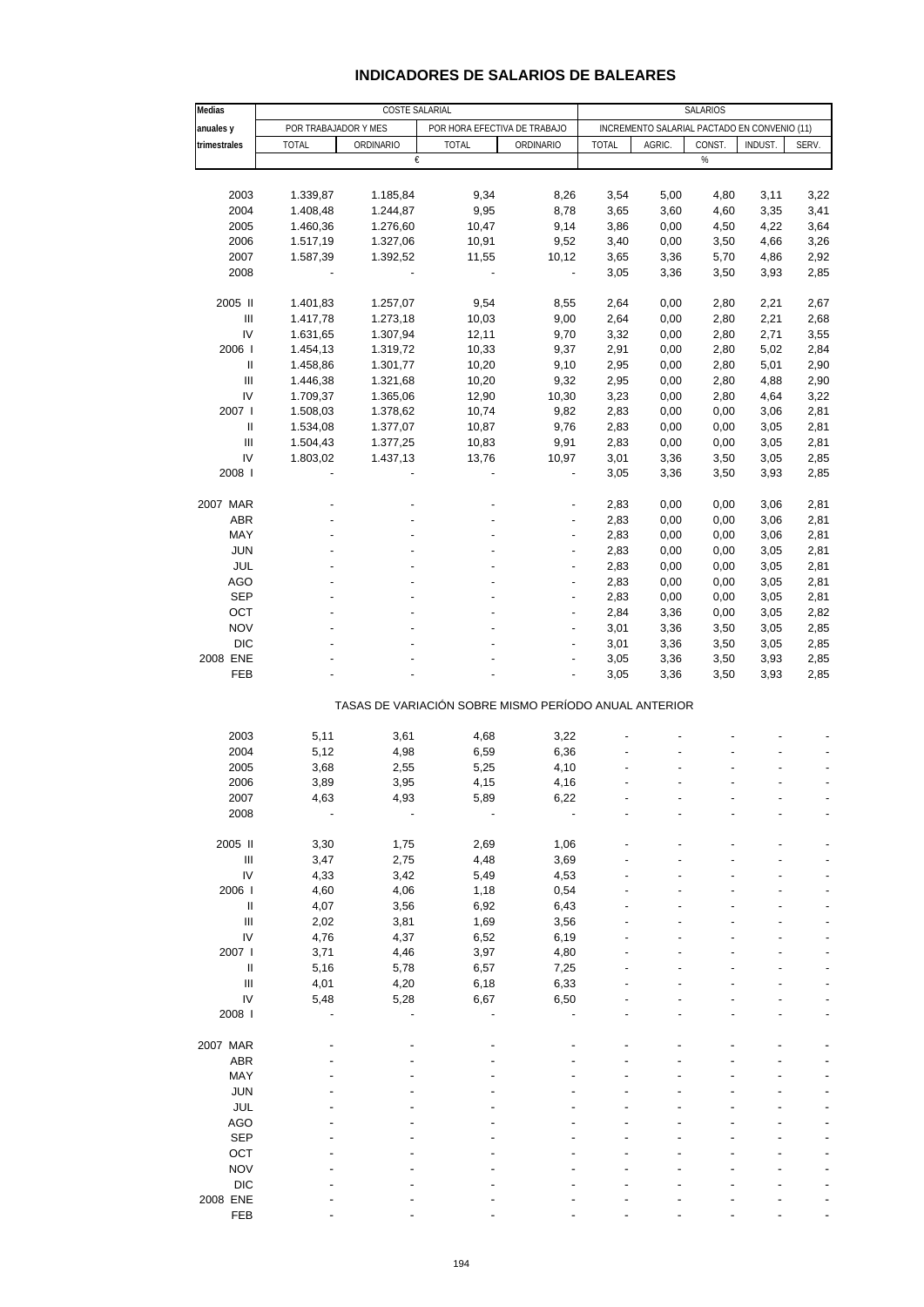| Medias       |                |                        | CRÉDITOS Y DEPÓSITOS DEL SISTEMA BANCARIO             | HIPOTECAS INMOBILIARIAS |                           |                |  |  |
|--------------|----------------|------------------------|-------------------------------------------------------|-------------------------|---------------------------|----------------|--|--|
| anuales y    | CRÉDITOS       |                        | <b>DEPÓSITOS</b>                                      |                         | FINCAS RÚSTICAS Y URBANAS |                |  |  |
| trimestrales | S.PRIVADO      | S.PÚBLICO<br>S.PRIVADO |                                                       | S.PÚBLICO               | NÚMERO                    | <b>IMPORTE</b> |  |  |
|              |                |                        | Millones de €                                         |                         | Unidades                  | Miles de €     |  |  |
|              |                |                        |                                                       |                         |                           |                |  |  |
| 2003         | 18.675,10      | 746,79                 | 11.954,94                                             | 396,84                  | 3.319                     | 357.166        |  |  |
| 2004         | 21.495,40      | 878,11                 | 13.231,36                                             | 366,00                  | 3.886                     | 506.262        |  |  |
| 2005         | 26.349,01      | 1.223,59               | 13.932,26                                             | 404,32                  | 4.663                     | 668.410        |  |  |
| 2006         | 32.383,53      | 1.342,37               | 15.284,10                                             | 540,01                  | 4.744                     | 784.100        |  |  |
| 2007         | 38.560,86      | 1.712,56               | 17.047,57                                             | 570,70                  | 4.560                     | 847.424        |  |  |
| 2008         |                |                        |                                                       |                         | 3.523                     | 716.426        |  |  |
|              |                |                        |                                                       |                         |                           |                |  |  |
| 2005 II      | 25.995,11      | 1.291,53               | 13.440,18                                             | 313,60                  | 4.922                     | 697.854        |  |  |
| Ш            | 27.018,95      | 1.326,66               | 14.129,69                                             | 367,53                  | 4.396                     | 667.580        |  |  |
| IV           | 28.613,35      | 1.123,20               | 14.127,58                                             | 558,11                  | 4.257                     | 632.788        |  |  |
| 2006         | 30.209,59      | 1.241,55               | 14.117,94                                             | 413,15                  | 5.169                     | 806.730        |  |  |
| Ш            | 31.776,36      | 1.382,13               | 14.982,16                                             | 442,00                  | 4.980                     | 786.668        |  |  |
| Ш            | 32.798,54      | 1.341,80               | 15.825,93                                             | 618,19                  | 4.584                     | 812.185        |  |  |
| IV           | 34.749,62      | 1.404,00               | 16.210,39                                             | 686,70                  | 4.242                     | 730.820        |  |  |
| 2007 l       | 36.193,58      | 1.556,30               | 16.143,55                                             | 597,14                  | 4.899                     | 895.300        |  |  |
| Ш            | 38.291,36      | 1.845,03               | 17.004,01                                             | 540,43                  | 5.121                     | 953.111        |  |  |
| Ш            | 39.110,58      | 1.691,31               | 17.521,66                                             | 534,24                  | 4.101                     | 777.101        |  |  |
| IV           | 40.647,93      | 1.757,60               | 17.521,06                                             | 610,98                  | 4.120                     | 764.183        |  |  |
| 2008         |                |                        |                                                       |                         | 3.523                     | 716.426        |  |  |
|              |                |                        |                                                       |                         |                           |                |  |  |
| 2007 FEB     |                |                        |                                                       |                         | 4.655                     | 842.023        |  |  |
| <b>MAR</b>   |                |                        |                                                       |                         | 4.754                     | 922.536        |  |  |
| <b>ABR</b>   |                |                        |                                                       |                         | 4.261                     | 828.898        |  |  |
| MAY          |                |                        |                                                       |                         | 5.795                     | 1.017.781      |  |  |
| <b>JUN</b>   |                |                        |                                                       |                         | 5.308                     | 1.012.655      |  |  |
| JUL          |                |                        |                                                       |                         | 4.462                     | 891.005        |  |  |
| AGO          |                |                        |                                                       |                         | 4.047                     | 747.320        |  |  |
| <b>SEP</b>   |                |                        |                                                       |                         | 3.795                     | 692.978        |  |  |
| ост          |                |                        |                                                       |                         | 4.787                     | 836.299        |  |  |
| <b>NOV</b>   |                |                        |                                                       |                         | 4.553                     | 832.311        |  |  |
| DIC          |                |                        |                                                       |                         | 3.021                     | 623.939        |  |  |
| 2008 ENE     |                |                        |                                                       |                         | 3.523                     | 716.426        |  |  |
|              |                |                        |                                                       |                         |                           |                |  |  |
|              |                |                        | TASAS DE VARIACIÓN SOBRE MISMO PERÍODO ANUAL ANTERIOR |                         |                           |                |  |  |
|              |                |                        |                                                       |                         |                           |                |  |  |
| 2003         | 13,36          | 24,27                  | 4,63                                                  | 1,57                    | 3,53                      | 12,75          |  |  |
| 2004         | 15,10          | 17,58                  | 10,68                                                 | $-7,77$                 | 17,10                     | 41,74          |  |  |
| 2005         | 22,58          | 39,34                  | 5,30                                                  | 10,47                   | 19,98                     | 32,03          |  |  |
| 2006         | 22,90          | 9,71                   | 9,70                                                  | 33,56                   | 1,74                      | 17,31          |  |  |
| 2007         | 19,08          | 27,58                  | 11,54                                                 | 5,68                    | $-3,87$                   | 8,08           |  |  |
| 2008         |                |                        |                                                       |                         | $-33,36$                  | $-22,24$       |  |  |
| 2005 II      | 23,07          | 35,75                  | 2,87                                                  | $-16,79$                | 28,59                     | 49,44          |  |  |
| Ш            |                |                        |                                                       |                         |                           |                |  |  |
| IV           | 24,92<br>24,33 | 37,60                  | 2,48<br>1,62                                          | $-10,85$<br>60,70       | 7,35<br>14,56             | 23,50          |  |  |
| 2006         |                | 42,45<br>7,68          | 0,62                                                  |                         |                           | 24,13          |  |  |
| $\sf II$     | 27,10          |                        |                                                       | 9,29                    | 1,85                      | 19,44          |  |  |
|              | 22,24          | 7,01                   | 11,47                                                 | 40,94                   | 1,19                      | 12,73          |  |  |
| Ш            | 21,39          | 1,14                   | 12,00                                                 | 68,20                   | 4,27                      | 21,66          |  |  |
| IV           | 21,45          | 25,00                  | 14,74                                                 | 23,04                   | $-0,34$                   | 15,49          |  |  |
| 2007 l       | 19,81          | 25,35                  | 14,35                                                 | 44,53                   | $-5,22$                   | 10,98          |  |  |
| $\sf II$     | 20,50          | 33,49                  | 13,50                                                 | 22,27                   | 2,83                      | 21,16          |  |  |
| Ш            | 19,24          | 26,05                  | 10,71                                                 | $-13,58$                | $-10,53$                  | $-4,32$        |  |  |
| IV           | 16,97          | 25,18                  | 8,09                                                  | $-11,03$                | $-2,88$                   | 4,57           |  |  |
| 2008         |                |                        |                                                       |                         | $-33,36$                  | $-22,24$       |  |  |
| 2007 FEB     |                |                        |                                                       |                         | $-7,09$                   | 15,31          |  |  |
|              |                |                        |                                                       |                         |                           |                |  |  |
| <b>MAR</b>   |                |                        |                                                       |                         | $-16,46$                  | 8,28           |  |  |
| ABR          |                |                        |                                                       |                         | 11,02                     | 34,68          |  |  |
| MAY          |                |                        |                                                       |                         | $-5,23$                   | 9,04           |  |  |
| <b>JUN</b>   |                |                        |                                                       |                         | 6,42                      | 24,84          |  |  |
| JUL          |                |                        |                                                       |                         | 1,09                      | 25,06          |  |  |
| AGO          |                |                        |                                                       |                         | $-8,42$                   | $-5,58$        |  |  |
| <b>SEP</b>   |                |                        |                                                       |                         | $-22,85$                  | $-25,70$       |  |  |
| OCT          |                |                        |                                                       |                         | 3,01                      | 0,55           |  |  |
| <b>NOV</b>   |                |                        |                                                       |                         | 1,83                      | 9,59           |  |  |

#### **INDICADORES MONETARIOS Y FINANCIEROS DE BALEARES**

 DIC - - - - -16,29 3,77 2008 ENE ---- -33,36 -22,24